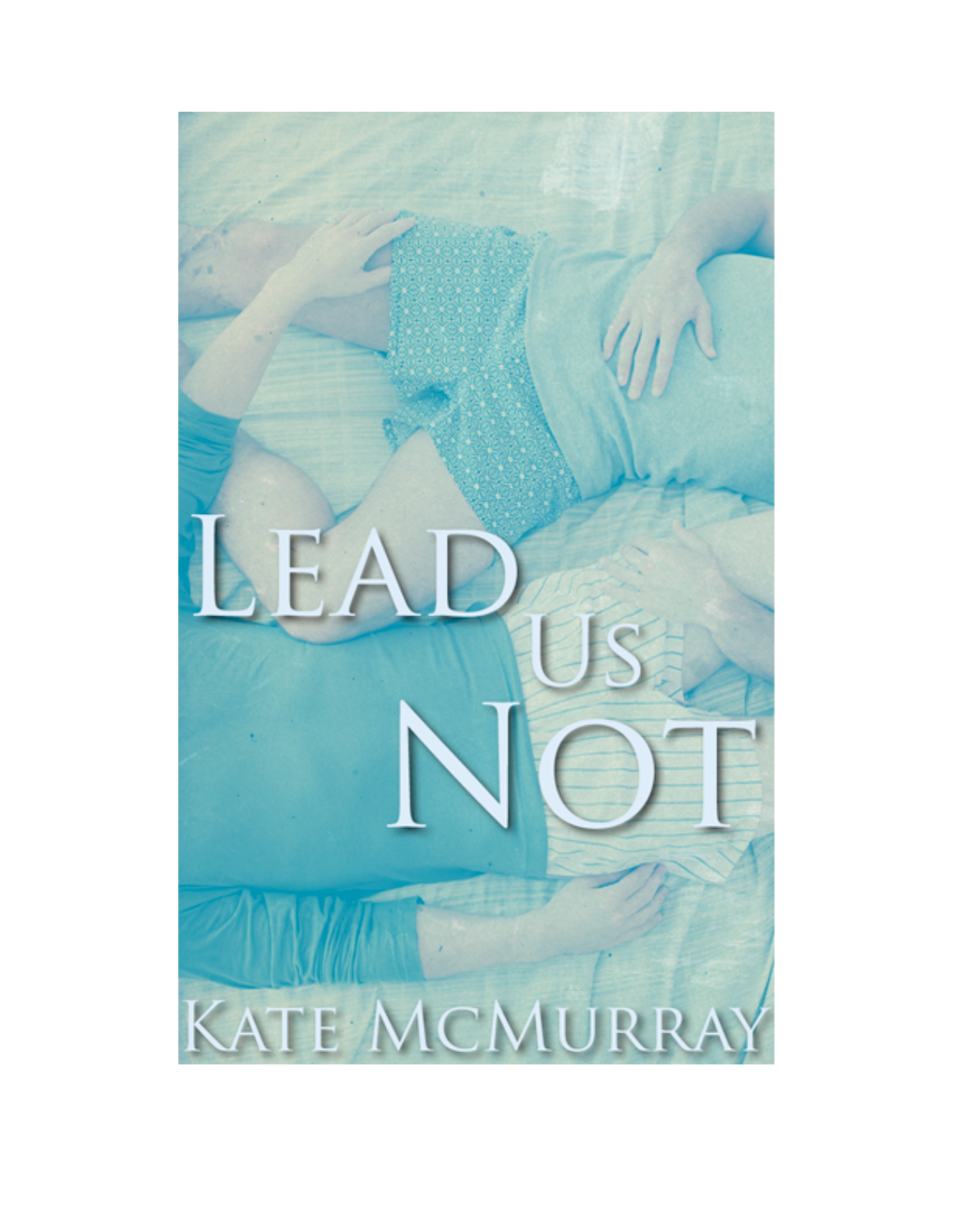"Lead Us Not"

by Kate McMurray

© 2012 by Kate McMurray. All rights reserved. Cover art by Alexis Daria, www.alexisdaria.com

www.katemcmurray.com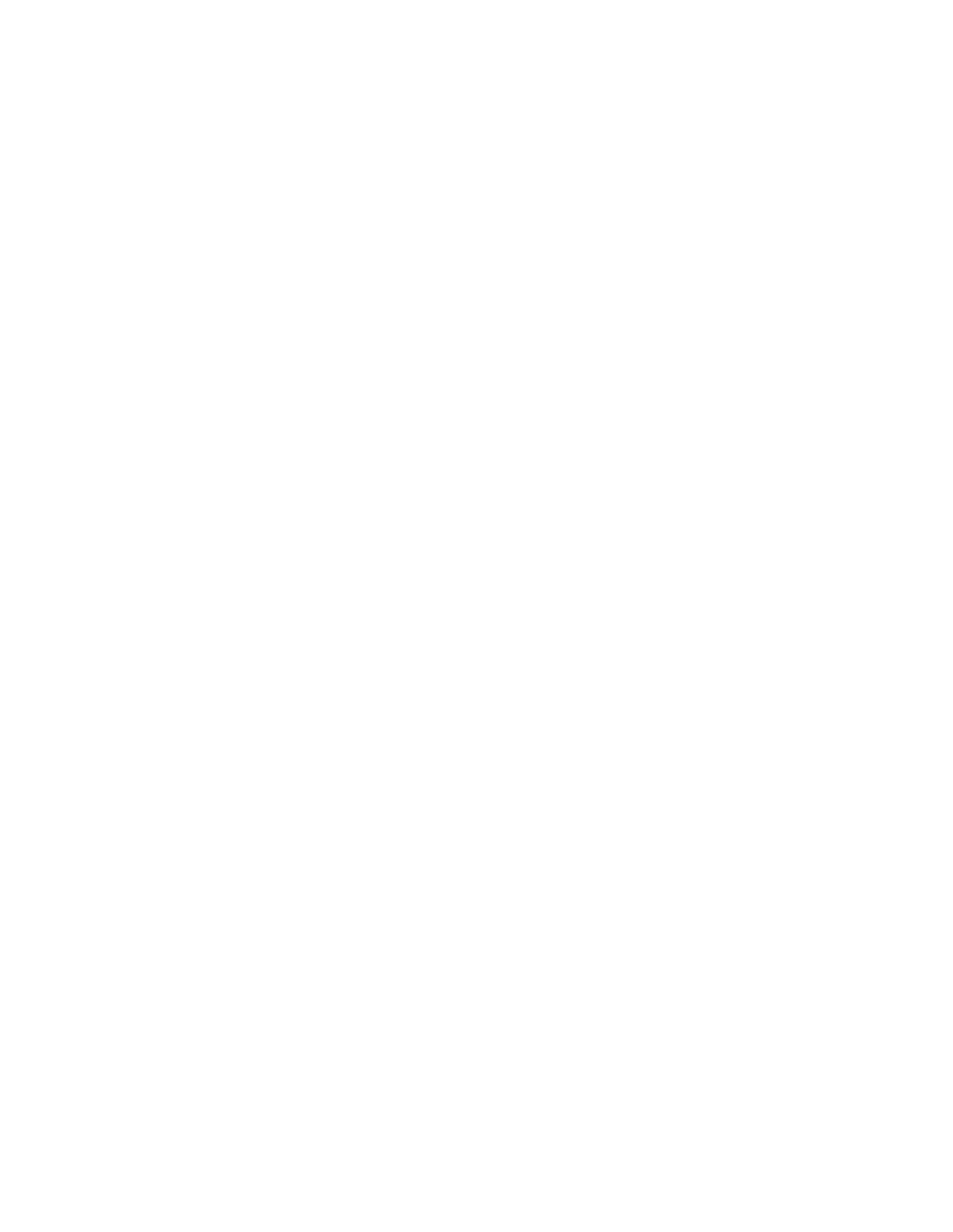## **Jess**

There's a deli on Rivington that has the best soup I've ever tasted. It's cheap, too. Or it is for me, anyway; I think Mrs. Lowenstein, who runs the place, took pity after she saw the fingers on my gloves were just worn through and not those fancy gloves with the fingers deliberately left off. Sam says it's just as well because New Yorkers need to use their fingers so much, and if the fingers weren't worn through, I'd just be pulling my gloves on and off all day. Which, yeah, probably, but my hands sure get cold.

So I'm drinking a cup of tomato basil, my favorite, and sitting at a table in the corner, just watching the people. The table has tiling on it meant to look like the inside of a subway station, I think, all chipped blues and whites with mosaics of numbers and street names. That was the scariest thing to me when we first moved here, the subway I mean, but I got used to the noise, to the homeless guy at the Delancey stop who talks to wayward pigeons, to fearing that someone was going to come along and push me onto the tracks.

This tall, lanky guy walks into the deli. I've seen him around before. Sam and I have been living in the Lower East Side long enough that it's starting to feel like its own small town. Maybe that's why I have a hard time with the subway, too; I don't like leaving the neighborhood. It's safe and familiar. There's a whole huge city out there, and it terrifies me.

The lanky guy's name is Matt, which I know because he hit on Sam at a bar once when I was standing right there.

Matt orders half a sandwich and a can of soda from Mrs. Lowenstein. He turns and gazes at me while he waits. "I know you, right?" he says.

"Dunno."

"You're the pretty little thing who buzzes around Sam Beatty. What are you, his assistant?" He leers at me.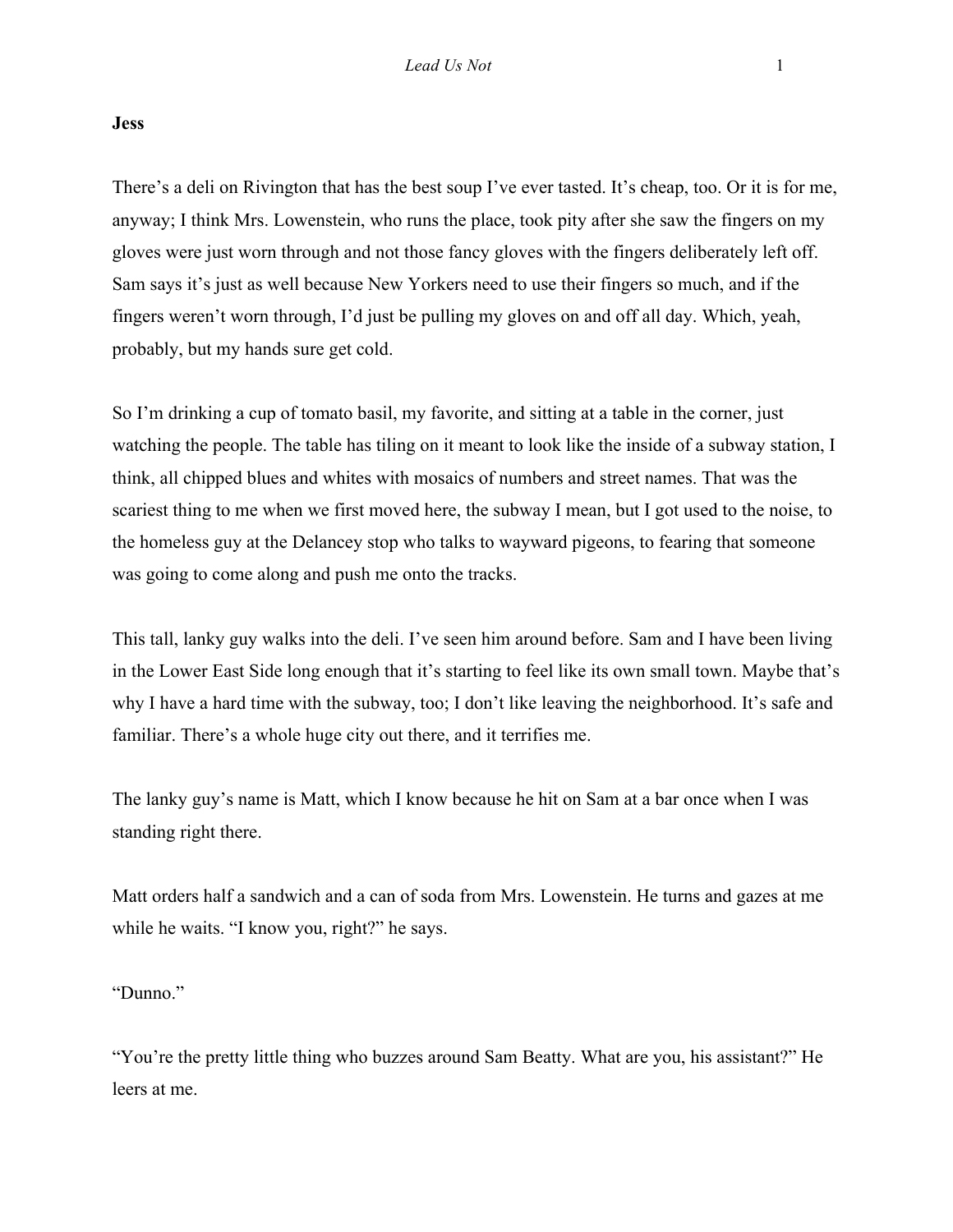"I'm his *partner*." I muster up what I think is an appropriate amount of indignation. Sam and I don't really refer to each other this way—he usually introduces me to new people as his *boyfriend*—but I like the gravitas of *partner*, the permanence of it, and after eight years together, I think we've earned it.

"Right," says Matt. He slides into the chair opposite me and traces the grout pattern in the tile on the table with his fingers. "Sam and I both auditioned for the same part last week."

"Really?" I didn't see how that could be possible. Matt is so skinny, all long limbs, and he has tousled dark hair. Sam is bulkier, more filled out, and there is never a blond hair out of place. "Which part?"

"Billy Bigelow in *Carousel*."

"Oh." I want to disarm this guy. "Sam got a callback. Did you get a callback?"

"No."

Mrs. Lowenstein interrupts my smug victory when she calls for Matt to pick up his sandwich. He gets it to go. On his way out the door, he says, "I heard a rumor that one of the actors who got a callback fucked the producer. I'm not saying it was Sam, but..."

I know he's just saying this to make me jealous, so I shrug. "Sam is completely faithful to me."

Matt raises an eyebrow. "You sure about that?" Then he's gone.

\*\*\*\*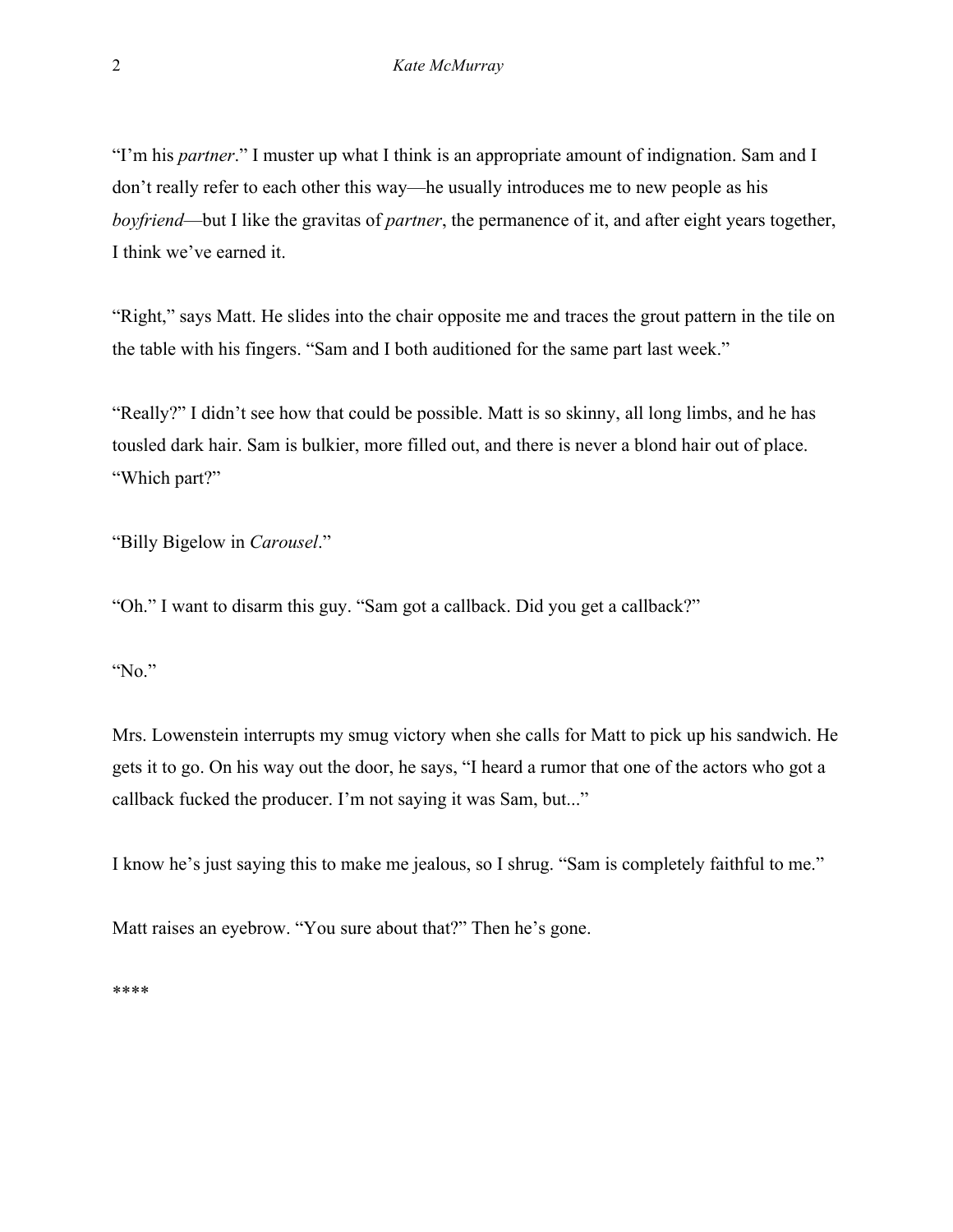### **Sam**

The library has one VHS tape that displays in all its grainy, black-and-white glory the original 1945 production of *Carousel*, starring John Raitt as Billy. Through the haze, I can discern that he's handsome and his voice is smooth and robust. I don't always watch previous productions of shows I intend to star in; I want to add my own spin to any performance and not copy what's been done before. But I really want this part, and I need anything that will give me an edge. I'm too young, I've figured that much out, but I can play older. I'll have to. Every Broadway actor between the ages of twenty-five and forty-five auditioned for this role.

John Raitt is soaring through his rendition of "If I Loved You" when Jess comes into our apartment. He pulls off those stupid fingerless gloves and tosses them on the kitchen counter before shrugging out of his coat. He's wearing a hang-dog expression.

"Hey, babe," I say from where I'm sitting on the floor in front of the TV. "How was your gosee?"

"They want someone younger," he says.

I find this surprising. Jess is twenty-six, but he's still got a trace of teenage gangliness and such a pretty face that he could easily pass for a teenager. He's hardly changed at all since we met when he was eighteen. He often gets mistaken for being a teenager, in fact. Just last week, he got carded at a bar, and the bartender kept shooting me looks like I was some pedo. I'm only two years older than Jess, but that's often mistaken for ten.

He drops onto the couch. It breaks my heart how sad he looks. I pause the tape.

"Fashion week's coming up, right? You can get some runway work."

He shrugs.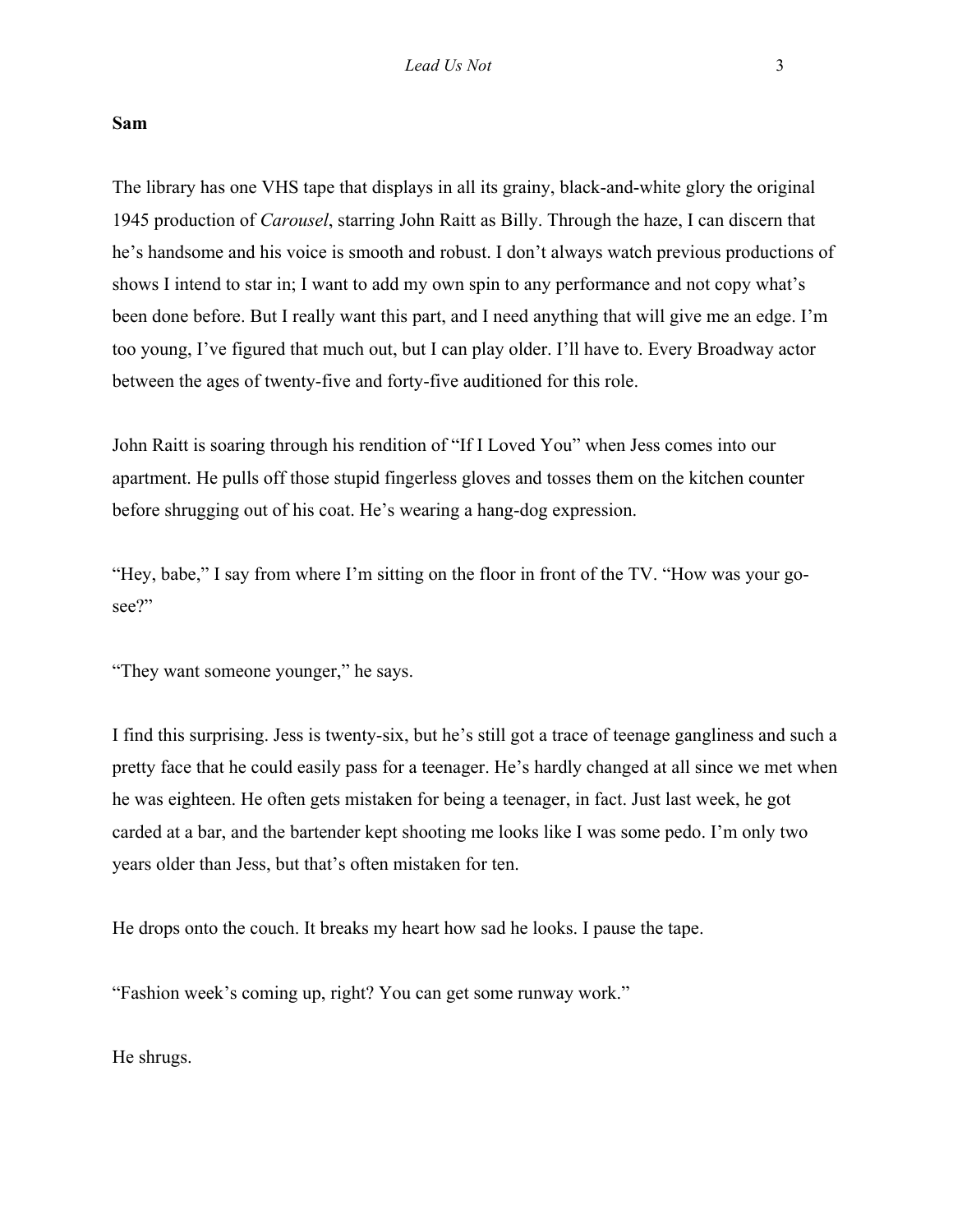"Jess," I say.

He looks up at me. A tear smudges his eyeliner. He wipes it away, but that just makes it worse. He says, "This was never going to be a permanent career."

"I know, but—"

"I like doing photo shoots and stuff, but I'm only doing this modeling thing because no one will cast me for acting jobs."

I nod. I know this. Everyone tells Jess that he's too pretty. I didn't think such a thing was possible, but apparently his more femme qualities stamp him as being gay, and his agent doesn't like that because he's only good for a narrow range of roles.

Of course, it's these qualities that drew me to him to begin with.

His eyes are amazing. That's what makes him a good print model. When you look at pictures of him, it's like he's looking into your soul. They're hazel, I guess, with green-ish accents, and I could stare at them all day.

"Maybe I should go back to working at Lucky's," he says.

He used to bar back at a gay bar in the East Village, but I talked him into quitting when I started getting enough acting work to support us. I know he doesn't like me to carry him, that he has a lot of stubborn pride that makes him want to earn his own money, but there's really no need for him to have a job on top of the modeling stuff. That, and I know he flirted with customers to get bigger tips; not to be a jealous asshole, but I'm not such a fan of that.

"You don't have to do that," I say.

"It'd be nice to have more money."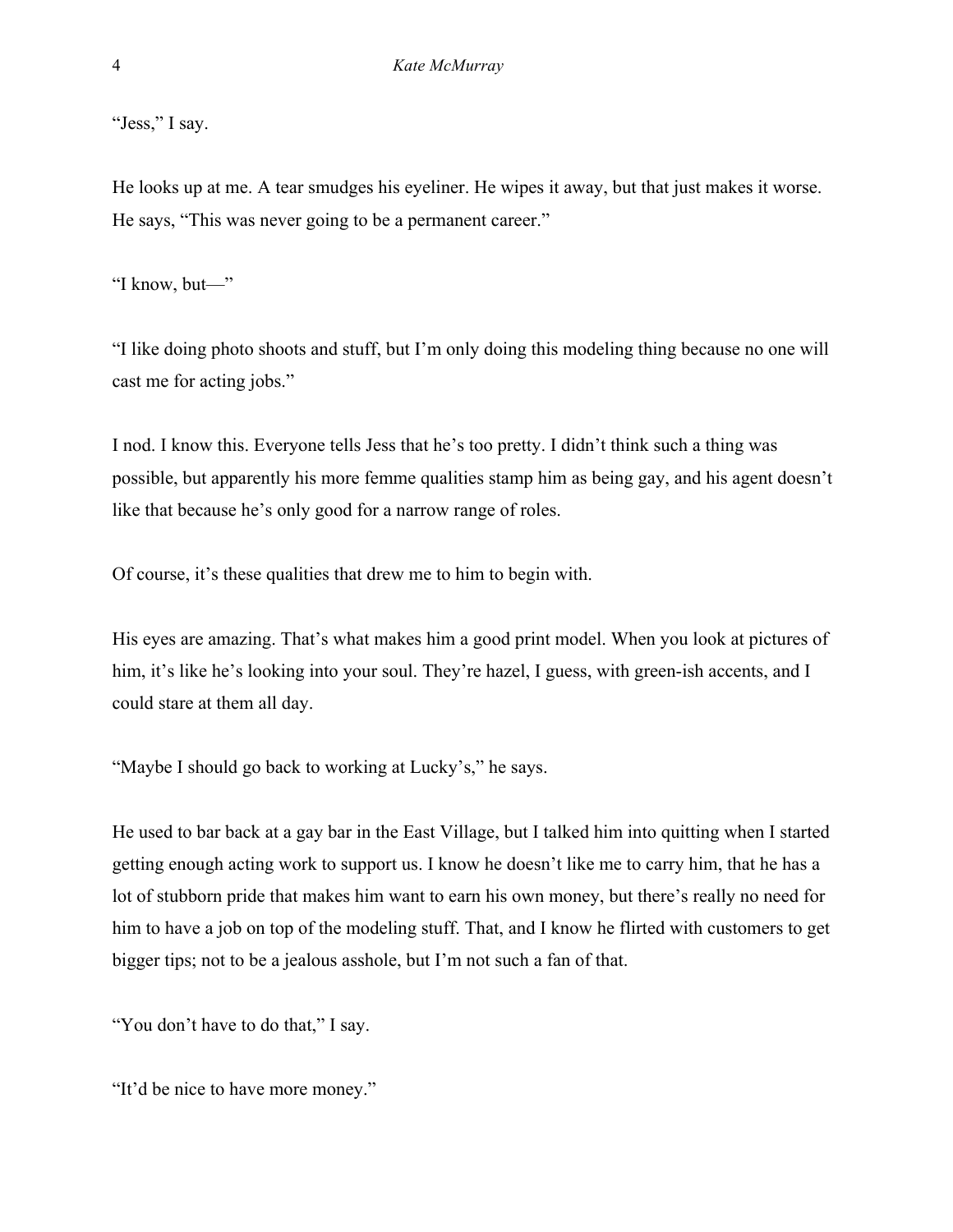"If I get this part, we won't have to worry about it."

He sighs and crosses his arms over his chest.

"What else is going on?" I ask.

He looks at me, his expression surly, like he's looking for a fight, but he doesn't say anything.

"Jess."

"It really is nothing. I'm just in a bad mood. I'm sorry."

"Hey, it's fine."

I scoot back and then lift myself onto the couch. I put an arm around him. He leans his head on my shoulder, and the gesture is soft and familiar.

"What are you watching?" he asks, placing a hand on my waist.

"*Carousel*."

"Doesn't the movie have the mom from *The Partridge Family*? And isn't it in color?"

"It does, yeah, but this is recording of the original Broadway production. I'm studying."

Jess nods, his face rubbing against my shoulder. "You think you'll get it?"

"I'm going to do anything I can to get it."

Jess lifts his head. "Anything?"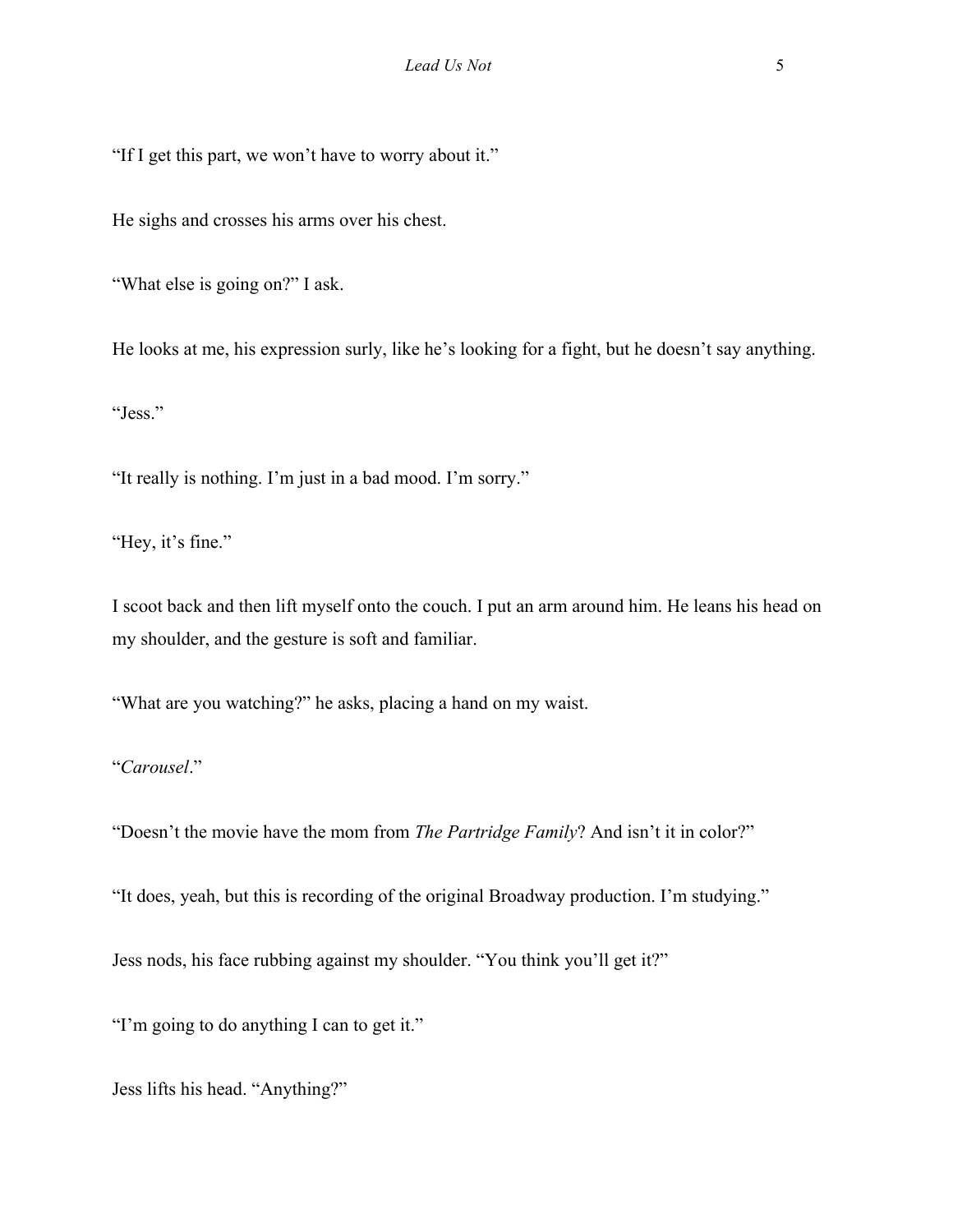I am not sure what he's implying. "Why do you think I'm studying?"

He pulls away from me and squirms. He grabs the edge of his tee-shirt and pulls on it, his tell that he's nervous. "What about, you know. Like, the casting couch?"

Is he really—? "Jess. You know that I would never—"

"I know." He looks away.

He doesn't know. That's what this is about. "It's sleazy, and it's sure to backfire. If I can't get this part on my merits as an actor, I don't want it. Besides, I'm with you. I would never cheat. You know that."

He sighs and rests his head back on my shoulder again, but he's still twisting the edge of his shirt in his hands. "I know you wouldn't."

"I love you."

He presses his face into my neck. "Yeah," he says.

\*\*\*\*

## **Jess**

He was in a campus production of *Hair*, which seems both unlikely and kind of stereotypical now. Sixties nostalgia is so over, and the show doesn't make any sense, but everyone knows the cast gets naked, and I think that's why colleges still do it. Like there's something subversive about nudity, like we don't look in the mirror every day. But that was the first time I saw him. He played Berger and wore this ridiculous brown wig that went to his shoulder blades. He sang all the songs about having life and hair and how The Man was oppressing all the free-spirited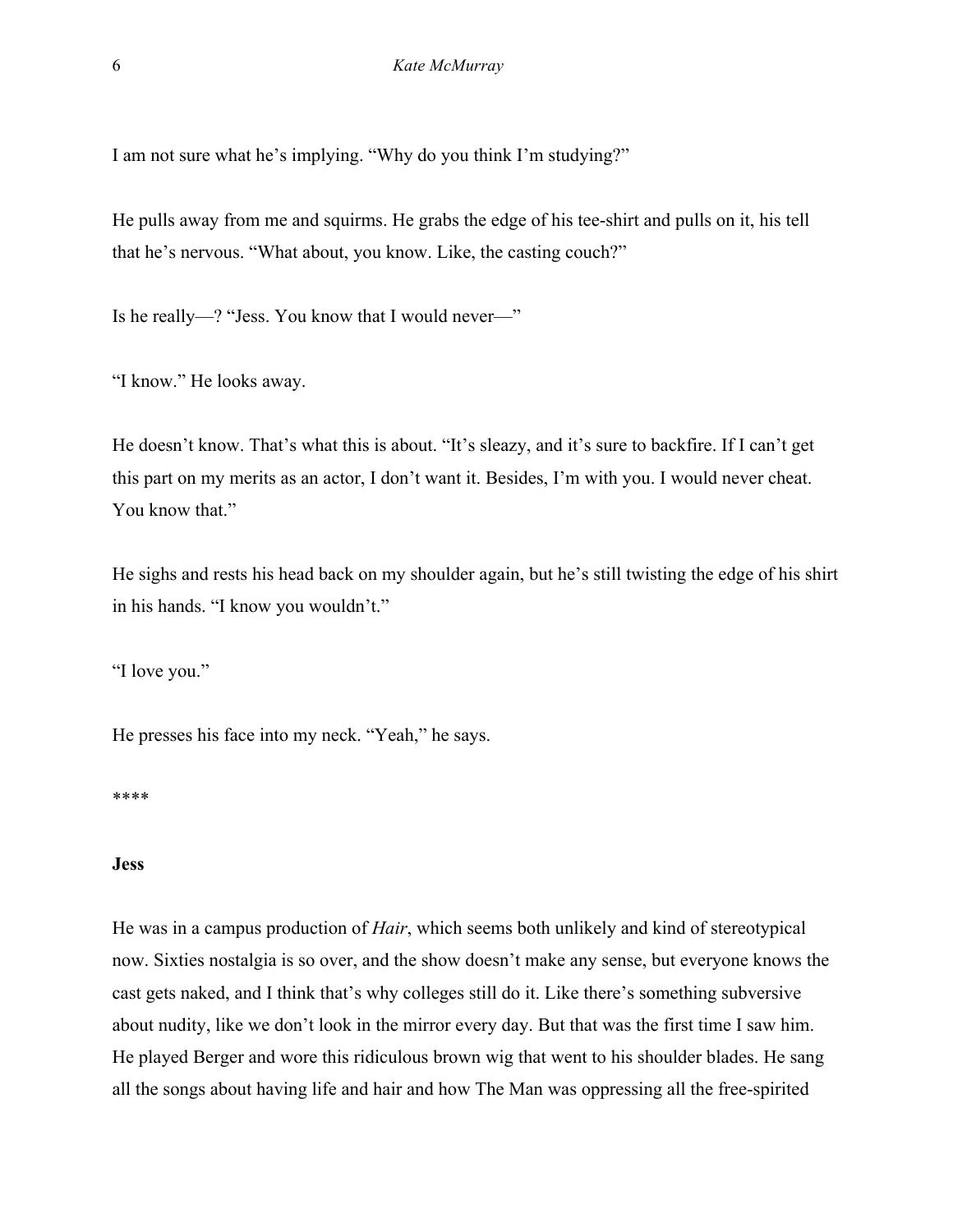youths in New York City. At the end of the first act, he dutifully disrobed with the rest of the cast. It was ridiculous. I was mesmerized. I came back every night they put on that show.

I wanted to be that fearless.

My roommate was in the ensemble, so he invited me to the cast party when the show wrapped. The party was held in the spartan apartment of one of the other cast members, where the walls had peeling paint and the furniture all looked like it had been passed to a succession of college students since the seventies. It was ugly but had that starving artist cachet. And there was Sam, standing as if under a spotlight, still in his makeup from the show but minus the insane curly wig. The peace sign drawn on his cheek was smudged, but I didn't mind. He had a crowd around him, everyone talking and laughing, him grinning.

This would be a trend in the years to come. This still happens, in fact. Sam just has *It*. He's handsome and charismatic and everyone flocks to him. He knows how to talk to people, how to pretend to be interested in what they're saying, how to agree with them even if he doesn't. He's jovial and friendly, dishy when it's appropriate to be. He's everyone's favorite guy.

At the time, I was a freshman theater major who hadn't managed to get cast in anything more exciting than a part as the Soothsayer in the drama department's production of *Julius Caesar*. My only line was, "Beware the Ides of March!" and I wore a robe that obscured my face.

I was nervous about talking to him, but I couldn't stop staring. He noticed and looked over at me. Our eyes met.

Geoff, my roommate, distracted me by handing me a red plastic cup. I sipped it. I had no idea what it was, but it tasted like fruit punch. "You're not trying to roofie me, are you?" I asked.

Geoff laughed. "Nah, man. I'm trying to hook up with Julie, for one thing. But I know you don't like beer."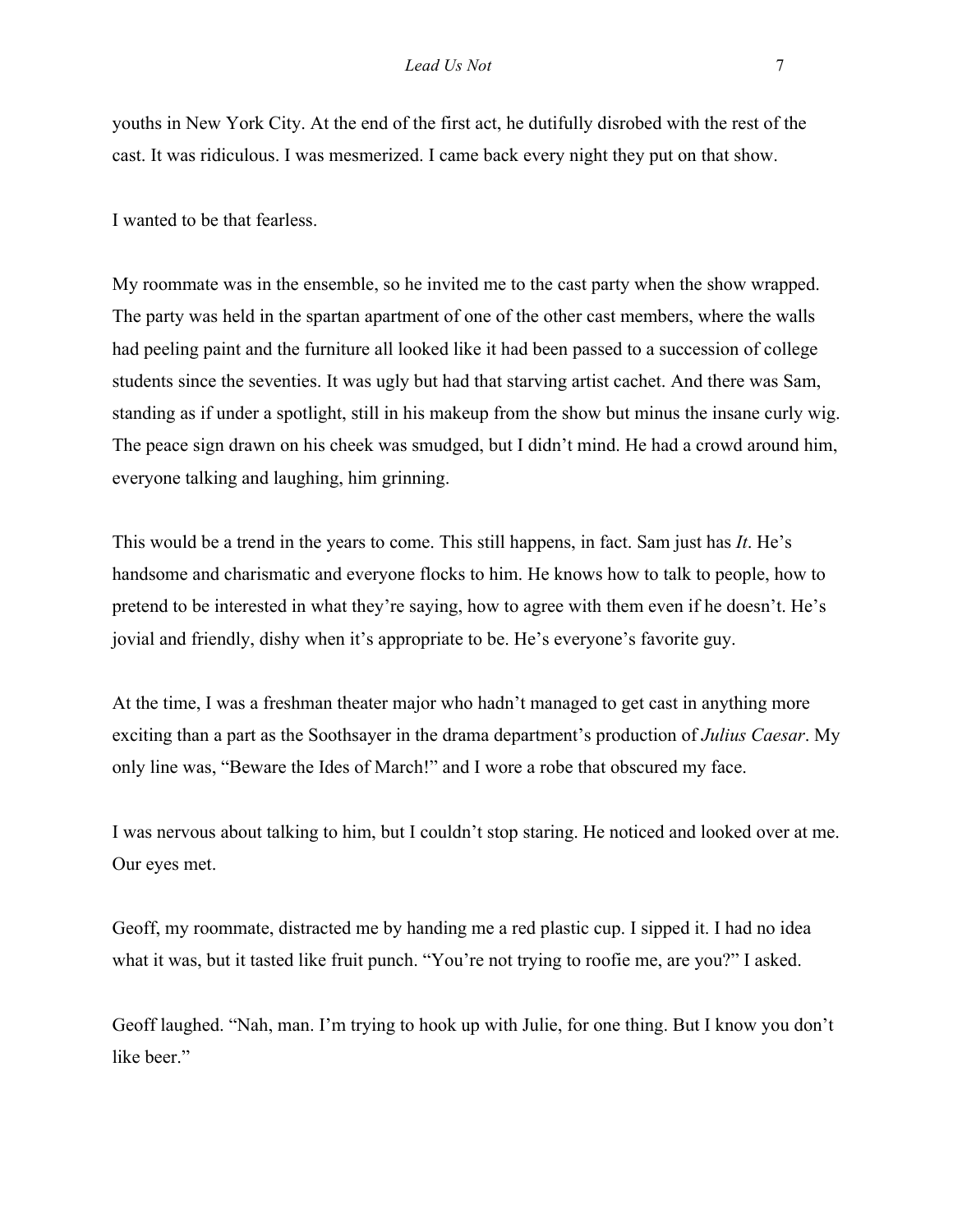He looked at me for a long moment and then followed my gaze, which had drifted back over to Sam. "Oh," he said softly. "Let me introduce you."

That made me panic. "No, that's all right, I'll just—"

I really would have been content with admiring from afar. Sam was really hot, blond with a square jaw and a fit body, and he had a self-assured confidence that was hard to look away from. I liked looking at him. But then, before I knew what was going on, Geoff had pushed me to be standing in front of Sam, just as the rest of his hangers on moved on to gawk at someone else.

"Oh, hey Geoff," he said. He lowered his eyelids and smirked. "What have you brought me?"

So I was the dessert course.

"This is my roommate Jess," said Geoff. He glanced to his left. "Oh, hey, Julie!"

And so suddenly, I was alone with Sam Beatty. I was also completely unable to speak. When I opened my mouth, no sound came out.

"You an actor?" he asked.

"Theater major." My voice sounded choked. I cleared my throat. "I had a small part in *Julius Caesar*."

Sam nodded. "A Shakespeare guy, eh?" He softly sang the first few lines of "What a Piece of Work Is Man?" from *Hair*. His voice was like caramel.

"Ha, yeah," I said. I really had no idea what to say to him. He intimidated me. He was better looking than me, a better actor, a better singer, more popular, more successful. I knew even then he was going to be a star. I'd be lucky to get cast as a dead body.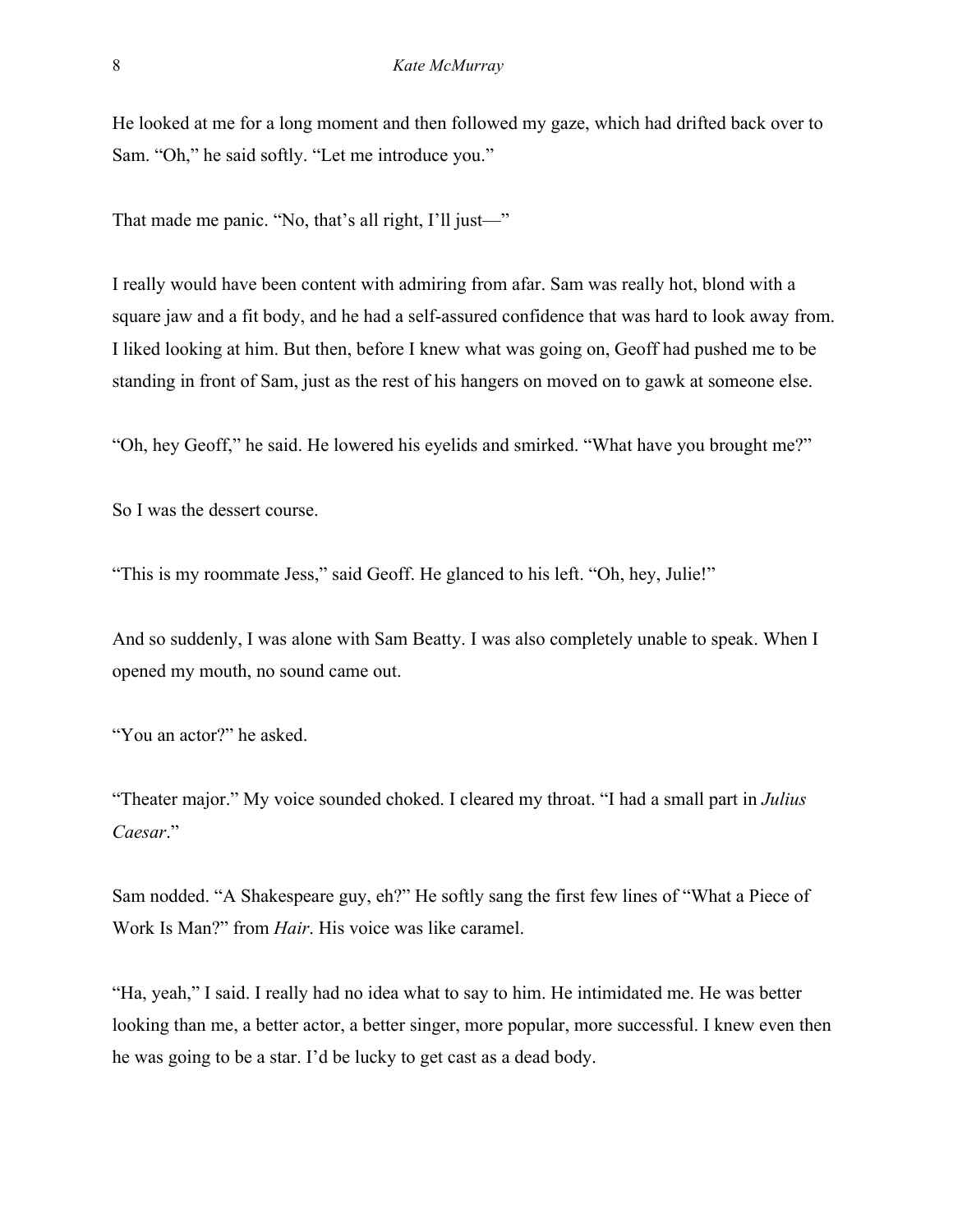He started to talk, and I was having a hard time paying attention, because my mind swam with everything that was happening: he was talking to me, I was attracted to him, I had a hunch he was gay but I wasn't totally sure, I liked the smoothness of his voice, I liked the way his real hair fell on his forehead, I liked the way his tee-shirt fit over his pecs, I liked his long eyelashes, I was such a dweeb, I was too skinny, I was too small, I was too femme, he'd never like a guy like me.

"I like Shakespeare," he was saying when I managed to tune back into his chatter. "I was in *Twelfth Night* when I was a freshman and..." He trailed off and stared at me for a long moment. "Gosh, you're pretty."

I laughed, startled and surprised by his assessment. "Oh, shut up."

He smiled. "No, I'm serious. Surely people have told you that."

My face heated up. I'd been hearing that description, "pretty," for most of my life, and I hated it. Girls were pretty. Men were strong and handsome. Sam was classically masculine and attractive, angular, big. He had broad shoulders defined muscles. He was everything I thought a man should be.

I shrugged. "I get that a lot, I guess."

"You say that like it's a bad thing. It's really not."

Before I could stop myself, I said, "Pretty isn't hot. Pretty's what you call the nice-looking guy you don't want to sleep with."

Sam's eyes widened. "I amend what I said, then. You're hot."

"Really?" It was hard to contain my own skepticism. I felt like he was patronizing me.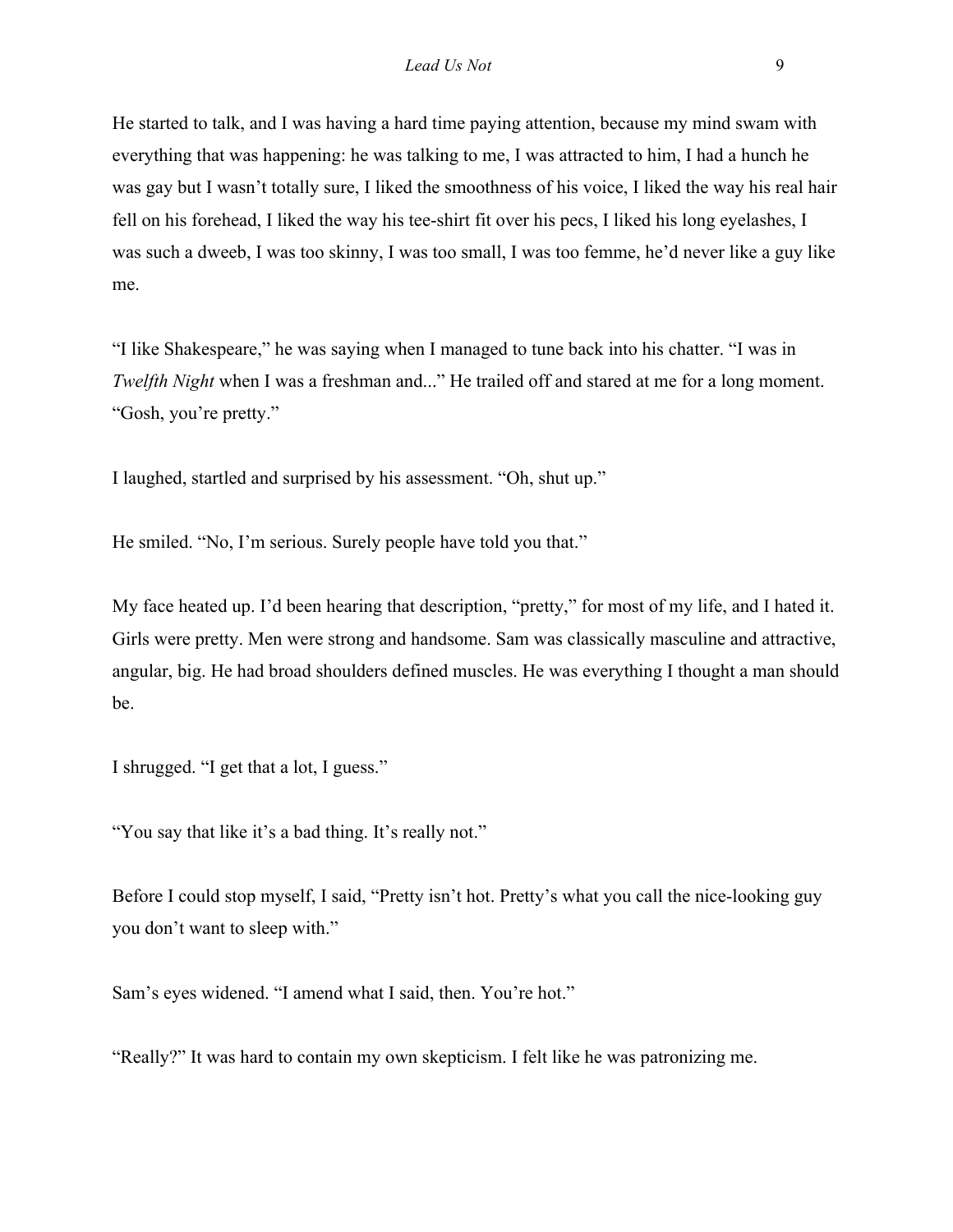Sam laughed. "Yes, *really*. I really want to sleep with you. You are one hundred percent the type of guy I usually go for."

I'm not sure what I said, but I think it was something bashful and self-deprecating. Or I stared at my feet, shuffled back and forth, and said nothing. I still didn't believe he could possibly be interested in me.

But then he said, "I'll prove it." He grabbed my hand and pulled me through the crowd that had gathered in the room. "Hey guys! I gotta run. Great party. See you later."

Then we were outside. I looked back at the building from which we'd just come and then looked at Sam. "Uh..."

"You're the hottest guy I've ever seen. Don't let anyone ever tell you otherwise." Then he kissed me.

#### \*\*\*\*

### **Sam**

Tyler is standing in the middle of the studio stretching such that he has to be showing off before the rehearsal begins. The sunlight streaming in from the windows highlights his skin in a way that emphasizes how good-looking he is, makes his body seem to glow. Several people, other actors and company dancers, are looking on, not even pretending not to gawk.

I hate Tyler.

Part of me had hoped he was also auditioning for Billy, so that when I got the part he'd go away, but instead he's been cast as Enoch, and now we'll be sharing this space every day for the next three weeks.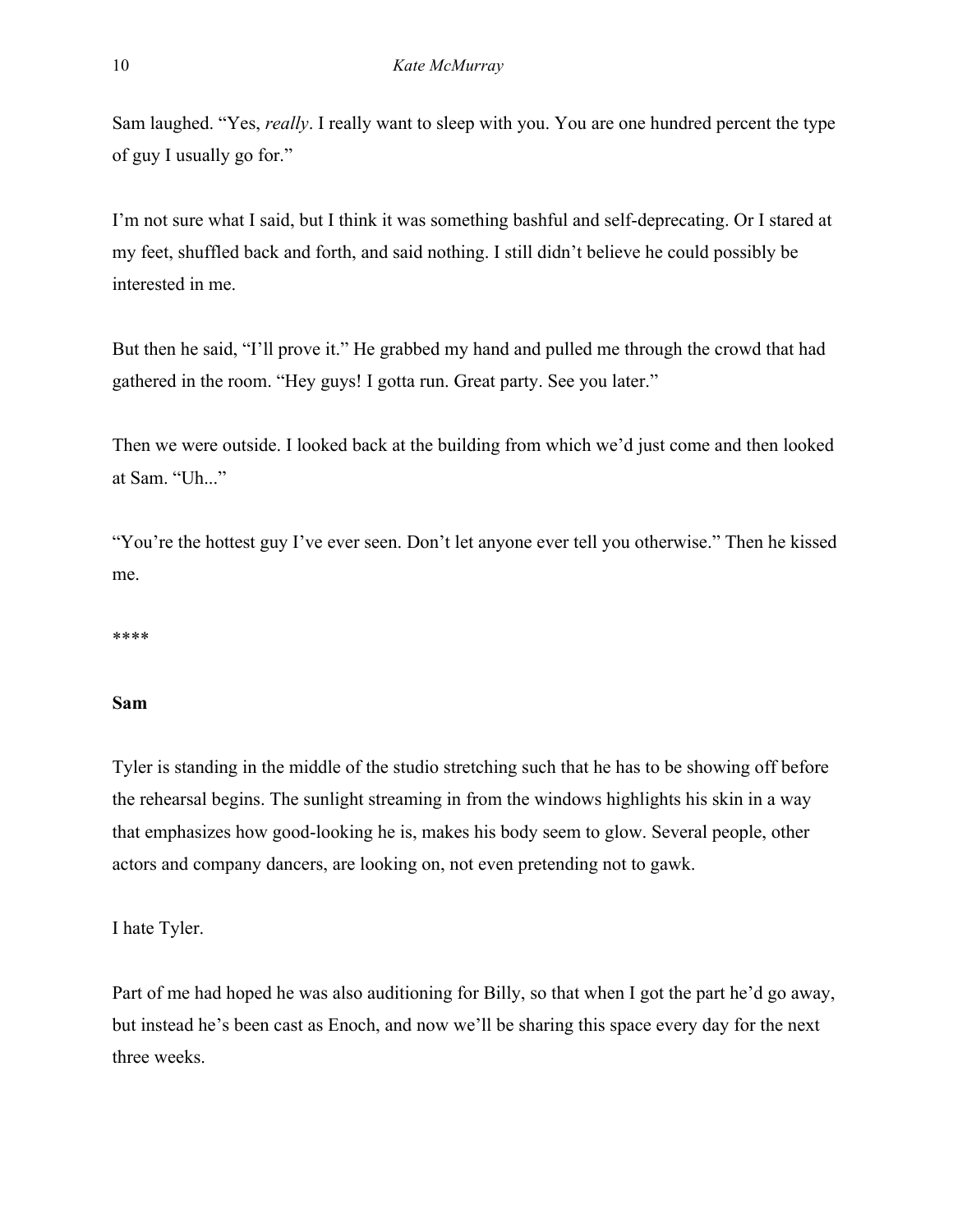He's tall and thin and handsome in the way Hollywood actors are, though the dark shadow of a beard on his face is making me think he hasn't shaved in a week, and something about that is the epitome of arrogance and laziness that is Tyler.

He smirks at me as I walk in.

"Why Samuel! Rob told me you'd been cast. I'm delighted to be working with you again."

"Likewise," I say, though obviously I'm not, and I'm pretty sure he knows this.

He stretches by holding his elbow over his head and pressing down on it with his other hand. He stands on one foot for good measure. "How is the tiny boy you brought with you from Ohio?"

"You mean Jess? My boyfriend?"

"Oh, is that what we're calling him? Seems to me he's a pest." Tyler drops his arms and stands with both feet on the floor. "You could go to bed with a real man, you know."

"Jess is a real man."

Tyler tuts and turns away. "Well. My offer still stands if you need a change of scenery."

You better believe I roll my eyes at that.

It's handy that the nature of our roles means we won't share the stage much at all, and our first rehearsal goes pretty well. I'm basically done for the day and am in the process of changing out of my character shoes and into sneakers when Rob, the director, barks, "Sam!"

I stand, just in my socks, and say, "Yes, sir?"

"Will you show Tyler these steps?" His voice is full of exasperation.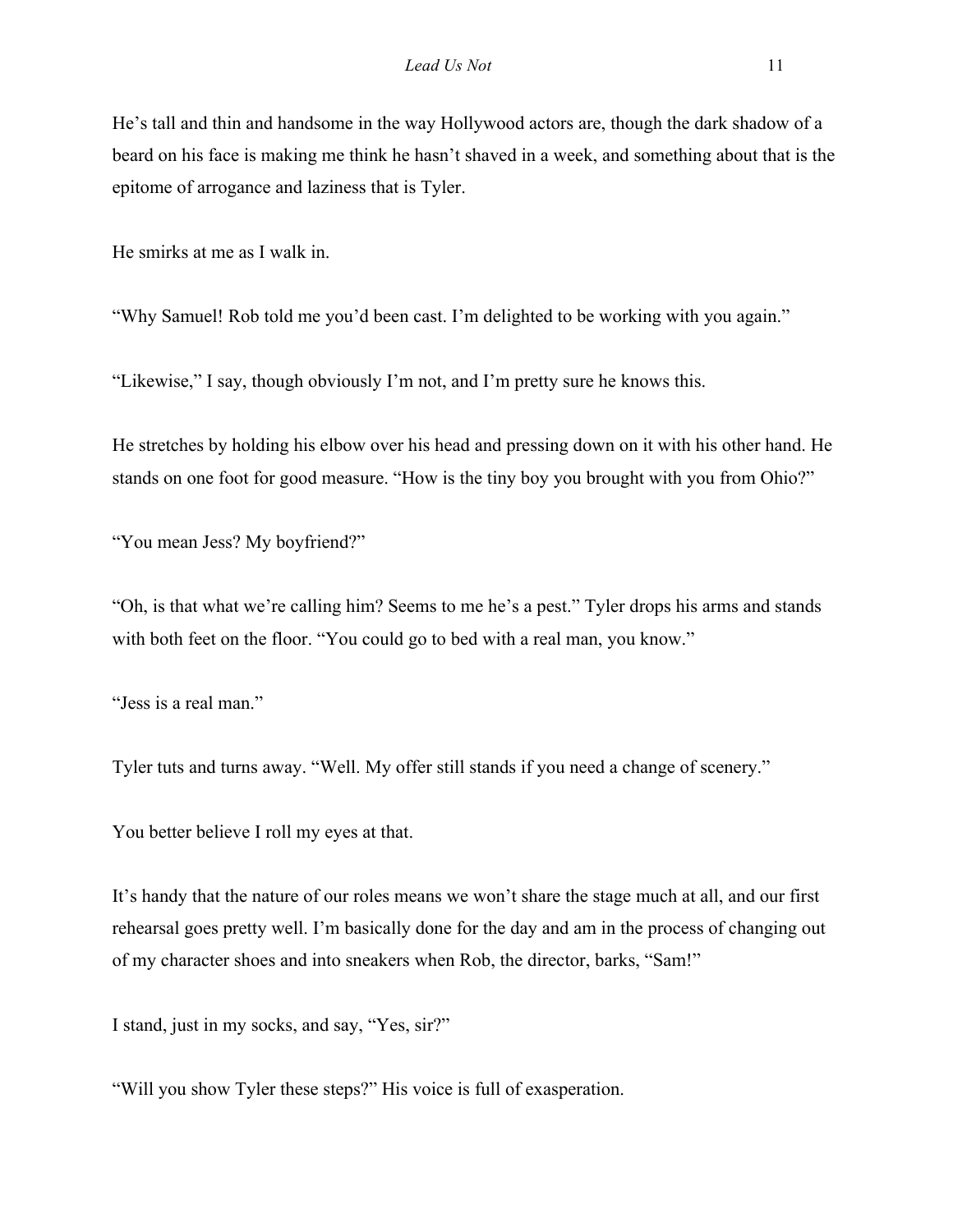Tyler's a better singer than a dancer, and I guess the casting makes sense now because the part of Billy requires more dancing. It's clear soon enough that Tyler skipped the part of whatever dance classes he took in which they taught the ballet basics, because he isn't even placing his feet right. Rob explains what Tyler is supposed to be doing, so I try modeling the steps.

When that doesn't work, I get frustrated. I drop to my knees and physically put Tyler's feet in the right spots. I realize too late that this puts me in very close proximity to him, and I can smell his sweat. I'm ashamed to find it arousing. I back away and say, "Keep your feet like that." I model the steps again. He's better this time, but he's not moving his hips at all, and it has the effect of making him look like he's stomping.

"Now move your hips like this," I say, demonstrating.

He stares at me and tries to ape the movement, but it's all wrong and he looks uncoordinated. Again, without thinking about it, I grab his hips and move them the way they should move.

His skin is warm under the soft fabric of his yoga pants. His hipbones seem sharp, too. Hell, his whole body is hard, which is evident up close. And I do mean his *whole* body; the fabric of his pants can't hide his erection. I've been in enough dance classes that I know this is hardly unprecedented, but I have to fight to keep my eyes away from it.

"Better," Rob says. "Now pretend Sam is Carrie."

Tyler chokes on his laugh. The actress playing Carrie, a gorgeous girl named Evie, is close to a foot shorter than I am. But Rob glares at us, so Tyler obeys, moving behind me and putting a hand on my waist. I don't know these steps well, and it's clear that Tyler is supposed to lead me, so I do my best to follow him through the routine. He *is* improving; he already looks less awkward than he did earlier in the rehearsal.

When Rob is satisfied, he declares us done for the day. Tyler says, "Thanks."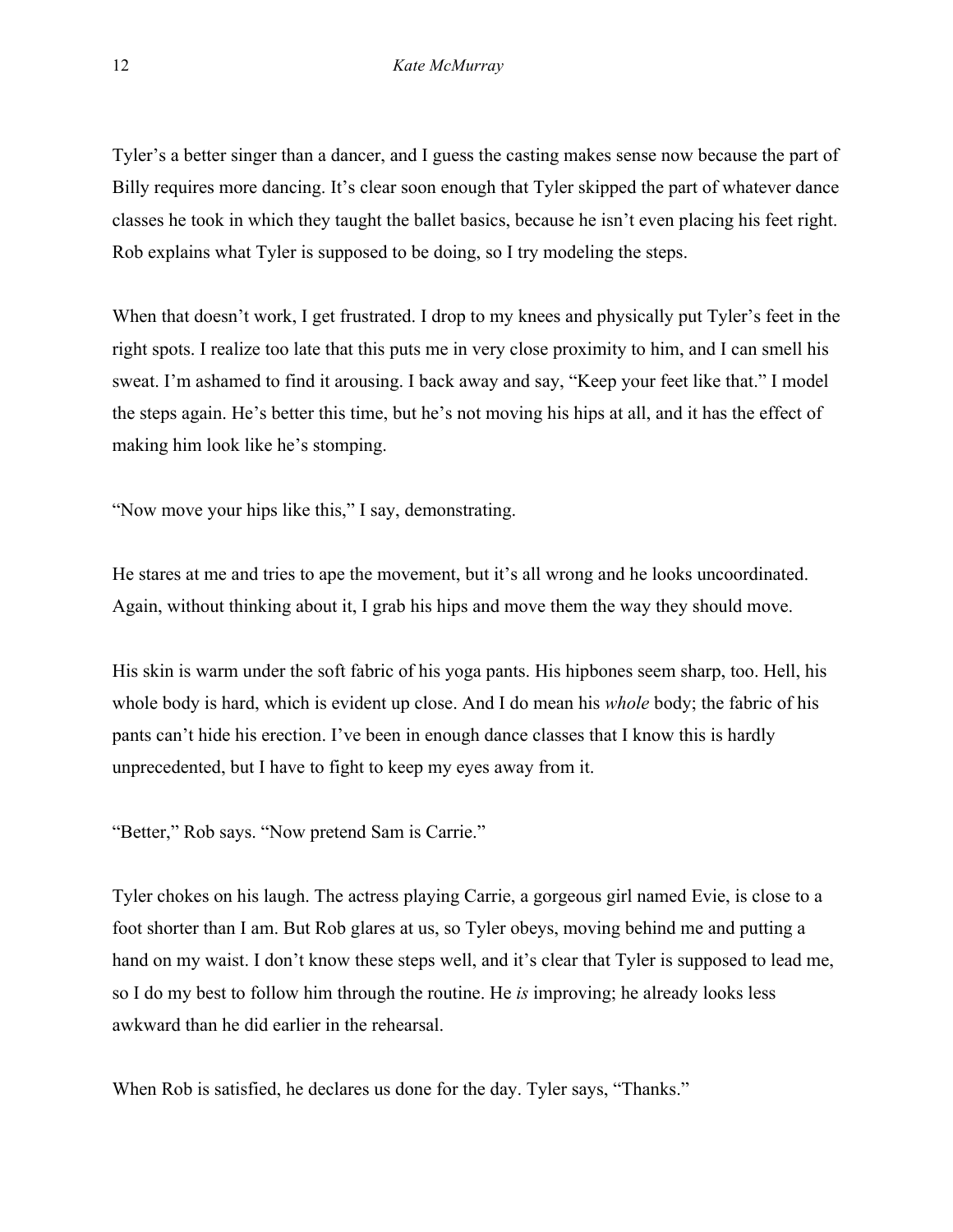"No problem."

He follows me back over to my shoes. "Look, I know you don't like me."

I shrug. I figure, though, that it's a good idea to bury the hatchet, particularly if we're going to have to work together after all. "Just don't make fun of Jess, all right? Leave him out of this and we'll get along fine."

I sit on the nearby folding chair. I pull my sneakers on, aware that Tyler is hovering over me. I opt to ignore him. I grab my bag and stand up.

But he's right there. He's standing very close to me. Considering all the ways he touched me while we were dancing, his invading my personal space doesn't feel as weird as it should.

Man, he's hot. The beard makes him look masculine instead of scruffy. His blue eyes are piercing.

"Let's leave Jess out of this," he says. He leans in.

I hop back and throw my bag over my shoulder. I move toward the door.

He chases after me. "I'm sorry, Sam. I'm so sorry."

When he doesn't say anything more, I glance back to look at him. His gaze is cast downward and he's chewing on his thumbnail.

I sigh. "It's all right."

"I like you."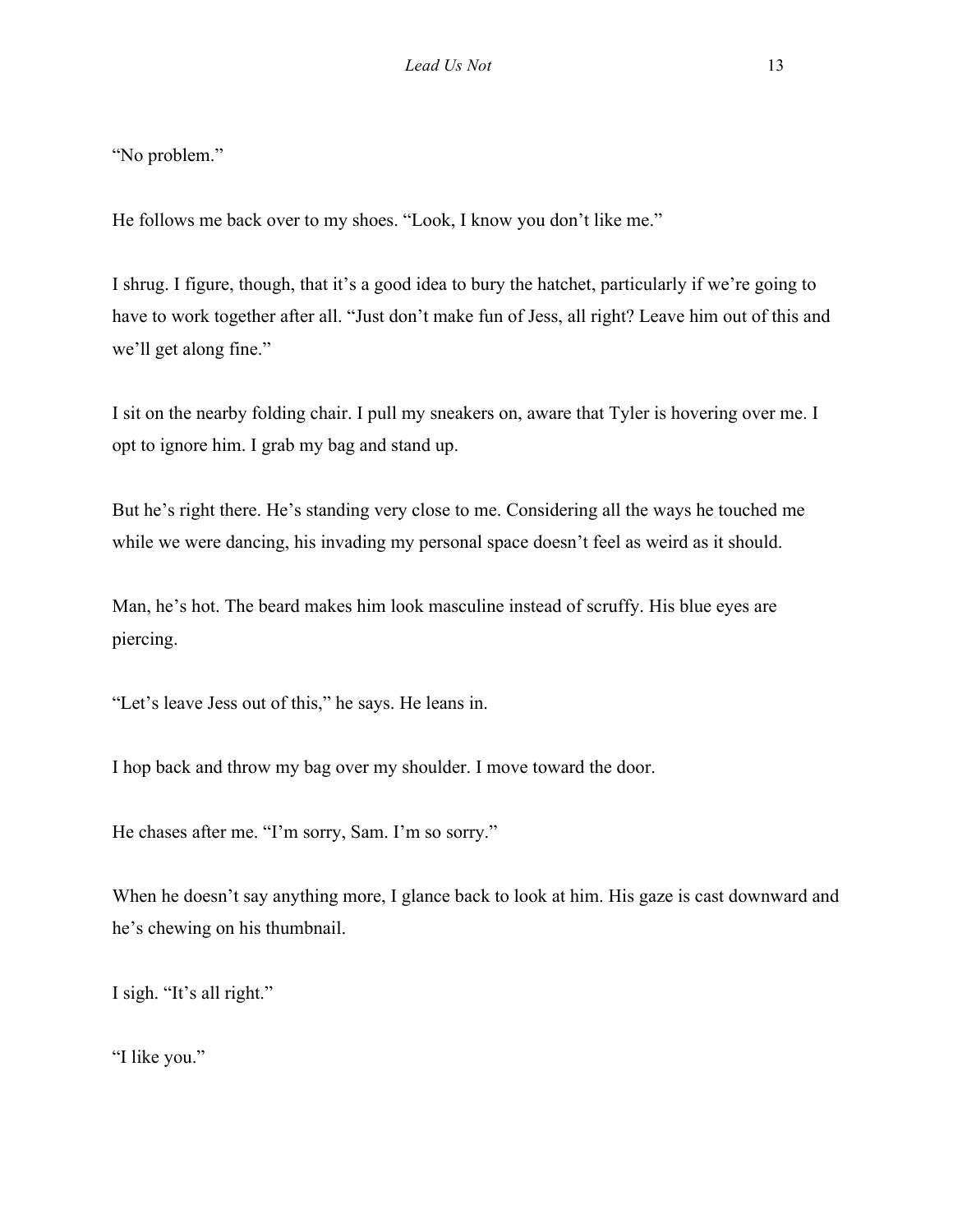"I know. But I'm in a relationship. I'd like *you* a lot more if you respected that."

"I do." At my dubious glare, he adds, "I will. I promise. Friends?"

I don't want to be Tyler's friend, but in the spirit of show camaraderie, I nod. When he extends a hand, I shake it.

\*\*\*\*

### **Jess**

After finally getting some work—four modeling gigs during Fashion Week, so nothing permanent, but decent money just the same—all I really want to do is go home and go to bed. I spent most of my last go-see of the day dreaming of my soft, warm bed at home, perhaps with my sexy boyfriend—*partner*—there, but that's not even a requirement. I'm so tired I can barely keep my eyes open. But Sam called just before I got on the subway and asked me to meet him at a bar on Ludlow, so even though I don't want to, I'm headed there instead of home.

Sam's not there yet when I get to the bar, but Matt sure is. He's sitting on a stool, sipping from a beer, and he gives me such a lecherous once over as I walk in that it makes my skin crawl. I look around, hoping Sam really is there but not in my initial line of sight. Unfortunately, it's a small bar. Unless he's in the bathroom or hiding behind the jukebox, he's not here yet.

"So we meet again," says Matt.

I'm sure it's a coincidence—we all live in the same neighborhood, there's no reason for us *not* to run into each other—but I wonder sometimes if Matt is stalking me. Or, more likely, if he's stalking Sam. I shrug to acknowledge I heard him.

"You know, I don't know your name," he says.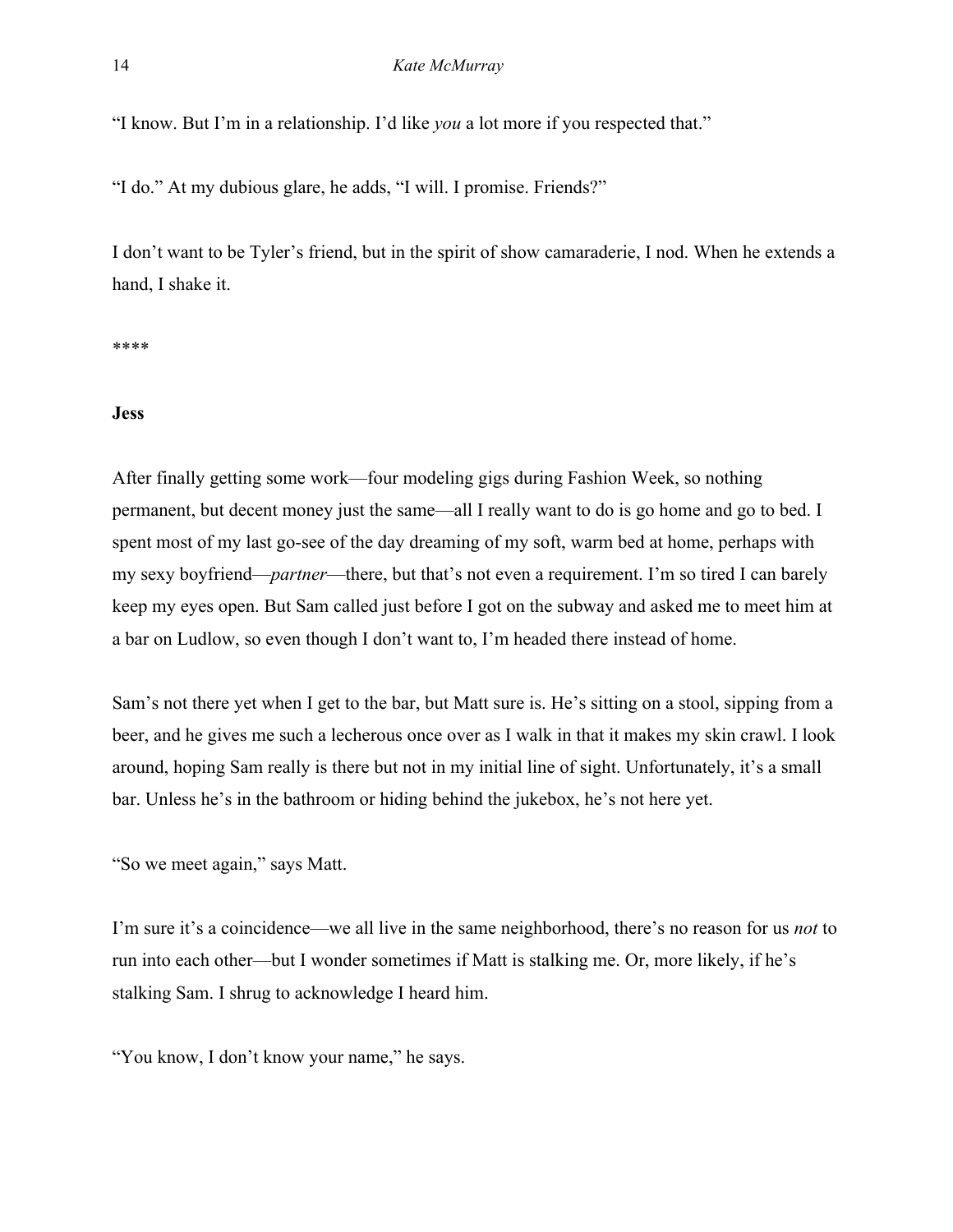"Jess."

"Is that short for something?"

It is, but I hate my real name, and I sure as hell don't want to give Matt the power of knowing it. The only people in the world who know my real name are my parents and Sam. I shrug again.

"Look, maybe we got off on the wrong foot," Matt says. "Can I buy you a beer?"

I glance back out the glass door. I don't see Sam coming. And, well, free alcohol. "No, but you can buy me a cocktail." He owes me for all the anguish he's caused.

I haven't mentioned to Sam that I keep running into him. I bet Sam doesn't even remember his name. Not that Sam and I have had much time to talk these days, since he's in rehearsal all the damn time. This is the first time all week he's left the studio before dark. Or it would have been if he were here, but he's not. I wonder how much longer he'll be.

"Not gonna lie," Matt says once I've got a gin and tonic in-hand. "Sam is hot. I'd give anything  $to$  $\rightarrow$ "

"He's off the market."

"Yeah, I get that." He looks over at me. I don't like his gaze. It seems to be analyzing me carefully, scanning for flaws and imperfections or whatever it is about me that he's going to exploit for personal gain. Or, I don't know, he's probably just trying to figure out what Sam sees in me. He nods as if he's figured it out. "You *are* very pretty."

I like when Sam calls me pretty now, but the word on Matt's lips sounds like an insult. I bristle.

Matt doesn't seem to notice. "How long have you been together?"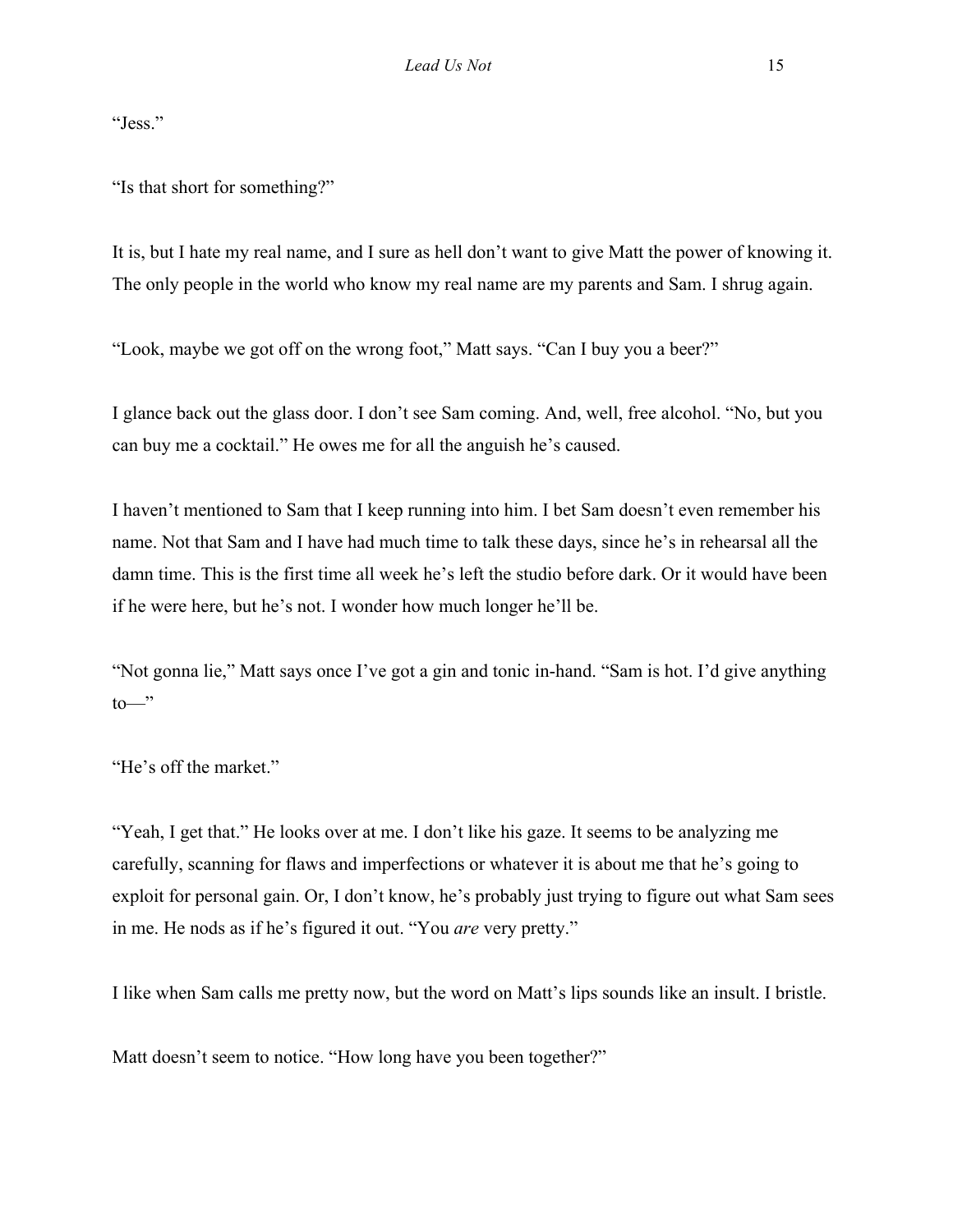"Long time. Since college. We moved here together."

Matt stares into his beer glass. "Ah. So you've never had the strange and wonderful experience of dating in New York."

"No." But I figure it's just as well. I've heard horror stories.

Sam comes in then. The first thing he does when he gets to me is pull me off my stool and into his arms. He folds me into a tight hug. Everything about this is familiar, from the fabric of the tee-shirt he's worn a hundred times to the smell of him to the way the stubble on his chin scrapes over my forehead when he sort of nuzzles at me. It's weird because it's so *public*, but then I decide that I can exploit the moment, really prove to Matt that Sam is mine. I hug Sam back tight. I glance at Matt over his shoulders.

"So sorry I'm late," Sam says. "Sick passenger on the subway."

It wouldn't even have occurred to me to ask, but now doubt creeps in. Could something else have detained him? I think back to what Matt said about someone sleeping with the director to get the part. It's probably some actress. Sam would never. He said he wouldn't and I believe him.

When he steps back, Sam looks at me and then follows my gaze toward Matt. "Uh, do I know you?"

Matt looks startled. "I guess not. I live in the neighborhood. I'm Matt."

"How was rehearsal?" I ask, both because I want to know and because I want to rub in that Sam got this part over Matt.

"Not so great. Tyler's still being a dick. Then I kept flubbing the words to 'If I Loved You,' which is dumb because I totally know what they are."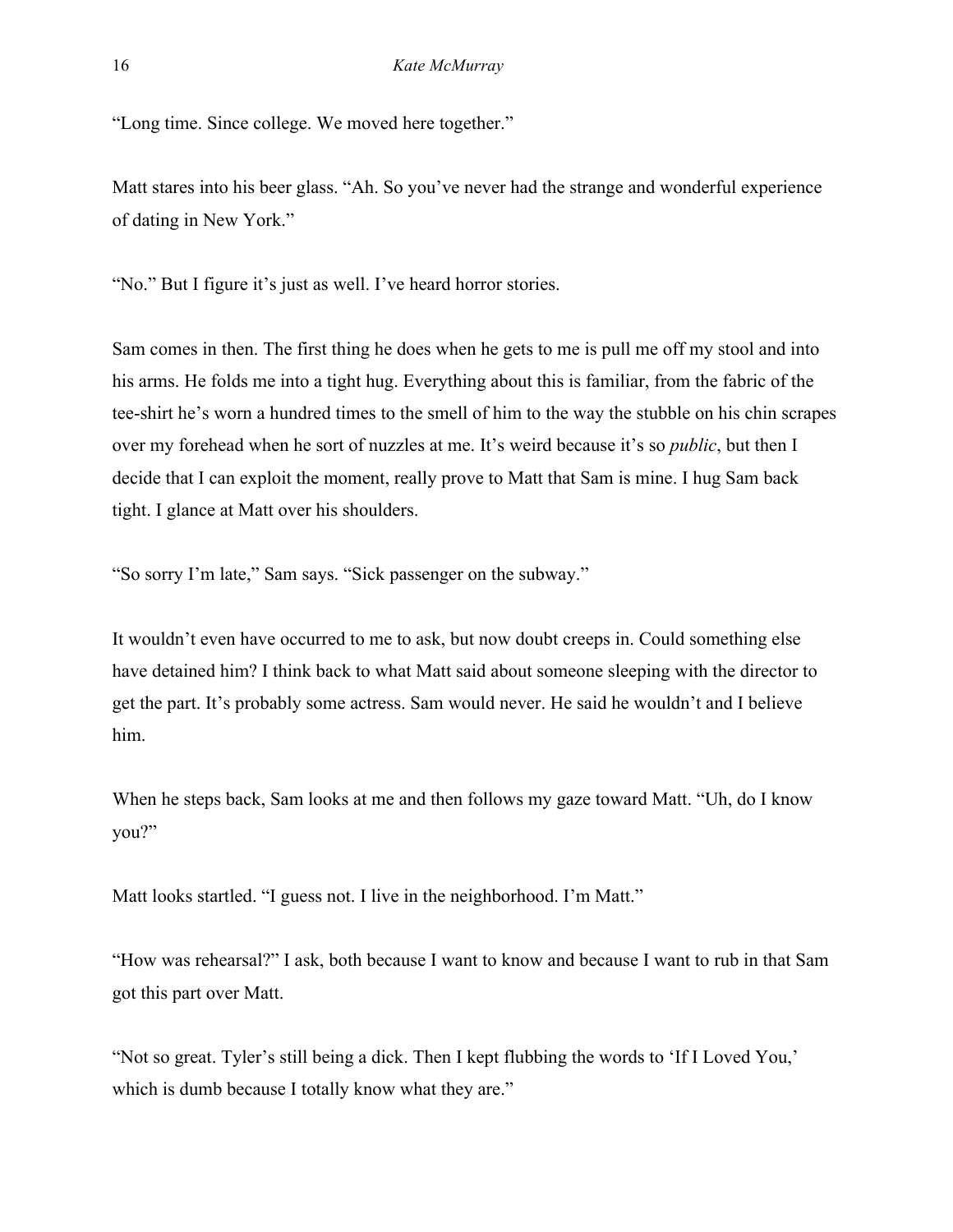He puts an arm around me and pulls me close, so I kiss his cheek and put my arms around his waist. I try to comfort him without saying anything, because he doesn't need my platitudes, just my support and love. I remind myself that he's working hard, but he always comes home to me, and he's never done anything suspicious. I try to tell the doubts in my mind to shut up and calm down. Being in Sam's arms is familiar and comforting and just exactly the same as always. The way it should be.

Without loosening his hold, he orders a scotch and soda from the bartender. Then he kisses the top of my head and eases away.

I glance at Matt. He is staring into his pint glass.

Sam sits on a stool with his legs wide and motions for me to come near him. He's barely aware that Matt is even there, which fills me with a perverse glee. The bartender slides him his drink, and he takes a sip. Then he puts his hands on my waist and pulls me close to him. When he's seated like this, our faces are at about the same height. He kisses me for longer than is probably appropriate in public.

When I glance back at Matt, he's scowling.

Sam suddenly realizes Matt is still there. He pushes me away gently, but keeps a hand on my waist. He says, "So, Matt, what do you do?"

"Uh." Matt takes a sip of his beer. "I'm an actor."

"So are we," says Sam, in a "you don't say..." tone.

"I hardly act anymore," I point out. "I mostly do modeling gigs these days." I feel like such an ass when I say that. Modeling still sometimes feels like the consolation prize. I'm attractive enough to be on TV or in magazines, but not talented enough to actually get cast in anything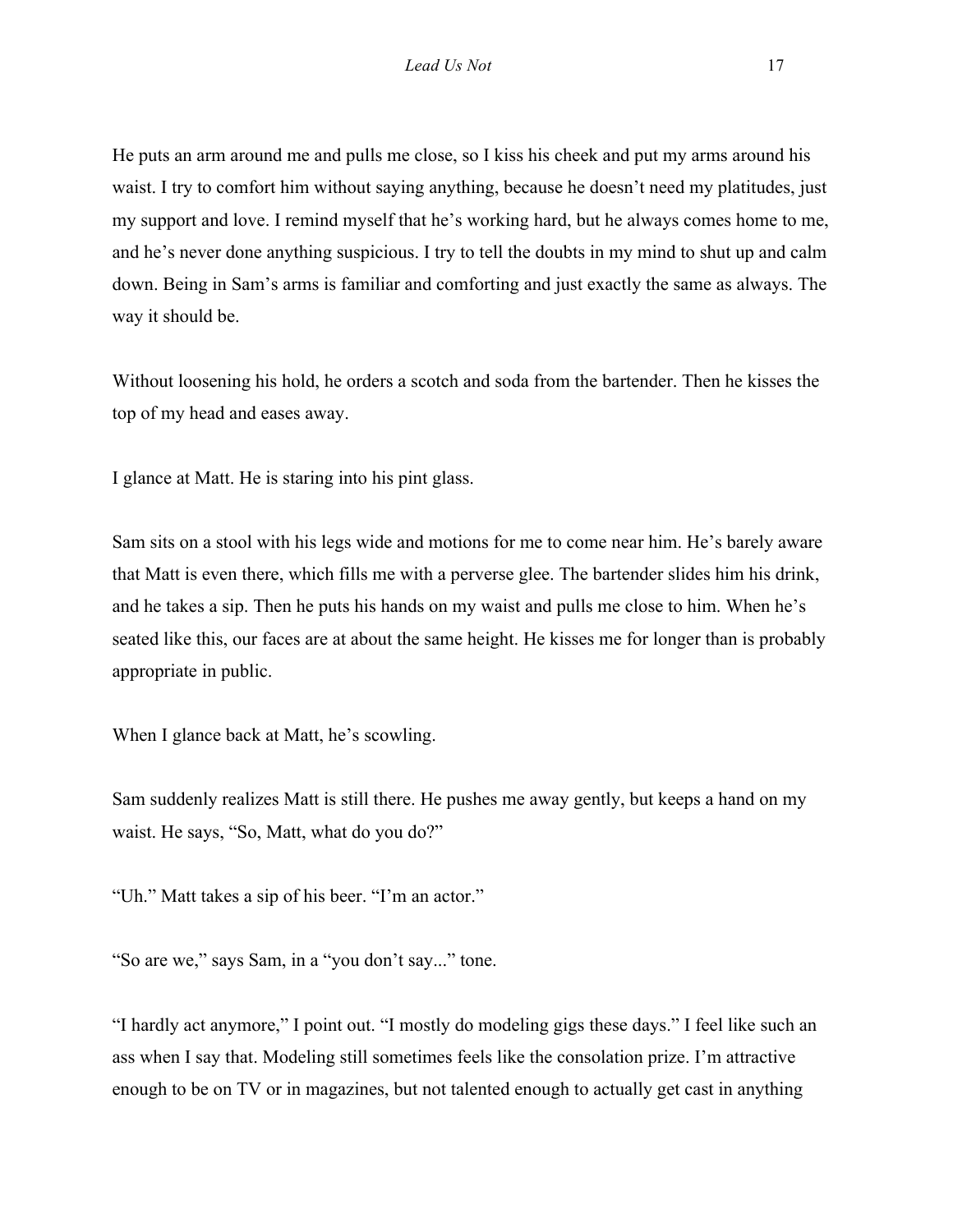besides the occasional commercial. Not to mention, as my agent keeps pointing out, I have a very specific look. I tried making myself look more generic for a while, but that didn't change jack, so I just do what feels natural now. Which means I look like a pretty weirdo.

I'm fully aware that this career has a shelf-life, too. No one wants to hire a model with gray hair and crow's feet unless it's to do Viagra commercials, which, no thanks.

Sam smiles at me. "And someday, you're going to be in just your underwear on a billboard in Times Square and we'll both be able to retire."

"Ha," I say. "You'll have to settle for me walking during Fashion Week." I rattle off the names of the designers I booked shows with.

Sam's eyes widen. "That's amazing. Congratulations!" Then he laughs. "I do love telling people that my boyfriend is a model. You're so hot, of course they booked you." Sam kisses my cheek.

Matt glares.

\*\*\*\*

## **Sam**

We didn't sleep together the first night. When we got back to my room, Jess got bashful. We didn't sleep together after our first official date, either. Jess begged off. After that kiss the night we met, we didn't even kiss again until after the second date. I started to wonder if I had bad breath or something. And then I figured it out.

On our third date, I took him for ice cream at the local creamery. I watched him lick ice cream off his fingers and the cone and it was about the most erotic thing I had seen in my life to that point. He was so goddamn beautiful it hurt to look at him. In those days, his light brown hair was always artfully disheveled, and he had a light dusting of freckles over the bridge of his nose.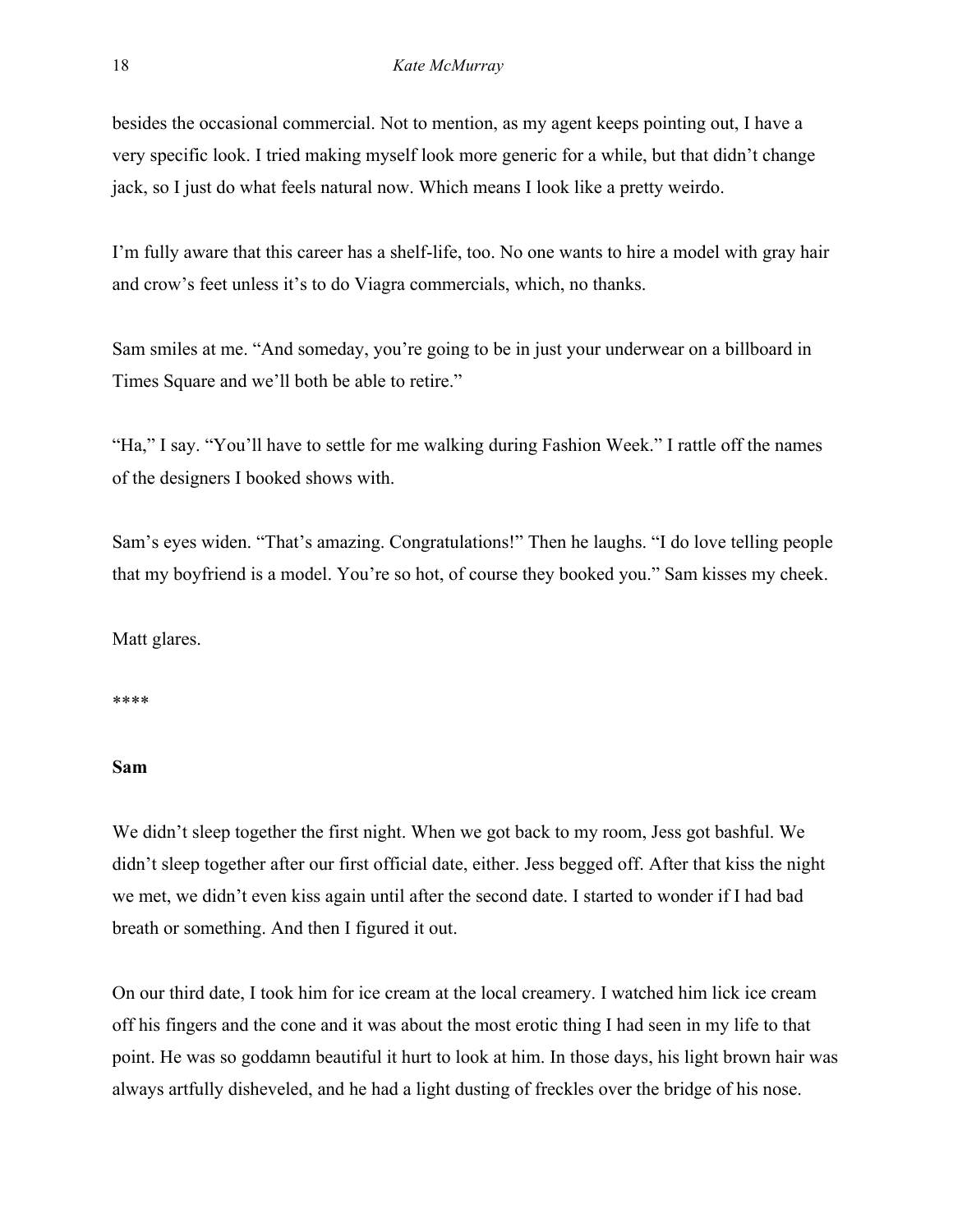Plus, I really liked him. A lot of that was intangible and tangled up with lust, but he was friendly and affable and had a self-deprecating sense of humor. These were all qualities I admired.

So I said, "It's okay to admit that you're a virgin."

He almost dropped the cone, but I reached out and grabbed his hand before he could. Ice cream dripped onto my fingers, but I didn't care. He just stared at me.

"I want to be the man who... shows you," I said.

He continued to not say anything, although he turned his intense stare toward his ice cream cone and my hand, which was still cupped around his.

"I know that all the gay guys on this campus act like they're total sluts," I went on, "but most of them have even less experience than you do, I'm guessing. I know it can be intimidating, but the guys around here are all talk."

Jess hadn't blinked in at least a minute, as far as I could tell. He looked back at me. "But you're not a virgin," he said quietly.

## "No."

# He nodded slowly.

"But I think it's better this way," I said. "This way we won't both be just fumbling in the dark. I know a few tricks I think you'll like."

He smiled faintly, but his shoulders relaxed. He pulled his hand away and resumed eating his ice cream.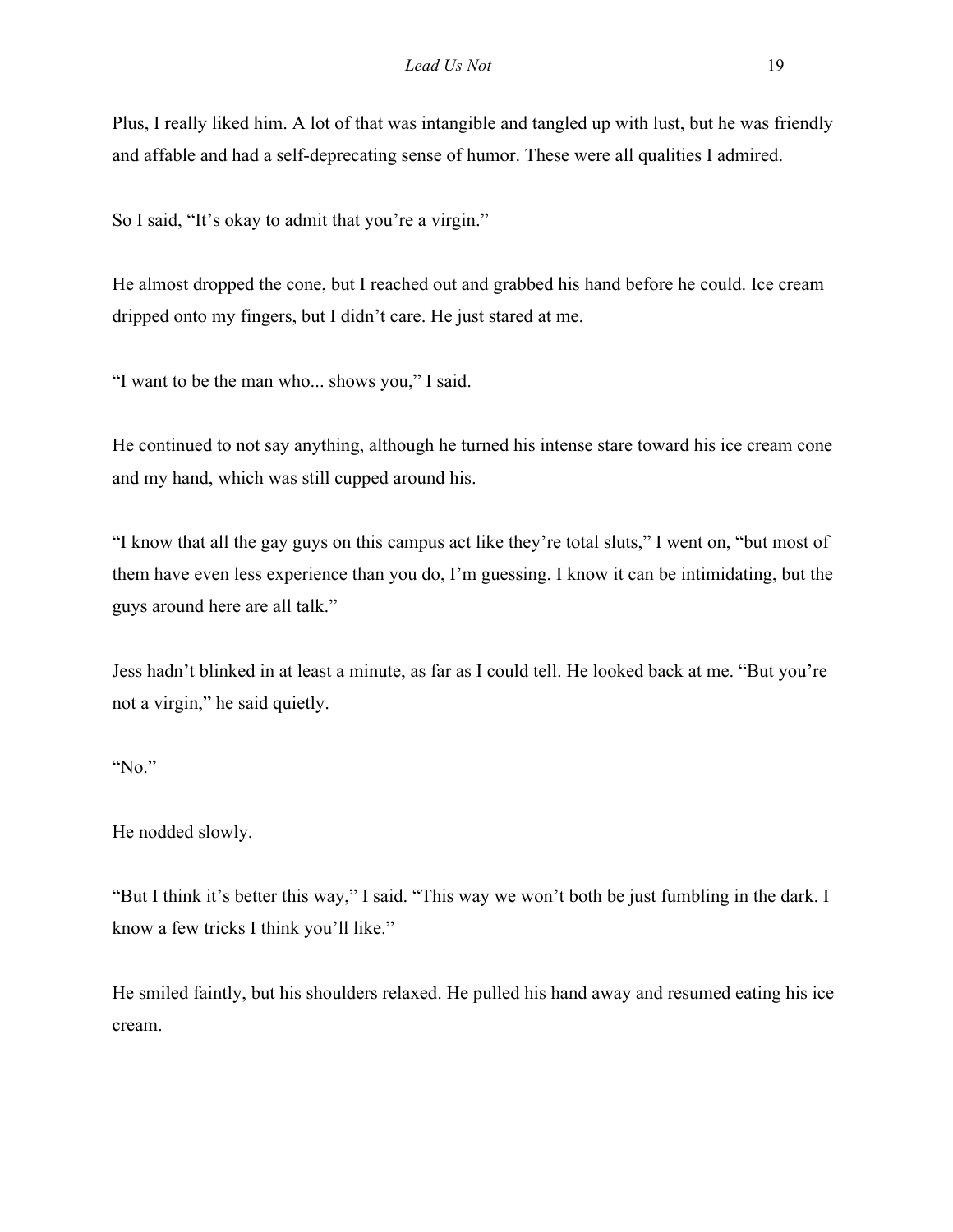Not that I was even that worldly, but at twenty, I thought I had it all figured out. And what I knew then was that I'd known that fear once, had gone through these first steps into really owning my sexuality already. I knew that, to Jess, everything must have felt capital-I Important.

I wanted to treat this like it was no big deal, but my stomach was churning, too. Jess wasn't just some guy. I had real feelings for him. I saw our relationship going somewhere.

I wanted this to be no big deal because that's how the first time was for me. My first lover had been some guy I'd met when I was seventeen and so horny my skin itched.

And yet.

"We could have something great," I said. "We could be great together."

"Yeah?" he said, taking a bite out of the cone.

"Yeah. You and me. Love story for the ages."

He smiled, genuinely this time.

#### \*\*\*

## **Jess**

During his last two years in college, Sam lived in a standard-issue off-campus apartment with three roommates and a big shaggy dog. He had his own room, luckily. I had that room memorized. I knew where the floor was scuffed, where the wall was nicked, where Sam had a tendency to toss his shirts when he took them off. We were in that room the afternoon I helped him pack for a three-week trip to upstate New York, where he'd be playing Biff in a summer stock production of *Death of a Salesman*. We'd been dating about three months by then.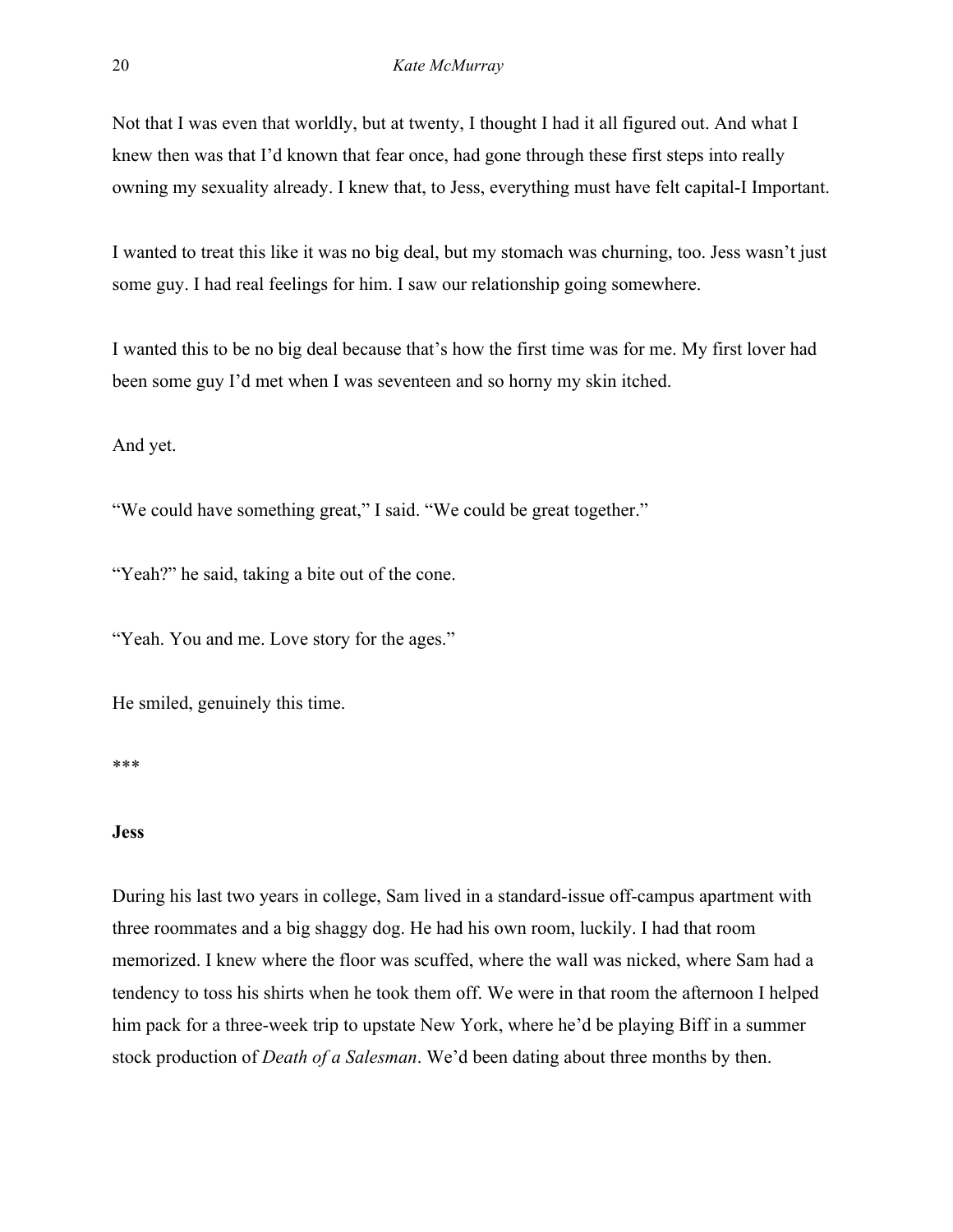I was terribly sad that he was leaving. The semester was winding down, but my parents lived thirty miles away from campus, so I wasn't going far. I'd gotten a job at a bookstore in town, in fact. The plan was for Sam to come back after his summer stock gig and work as a counselor at a theater camp nearby, so we'd still get to spend the rest of the summer together. But those three weeks stretched before us then like an eternity.

"I'm coming back," he said.

"I know." But why was I so upset?

"I'll miss you," he said.

I supposed that was the issue. I reached over and put a hand on his shoulder. "Me too."

"You'll miss yourself?"

I laughed and pulled him into a hug. "I'll miss *you*."

He laughed with me and hugged me tightly. "I'm totally reachable by phone, you know. Call me anytime. Your parents get on your nerves, your job sucks, even if you're just bored, you can call me. Okay?"

I pressed my cheek into his shoulder. The fabric of his tee-shirt was soft and he smelled wonderful, like sweat and minty aftershave. Warmth spread through my chest as I touched him, as I pressed against him, as I let his words settle in my brain, in my heart. Then the thought just popped into my head:

*I love you*.

In books and movies, they always say, "You just know." I always thought that was bunk, because how would you know if you love someone? With family, it was just this innate thing,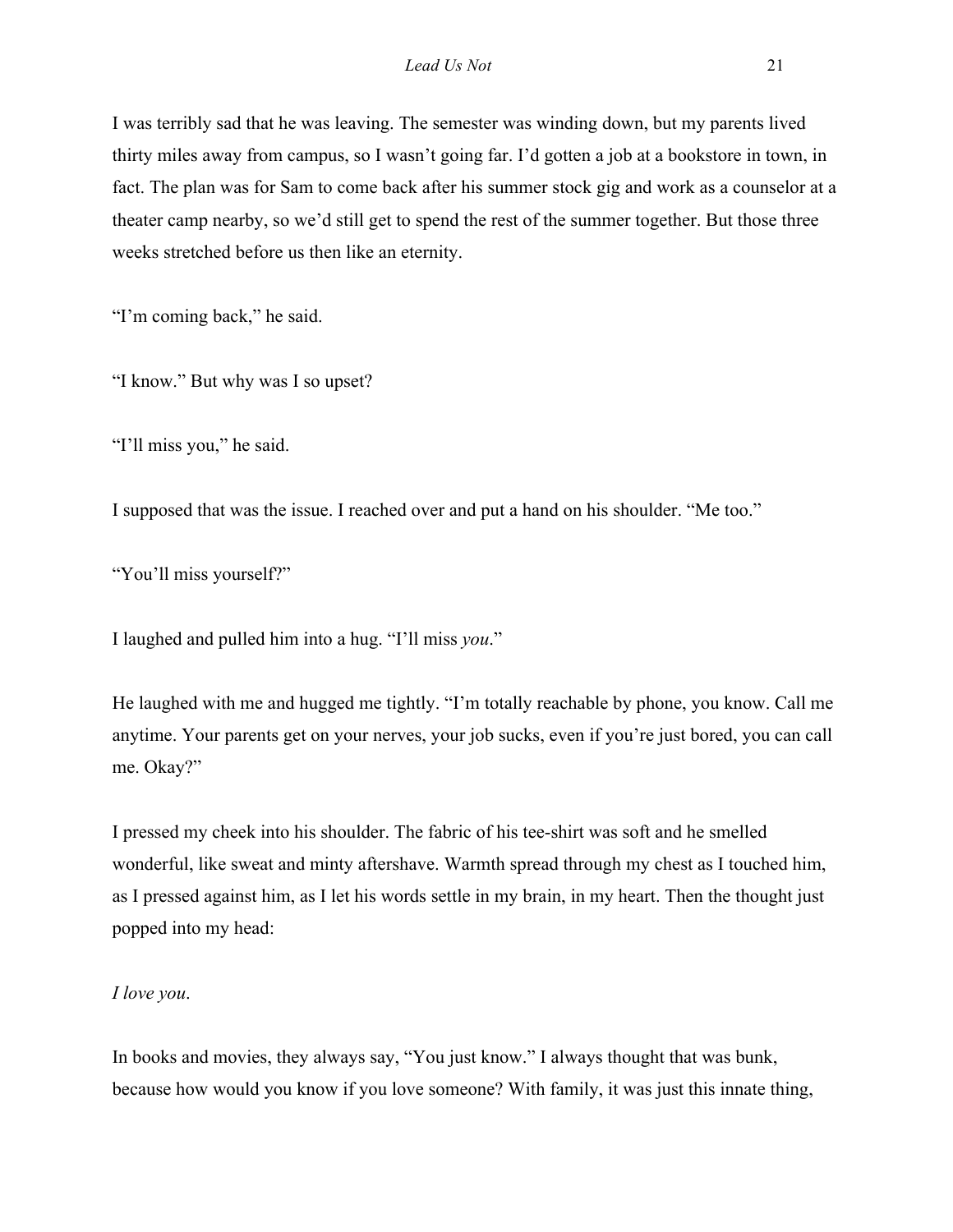something I felt without thinking about it. With a boyfriend, I figured it would have to happen over time, that I'd slowly come to realize it after weeks of going on dates and hanging out together, that it would be this process. But, no. It just... happened. *I love you*. Just like that.

And suddenly I was paralyzed. I couldn't possibly say that out loud. What if Sam didn't love me back? What if my brain was just being crazy?

He kissed the top of my head. "Hey, Jess?"

"Mmm?"

"Before I go, I have to tell you something. It's kind of a weird thing, and it's hard to say, but I thought that you should know."

Panic set in. I pulled away from him as my pulse kicked up, as my veins suddenly went icy cold. He had bad news. The expression on his face—the furrowed brow, lip-between-the-teeth look I'd figured out meant he was nervous or worried about something—gave him away. I hadn't thought that this moment had been leading toward a breakup—we'd had a conversation just the week before in which we agreed that we should stay together through the summer even though we wouldn't see each other much—but suddenly I worried that he was about to leave me. That he'd gotten into my head somehow and read my mind and now was freaking out.

He said, "I think that I'm falling in love with you."

That was about the last thing I expected. I was so surprised that I laughed.

He frowned. "Aw, Jess. It wasn't that funny."

Nerves were making me laugh even harder.

Sam threw his hands in the air. "Fine, forget it. I take it back. Ha, ha."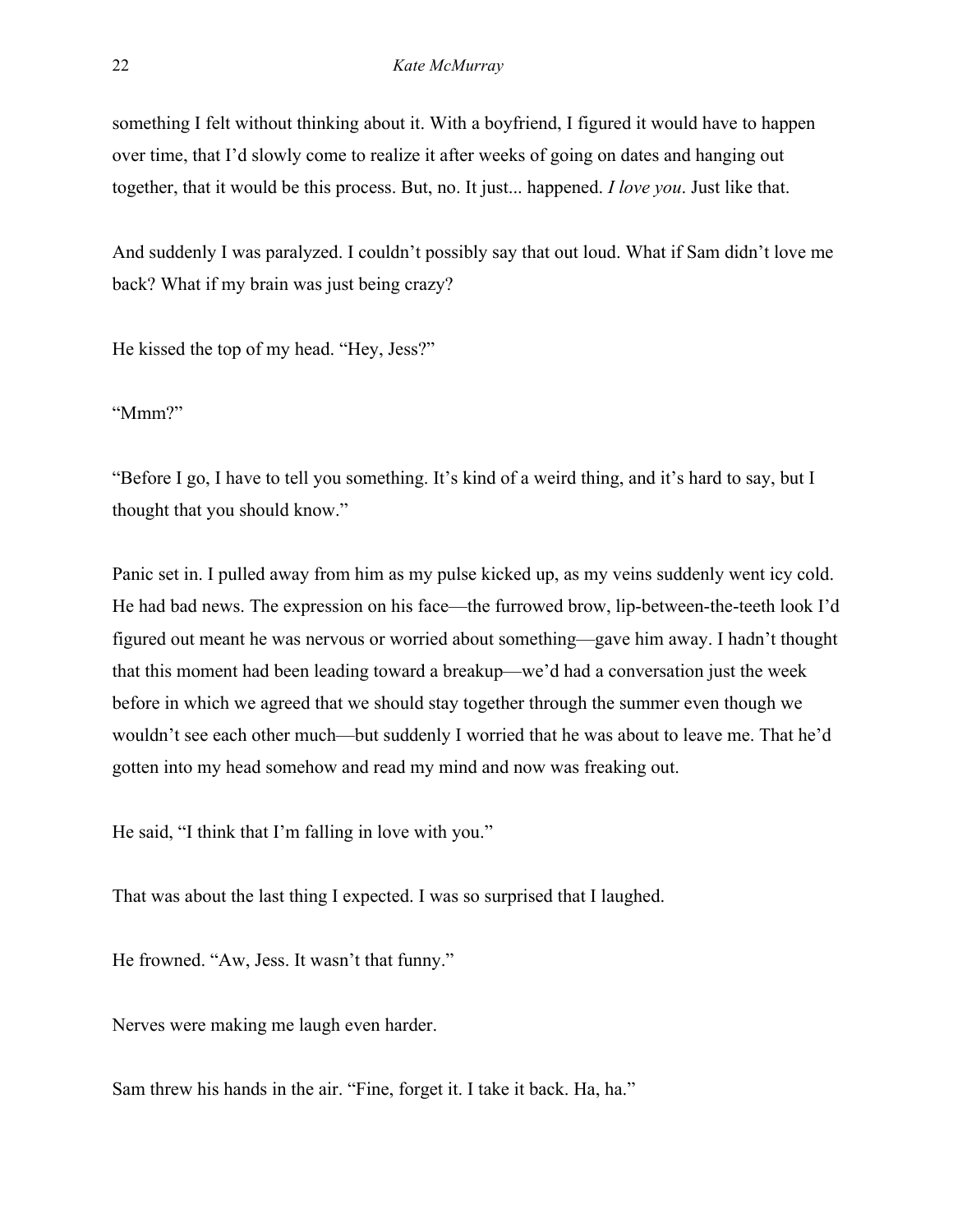It took some effort, but I managed to catch my breath and stand up straight. "No, no, you don't get it. I... I'm in love with you, too. I was just... it's such a relief. It's great!" I meant what I said. I couldn't keep the smile from my face.

He still looked at me doubtfully, so I grabbed his face and kissed him hard, hoping to assuage his fears. He wrapped a hand around my wrist and pushed me away slightly.

"Holy shit, really?" he said.

"Yeah. I love you, Sam. I really do."

Then he laughed and kissed me again. "I love you, too. I love you, I love you, I love you! Man it feels great to say that. I think I'll say it a hundred more times."

He didn't get a chance, because then we started making out. But that was maybe one of the greatest moments of my whole life.

\*\*\*\*

## **Sam**

On the way to rehearsal, I see a scarf in the gutter. It's more an ornamental than a practical scarf, made of some kind of thin, green material with silvery stripes woven throughout. It's just the sort of thing that Jess would wear. I briefly wonder if it's his and he lost it, but that minty green is one of his least favorite colors. Actually, now that I think about it, he hasn't worn any of those sparkly scarves in a while. He's squirreling away his money, maybe, not spending it on frippery like that. Which is a shame, because I've always liked how he looks in a scarf.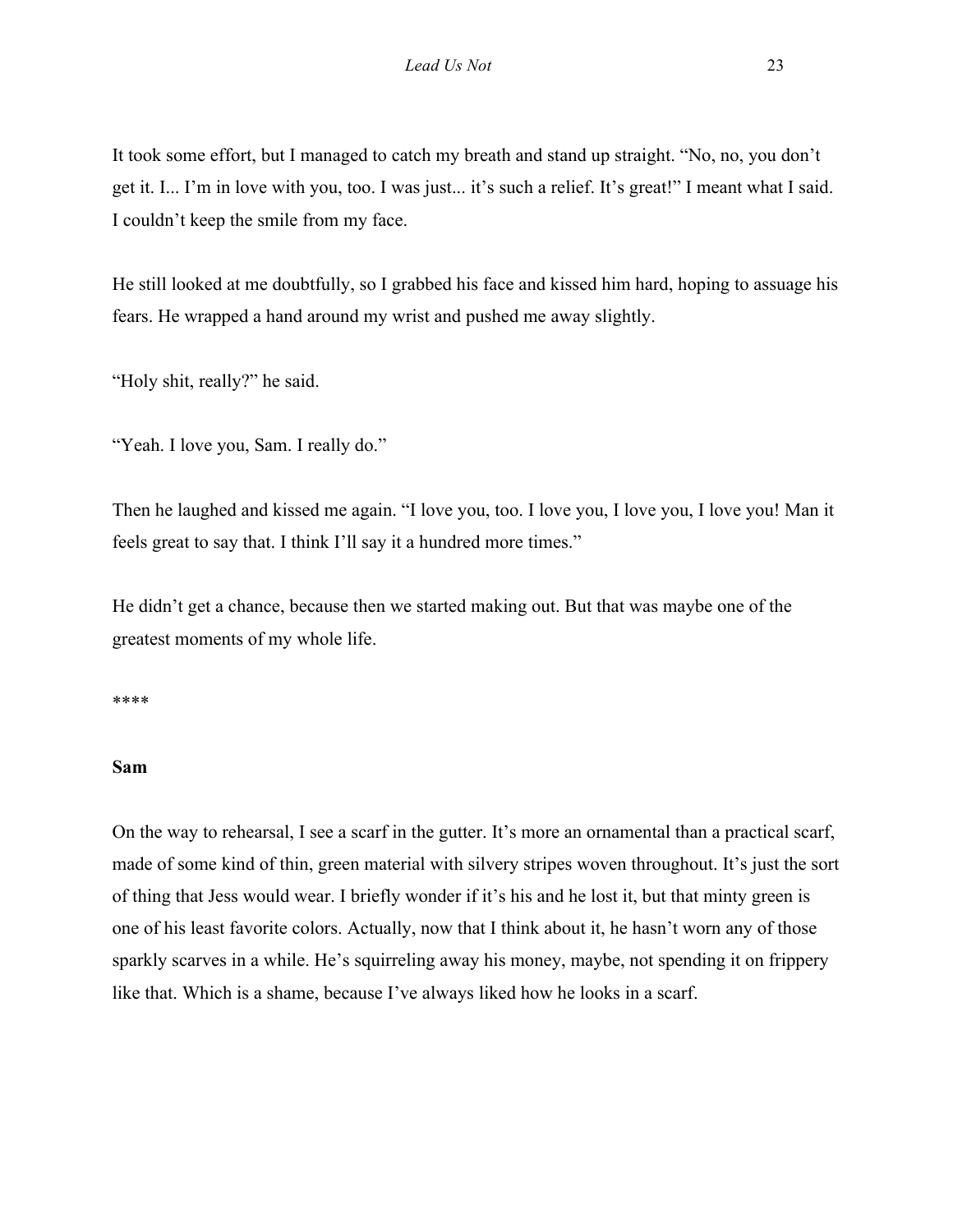I ride the train uptown and wish that I could see Jess instead of going to rehearsals. We haven't seen much of each other lately. I'm glad he has steady work, but I miss him being around at home during the day.

I forgot my book at home, so I'm stuck looking at the ads on the train. It's the same typical stuff: community colleges, dentists, beer. The city recently launched a campaign to help victims of domestic violence, and there's one ad with a somewhat disturbing photo of a young man with a black eye and a split lip. The copy is in Spanish, so I'm not entirely sure what it says, something about there being no shame in seeking help. It takes me a moment to feel disgusted that I'm assessing how those cuts and bruises could have been added with makeup or Photoshop. Am I really that cynical? Is this what New York has done to me?

When we first moved here, it felt like it was me and Jess against the world. Lately, it feels like the world might win.

Of course, Tyler is already at the studio when I get there. He's practicing a dance routine right there in the middle of the floor. He's flubbing every fifth step or so, turning his foot in when it should be turned out. I shout this at him, which only makes him stop and stare at me. I wave, hoping that will get him to go back to what he was doing, but instead he just stands there, his feet in an awkward ballet third position.

I want to yell at him. His reappearance in my life has disrupted things in a way I don't like.

The director keeps asking us to help each other out, and I think he's getting off on the tension between me and Tyler. The actress playing Carrie has the flu, and though she showed up for rehearsal, she was sent home promptly so as to not make the rest of the cast sick. So I, of all people, am standing in for her during one scene, trying to show Tyler dance steps he should have mastered a week ago, each of us all up in each other's dance space.

"Frame!" I shout at Tyler. I jostle his arms. "If you hold your arms more stiffly, that keeps distance between us, and you won't keep stepping on my foot."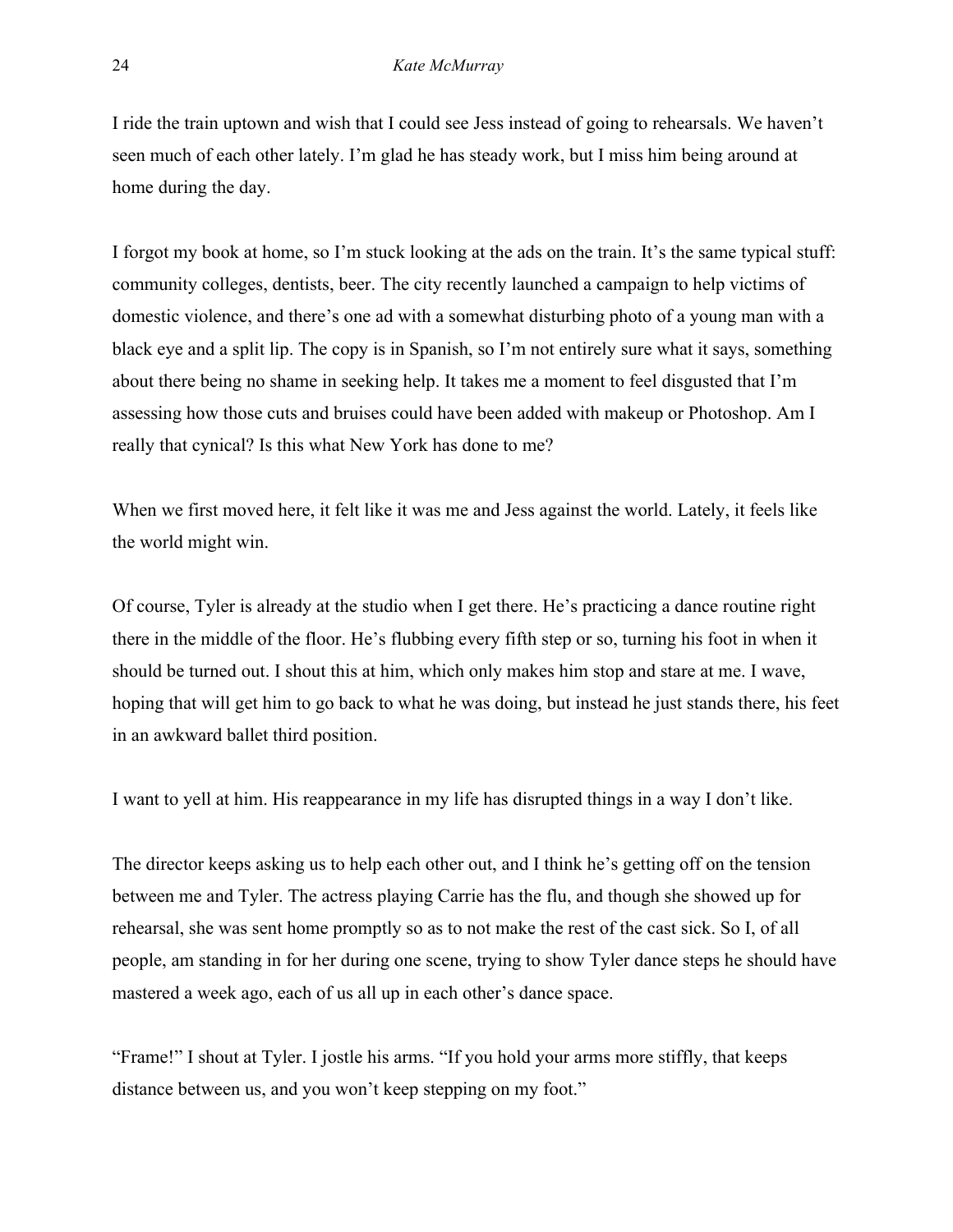Tyler grunts but holds his dance frame correctly.

"Come on, Ty, this is Dance 101."

That's when it occurs to me that Tyler is deliberately flubbing to get closer to me. There's no way a guy this inept would ever get cast in a role in a Broadway production that required this much dancing, not unless he were Hollywood famous, which Tyler definitely isn't. Lots of good actors auditioned for the part, guys I know who can sing and act and dance with the best of them. Which means Tyler can't be as clumsy as he seems.

I'm thinking about this while I demonstrate something, and it literally trips me up. I falter, shake my head, and manage to do it correctly, but I'm unnerved by this new realization. Tyler has a thing for me, but would he really disrespect Jess this way after I told him not to?

After rehearsal, Tyler sidles up to me and says, "I've got a bead on small part in a movie."

"Yeah? You planning to quit this one-horse town for the bright lights of Hollywood?"

He shrugs. "Maybe."

I wasn't expecting him to say yes. Most of the theater actors I've met, especially the gay ones, will do the occasional TV appearance but don't really to want to venture into film, don't want to deal with being under the Hollywood spotlight. I can't imagine giving up a major role in a Broadway musical for a tiny part in a movie. Plus, I don't like Tyler, but if he leaves, we're kind of screwed.

"Really?" I say.

"Entertaining the possibility. My agent is tight with this casting director. I'd be playing the gay sidekick to the female lead in a rom com."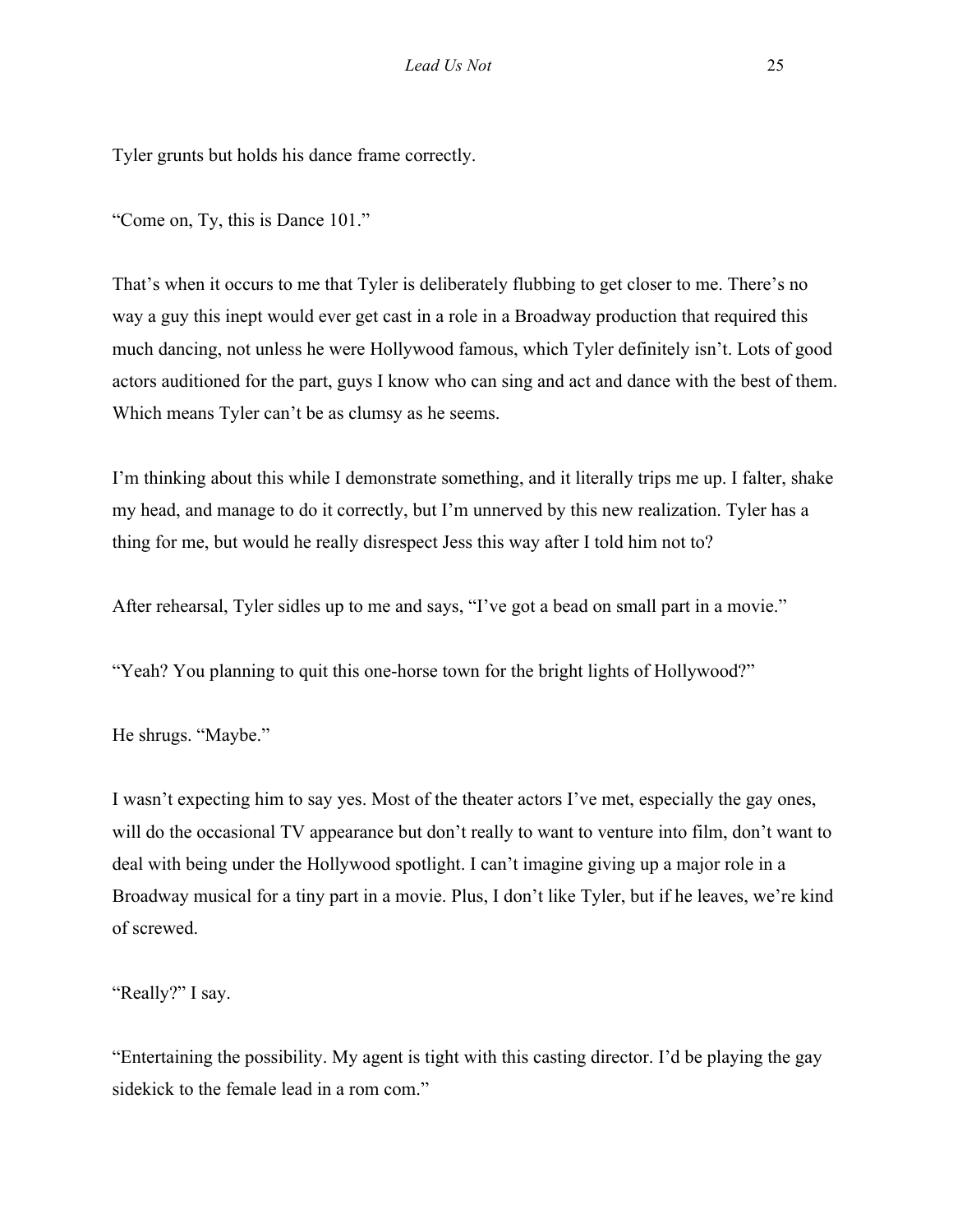I sit down to change out of my character shoes. "Well, gee. That's not a walking stereotype."

"It's a role. It pays more than playing second-fiddle to you on a stage." He spits out the words, sounding not a little bitter.

I scoff. I put my shoes in my bag and slip on a pair of sneakers.

"Sorry," he says. "Look, it's a good opportunity, good exposure. I'm sick of struggling to pay rent every month. I bet you are, too. I can get you an appointment with the casting director."

"What, and leave all this?" I gesture around the room. The studio is clean and well-lit, but plain, the floors scuffed. It's every studio I've ever been in, basically. A thousand grueling rehearsals play through my memory.

Tyler rolls his eyes. "Sure, this is every theater geek's dream, huh? Maybe this was what you aspired to when you were a sixteen year old plaintively singing along to the *Les Mis* soundtrack and gazing out your bedroom window, but I want bigger things for myself. Besides, revivals like this are on their way out. You can't put a show on Broadway without a big name anymore."

"That's not true." But I know better.

"It *is* true. You try to do something spectacular, but you're just another kid who came to the big city in search of a dream that can never be fulfilled." He shrugs. "I'm just trying to keep my options open."

"Yeah."

"Feel free to continue trying to live your hopeless dream." He turns on his heel and starts to waltz out of the studio. Before he goes through the door, he turns his head and says, "But holler if you want to talk to this casting director."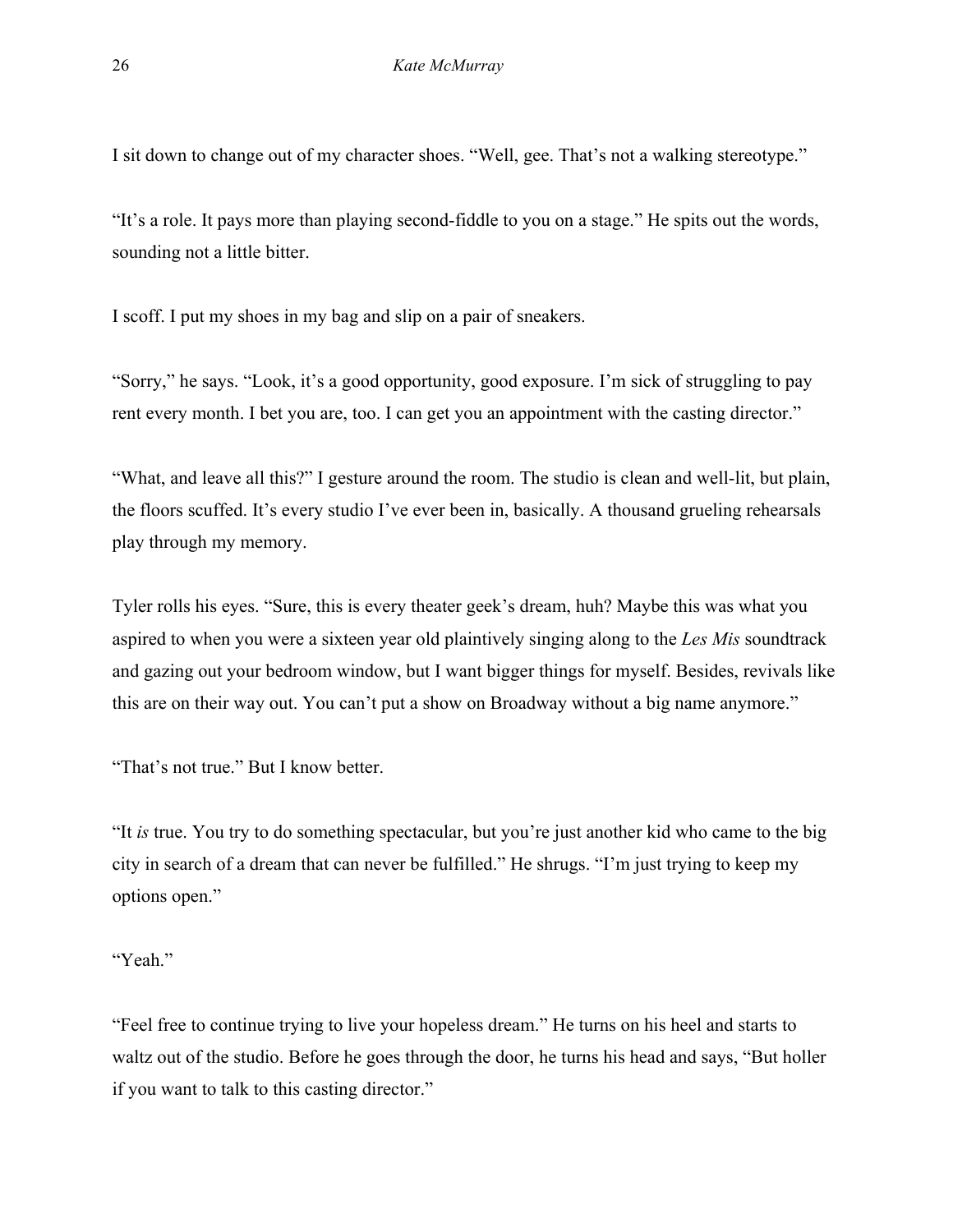## And damned if I'm not tempted.

\*\*\*\*

## **Jess**

Sam is out of sorts when he gets home but won't say what's bugging him.

I don't feel like talking anyway. I'm exhausted. That's pretty stupid, because all I did today was walk back and forth down a twenty-four-foot catwalk five times, when you think about it. Sure, there were three hair-and-makeup sessions and four wardrobe changes and lots of backstage chaos. One of the designers yelled at me for almost five minutes because I've got a tattoo on my hip that showed in the stupid low-waist pants she put me in, and there was apparently nothing in my dossier that said I had a tattoo. But most of the physical activity I had today was walking twenty-four feet and then walking back.

I have to do a trunk show tomorrow. This means I'll be on my feet all day and I have to be outgoing and friendly, and I find that exhausting, too. I'm not naturally an extrovert. I got into acting because it gave me a chance to be someone else. Modeling is like acting in a lot of ways, because you have to be a chameleon, you have to look how the designer wants you to look. In the years I've been modeling, I've gained and lost weight, my hair has been dyed six different colors, I've gotten my photo taken in various states of dressed and undressed, I've had every part of my body painted with makeup, I've been rendered completely unrecognizable. I'm a vessel for a product. It sounds weird, but I like that aspect of modeling.

People assume models are narcissistic and arrogant. This is rarely true in my experience.

Sam is quiet through dinner, and quiet as we watch a stupid reality show on TV, and quiet as we climb into bed, and finally I can't take the quiet any longer and I say, "Did something happen at rehearsal?"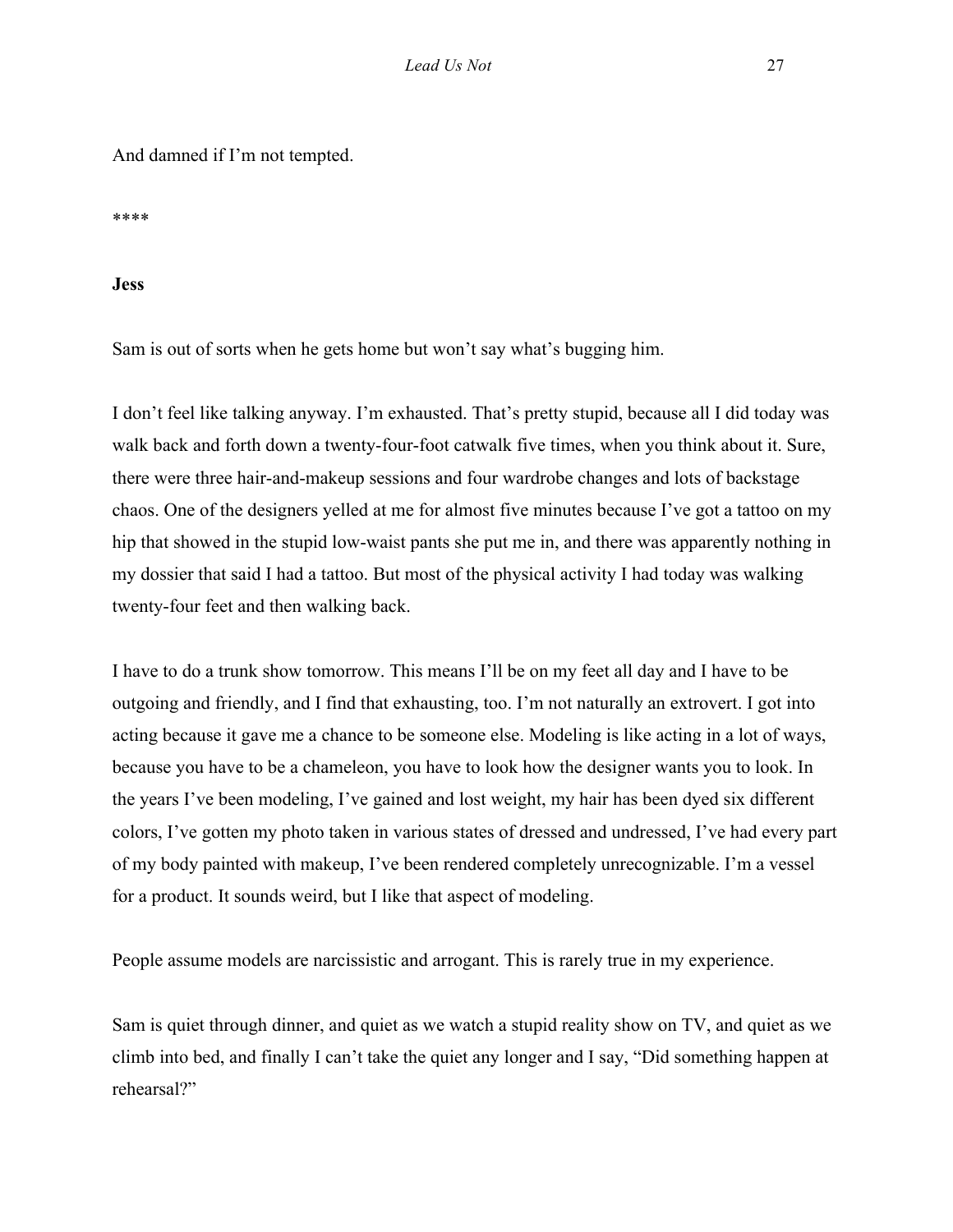"No, it was fine."

"Did something happen outside of rehearsal?"

He hesitates. He says, "Eh, not really."

I'm not sure if I should push this. I'm tired and cranky enough that I might say something to start a fight, which I can't deal with right now. But there's that doubt again, wondering what he's hiding from me, wondering if it's as bad as I fear. In the end, I don't pursue it because I don't want to know the answer, don't want to know if I'm right. I settle onto the mattress and pull the covers up to my shoulders.

He flips off the bedside lamp, which pretty effectively tells me that we're just going to sleep. Fine by me. But then he says, "Is this enough?"

"Is what enough?"

"What we have."

"Yes." Although I don't know what he means. What we have in our relationship has been enough for a long time, and I demonstrate that by rolling over and snuggling with him. He puts an arm around me.

Sam was my first everything. I can't imagine wanting anything else.

But maybe he's asking about the apartment or money or our jobs. Maybe he's asking about something he wants that I can't give him. I don't know. He doesn't elaborate.

"Are you unhappy?" I ask.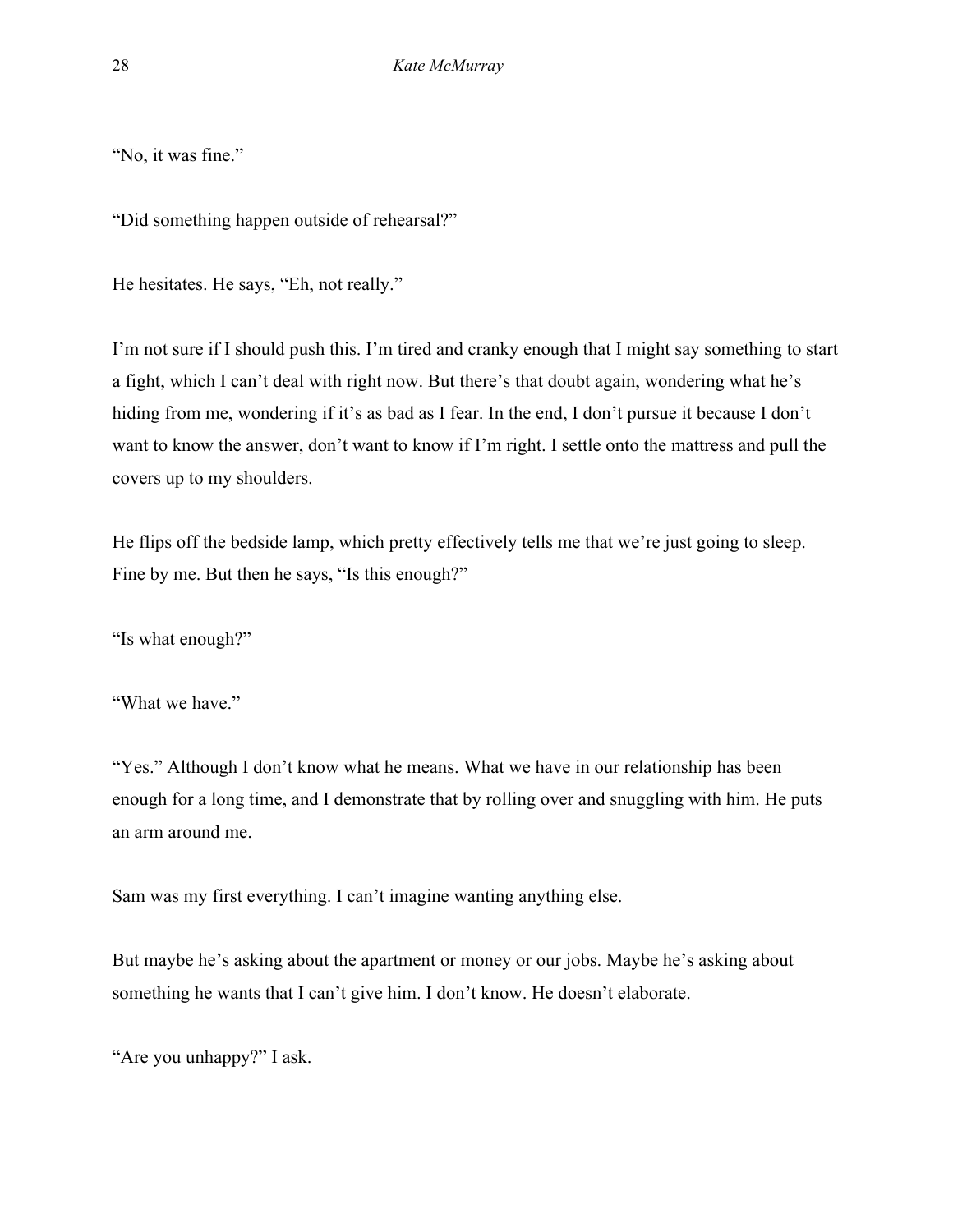"How could I be? I have you, I have a great job, I live in New York. I have everything I ever wanted."

It takes me a few minutes to realize he didn't actually answer the question. By then, he's asleep.

#### \*\*\*\*

### **Sam**

The plan was for us to move to New York and become actors, but it became obvious pretty quickly that Jess was always going to struggle with getting work. When his agent suggested he start taking modeling jobs, I told him he should. I, meanwhile, am far more generic-looking, which I guess gave me an edge as far as casting went, or at least more options. The theater world is strange that way. For all that people will tell you talent matters over looks, that casting is blind, that doesn't actually pan out most of the time.

We'd been in New York about a year when reality came calling, and we had to adjust our expectations. We were so fucking naive. People tried to tell us that it wouldn't be easy, and we ignored them because we were young and in love and everything seemed possible. But a year of sharing a shitty studio apartment, living mostly on ramen noodles and peanut butter sandwiches, has a way of running you down.

It was around that time that I got my first break. I landed a role in an off-Broadway play that wasn't very good but still ran 149 performances. I had a co-star, a super hot Japanese guy who I thought was brilliant. He'd struggled to get roles despite his immense talent because, he said, no one wanted to cast Asian actors. He also had an apartment near Lincoln Center. When I asked what he had done to earn enough money for that, he said, "I don't have any furniture." I worried that this would be my fate as well—I had no intention of ever closeting myself, but I didn't know any gay leading men.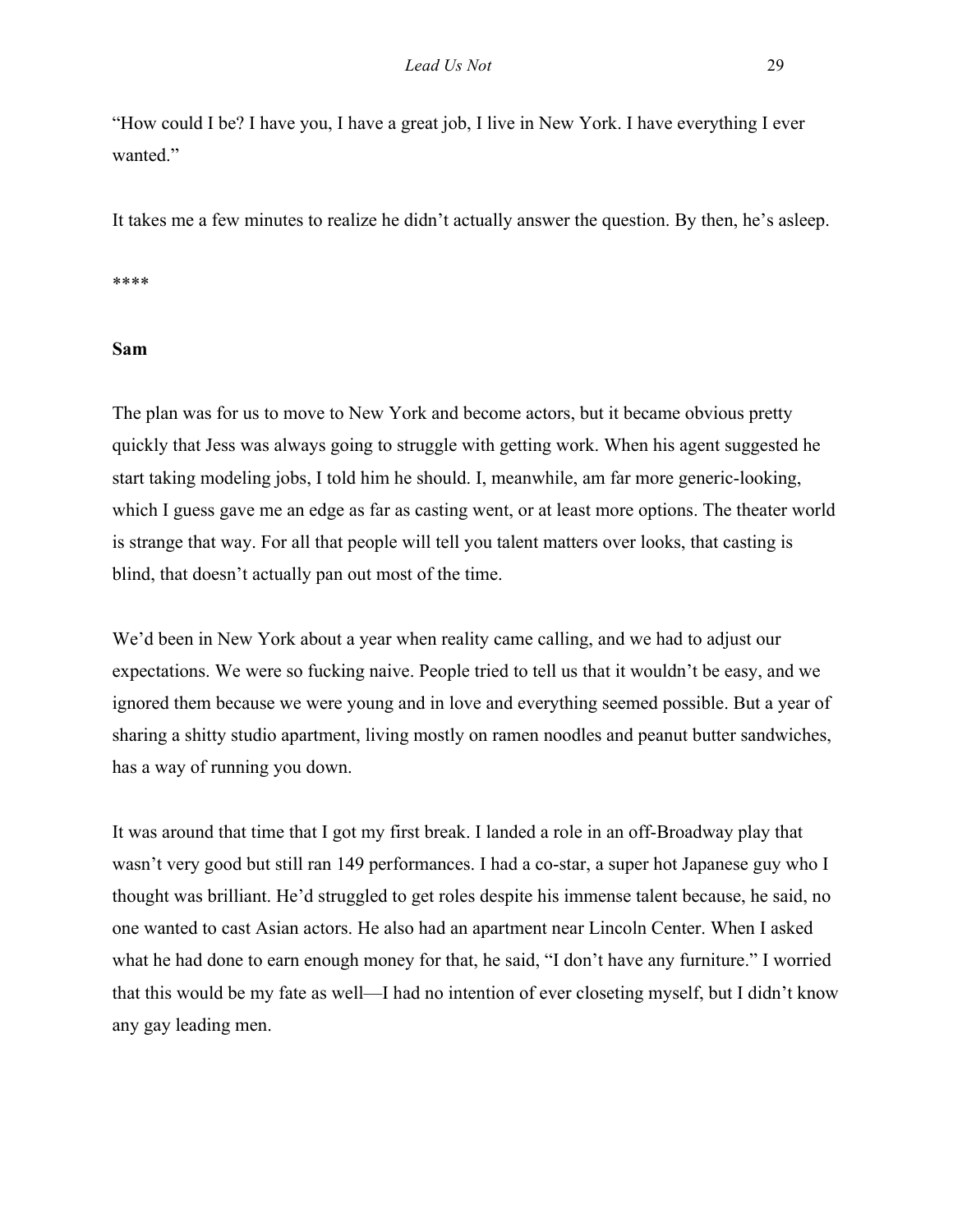In those days, we'd walk around our neighborhood and Jess would torture himself by looking at the fine clothes in shop windows. We'd walk up to fine restaurants and consider the menus posted outside as if eating there were a viable option. We'd pretend we had access to all of the wonderful things we imagined we'd have when we moved to the city, even though we had nothing.

Change came gradually. I got better at auditioning, better at coping with competition I hadn't had back in Ohio, better at choosing roles I'd be well suited for. Jess started modeling and took the bar back job. We moved into a better apartment—still in an old tenement building, because we liked the Lower East Side, but a clean one-bedroom.

Those lean years, they sucked in a lot of ways. There were weeks when we couldn't afford groceries, days when we had to mend clothes ourselves because they'd torn but we couldn't replace them, months when all we could do was worry about when our next paycheck would come. But through all of it, we had each other. We'd spend three dollars on a movie rental and huddle on the battered futon that doubled as our bed while we watched it, and we'd hold each other and laugh and make love when it was over. There always seemed to be the potential for something, and I don't think either of us ever gave up hope that someday, we'd both be greater than this, that our time was coming.

Now the time has come. I have enough money in my bank account to buy Jess all the sparkly scarves he wants. Instead, though, I'm lying awake in bed one night—in a real bed, because we chucked the old futon when we moved—and he's fast asleep, turned away from me, snoring softly. I examine his back, because that's what there is to look at. He's still super thin, but not as starved-looking as he once was. At first glance, he's more muscle than bone. His hair—dyed a rich dark brown—is a little on the long side these days and the edges of it touch his pillow and cover his long neck, which leads to his narrow shoulders and the long line of his naked back, which is all I can see. He's so beautiful. I still ache sometimes when I look at him.

I roll onto my side and put a hand on his waist. He stirs but doesn't wake up, because he's used to these late night intrusions. I scoot over and press my front to his back, pull him into my arms.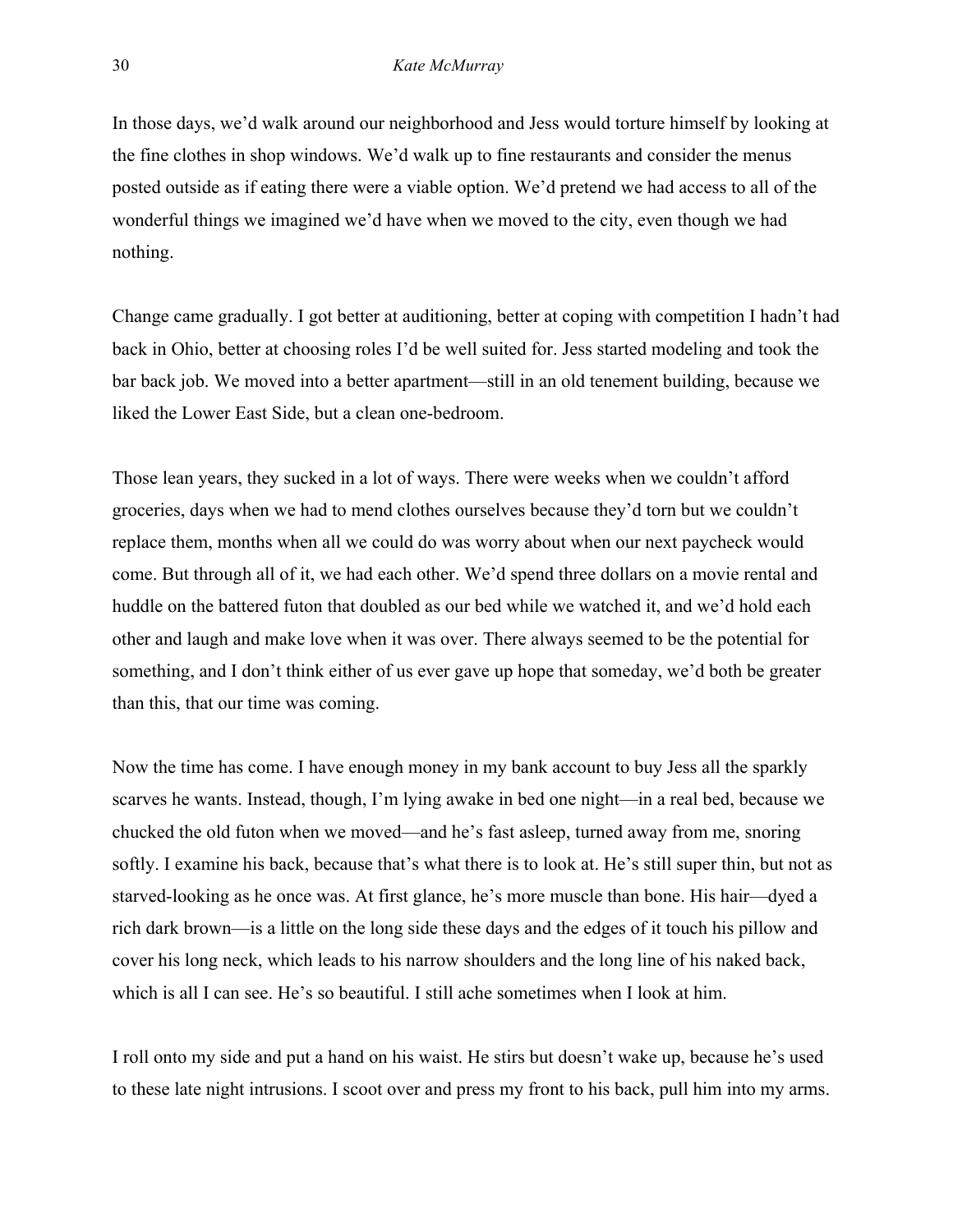He murmurs something but stays asleep. I press my hand to his stomach. I take his hand. I hold him close. I kiss his shoulder.

"You okay?" he asks sleepily.

"Fine. Just getting comfortable."

"Mmm." Then he's asleep again.

I love this man so much. I have, I think, since the moment I first set eyes on him. Now we're poised to have everything we ever wanted. Except maybe each other—we're drifting apart. That sense that the two of us are a team out to conquer the world, out to save each other, we don't have that anymore. We just drift along, go to work, come back at night. We exist. It's not like it used to be, because it doesn't have to be that way anymore. And it breaks my heart.

\*\*\*\*

## **Jess**

Sam's been acting weird all morning, quiet and kind of distant, but I'm still afraid to ask him what's wrong. It's a cliché, isn't it, this fear? Like I'm a lonely housewife just waiting to find lipstick on her husband's collar. But I can't shake the idea that he's hiding something—maybe not infidelity, but *something*—and I can't bring myself to find out what.

He stands in the kitchen and pours himself a bowl of cereal. I grab a sticky bun from the fridge and eat it with my hands while I lean on the counter and watch him. He turns around and gives me a little half-smile. All these years of living together means this isn't awkward like it was sometimes when we first moved here together, when we were so worried that one wrong move would mean the end of everything.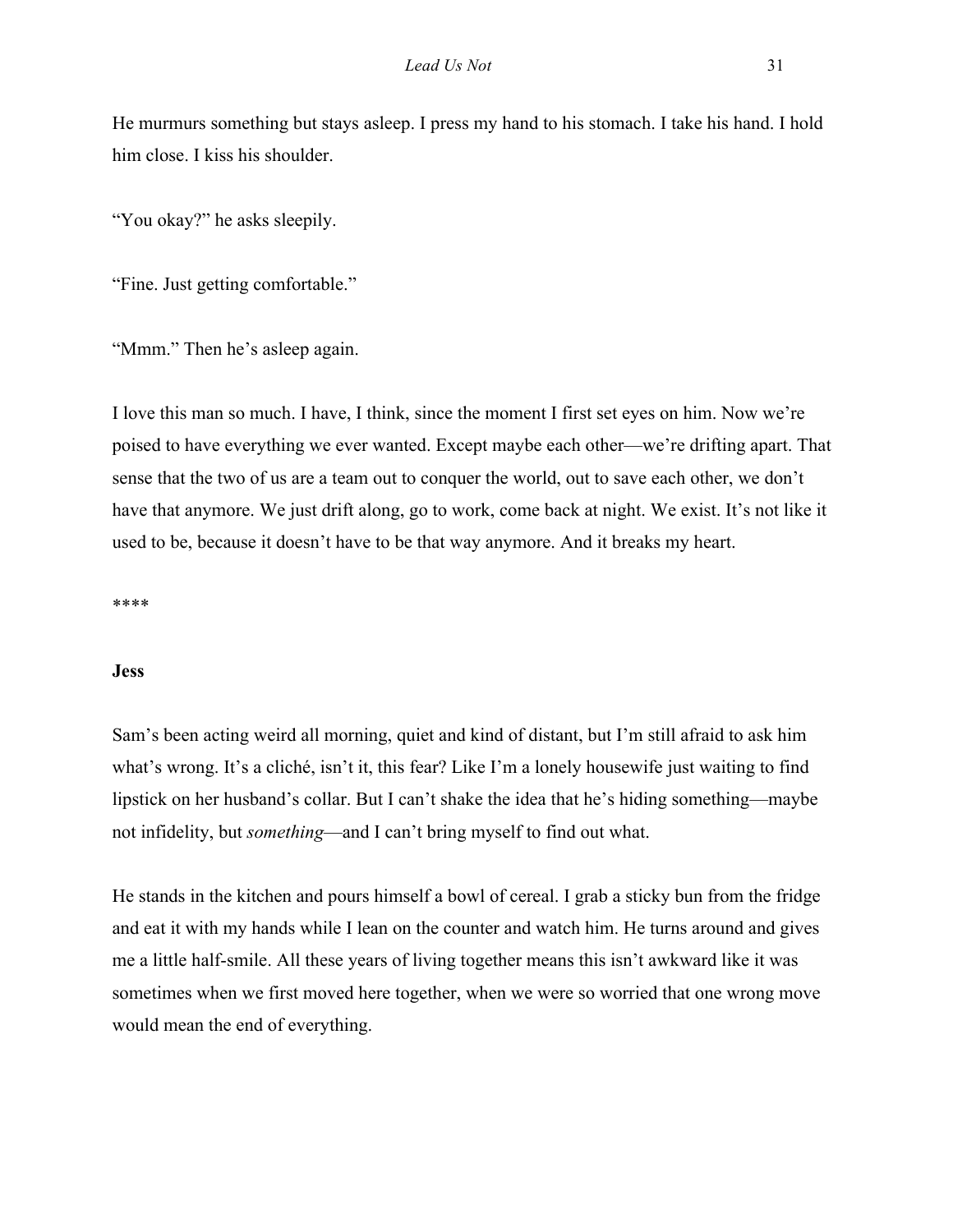He says, "I found out yesterday. We're going on the road. Two weeks in San Francisco and then two weeks in Chicago. We leave three weeks from Friday."

My heart sinks. On the one hand, maybe that's all that his weird behavior signifies. On the other, I hate when he goes out of town. "Oh."

"You could come with me, you know. Evie is bringing her husband."

"But then I won't be working."

"I told you. You don't have to work. With what we've got in savings and what I'm making on this show, we're good."

Both choices feel wrong. "Let me think about it."

Sam puts his bowl on the counter and walks toward me. "I hope that you do. Really think about it. I want you to come with me. I understand if you can't. But we never see each other anymore, or it sure feels that way, and this could be good for us."

"You'll be working the whole time. Rehearsals, performances. What will I do?"

He shrugs. "Enjoy yourself. Be a tourist. Take some time off from working."

That sounds perfectly boring. "I don't know..."

He puts his hands on my waist and then swoops down and kisses me. "Think about it, Jess. Okay?"

"I'll think about it."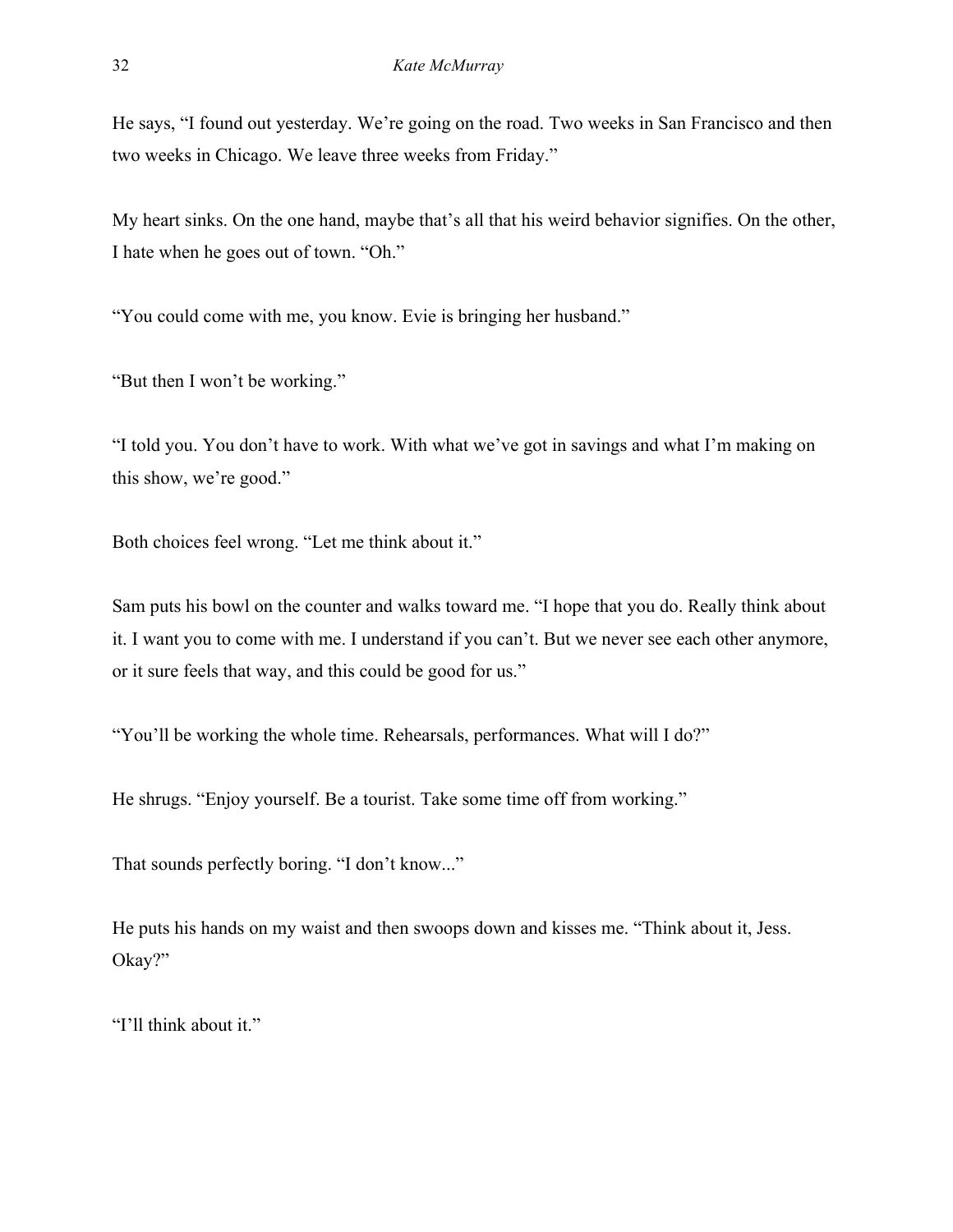I'm still thinking about it five hours later when I get hungry for lunch and go to the deli on Rivington. Mrs. Lowenstein put up a sign advertising a special: a cup of tomato soup plus a grilled-cheese sandwich. I've got just enough cash in my wallet to make that happen.

I'm about halfway into it when the bell over the door rings and Matt waltzes in. He doesn't even pretend to be surprised, just walks right over to my table and sits across from me. "We have got to stop running into each other like this."

"I agree."

He smirks. "You're not just a little happy to see me?"

I shrug. I want to say "no," but I don't want to be rude. I take a bite of my sandwich and add, "Sam's not here."

"I know. He's not the one I want to see."

That surprises me. I swallow and put my sandwich down. He gets up without explaining himself and walks up to the counter. I hear him ordering corned beef, and then he's back, smiling at me.

Does he not learn? I don't get why he's transferred his affections from Sam to me, but either way, it's creepy and weird that he's pursuing me now, because I'm not any less single than Sam is. If that's even what this is, which I can't really tell. Matt has certainly gone into flirt mode—I see this expression on the face of guys who hit on Sam all the time.

We eat in silence for a few moments. Then he says, "You seem sad."

"I'm all right."

He nods. "We're friends, yeah? You can tell me what's going on."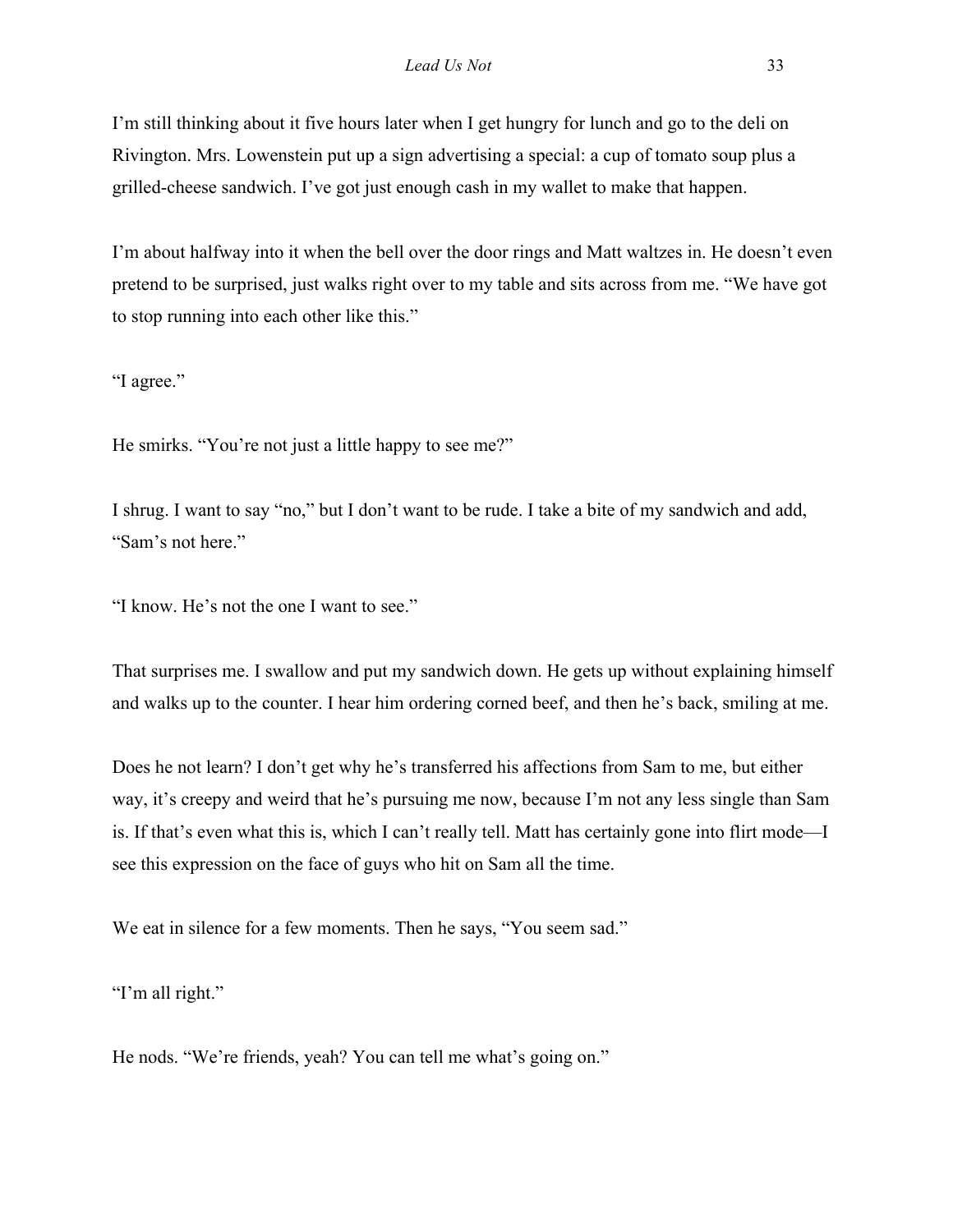"It's nothing." I want to shout, *Back off, creep!*

But he's got kind of a soft expression on his face, his eyebrows raised as if to say, "I am not a threat." "Well. How's your day so far?"

It's an underhanded way of asking the same question. I could reflexively say, "Good," but he already knows that's a lie. "Sam's going on the road with the show. He'll be gone a month."

"That bites. I'm sorry."

Matt's basically the last person who should be helping me make a decision, but still I say, "Sam thinks I should go with him."

"Could be fun."

"Yeah. I've never been to San Francisco. Sam says I could be a tourist. Take a break from working."

"Sam says. What do you say?"

"I haven't decided."

Silence stretches out around us a like a cat waking up from a nap. I glance out the front window and watch people bustle by. There aren't a lot of offices in this part of the city, so everyone outside looks like a young hipster killing time while he lives off a trust fund and pursues something artistic.

"You always do what Sam says?" Matt asks.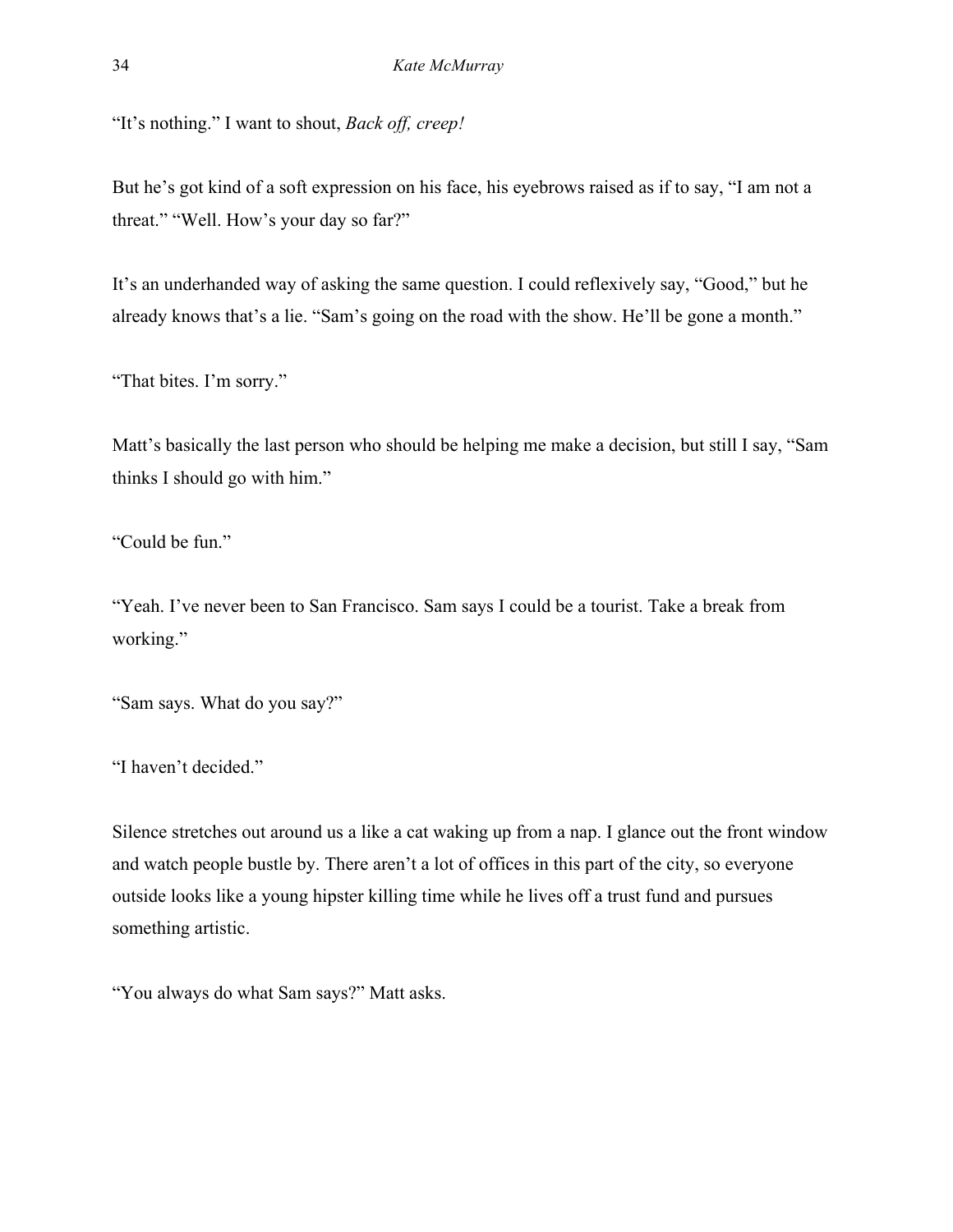"No." Although I kind of do. Sam usually knows what's right. I know how that sounds, but it honestly doesn't bother me. I can make a decision when it matters. Current evidence to the contrary.

I start to doubt myself as Matt stares at me skeptically.

"That doesn't get tired?" he says. "Always doing what your boyfriend tells you to do?"

"Why do you care?"

He shoots me a little half-smile. "You intrigue me, Jess. I've never met anyone like you."

I don't know how to respond to that, so I don't say anything.

He picks it up anyway. "The latest *GQ*. There's a cologne ad. I forget the name of the cologne, but there's a black and white picture of a guy. Of you."

"I told you I model."

"You're gorgeous. I don't know why I didn't notice sooner."

The sincerity in his voice puts me on edge. I want to turn him down, tell him to fuck off, tell him I want no part of his friendship or anything else he's offering. But turning guys down, which doesn't happen that often, is like a routine. I've got Sam at home. But do I really? Things with us have been weird lately. I still love him with all my heart, but he won't even tell me what's going on. Something is definitely up with him, but he won't tell me what it is. Even if it's not what I think, if he won't tell me, what kind of relationship do we have?

I look at Matt, who really isn't bad looking. He's handsome, actually, in sort of a bland, unthreatening way.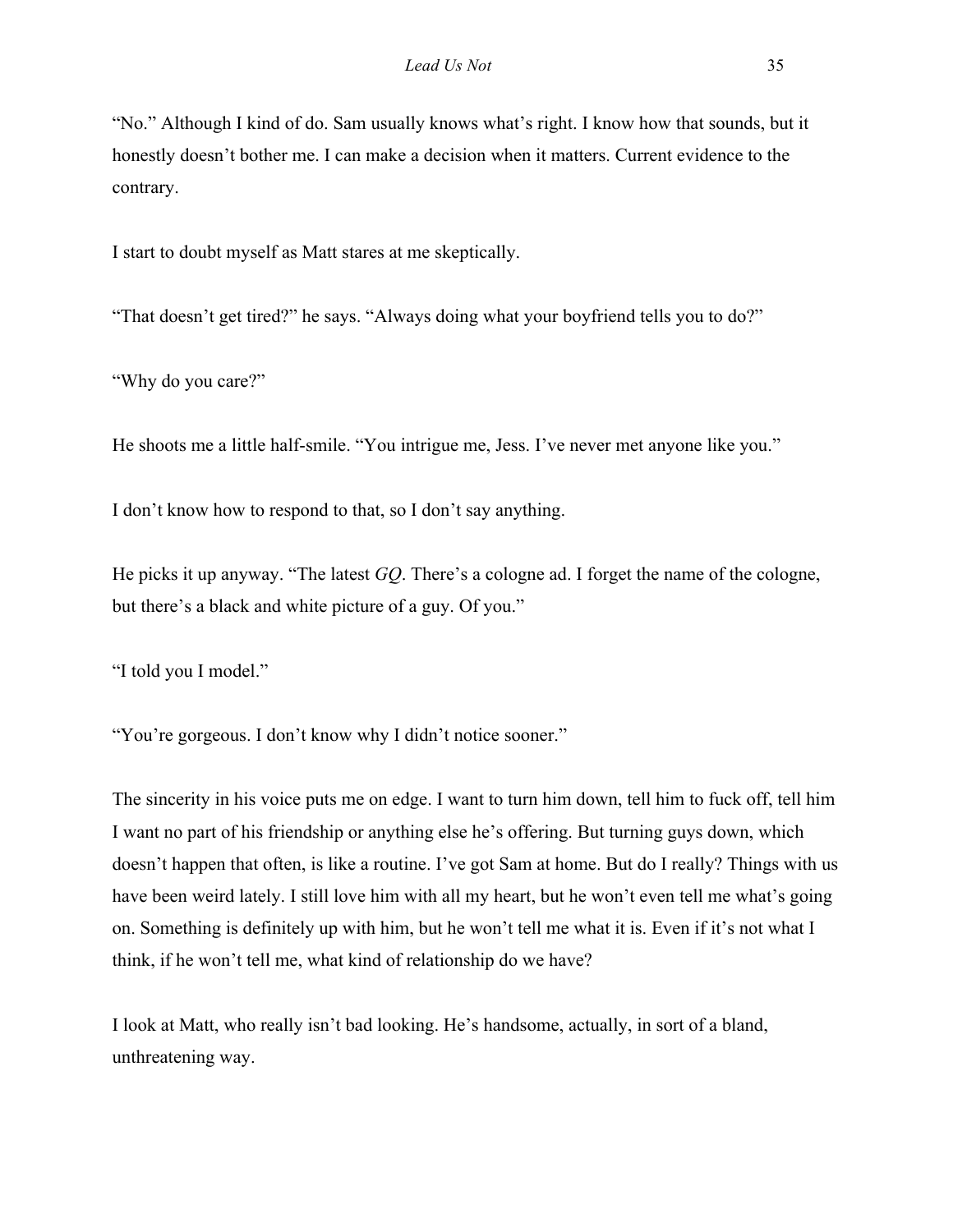Matt pulls something out of his pocket and hands it to me. I pick it up and see it's a business card.

"You feel like making decisions without Sam, give me a call," he says. Then he gets up and leaves the deli.

\*\*\*\*

### **Sam**

It's easy enough to throw myself into rehearsal to put my mind off the sinking feeling that I'm about to lose everything. Part of me knows I'm being melodramatic, but the conversation I had with Jess this morning about him coming with me on the road makes me think it's all just sand slipping through my fingers. He's seemed sad lately, but I don't know why. We hardly see each other unless we're in bed together, but even then, we haven't had sex in a while because we've both been so tired.

I'm only twenty-eight. I can't be half of an old married couple.

I don't see Tyler at all until I'm about to go. "You okay?" he asks. He follows me into the hallway.

"Rough day," I say, pushing the button for the elevator.

He nods and hoists his bag over his shoulder. "Anything I can do?"

I turn to tell him off, but then the elevator pings. The doors slide open and I walk onto it. Tyler follows.

There's nothing Tyler can do, although suddenly, I flash on some moments in rehearsal when I was teaching him the dances, when our bodies were close and the smell of him, of what we could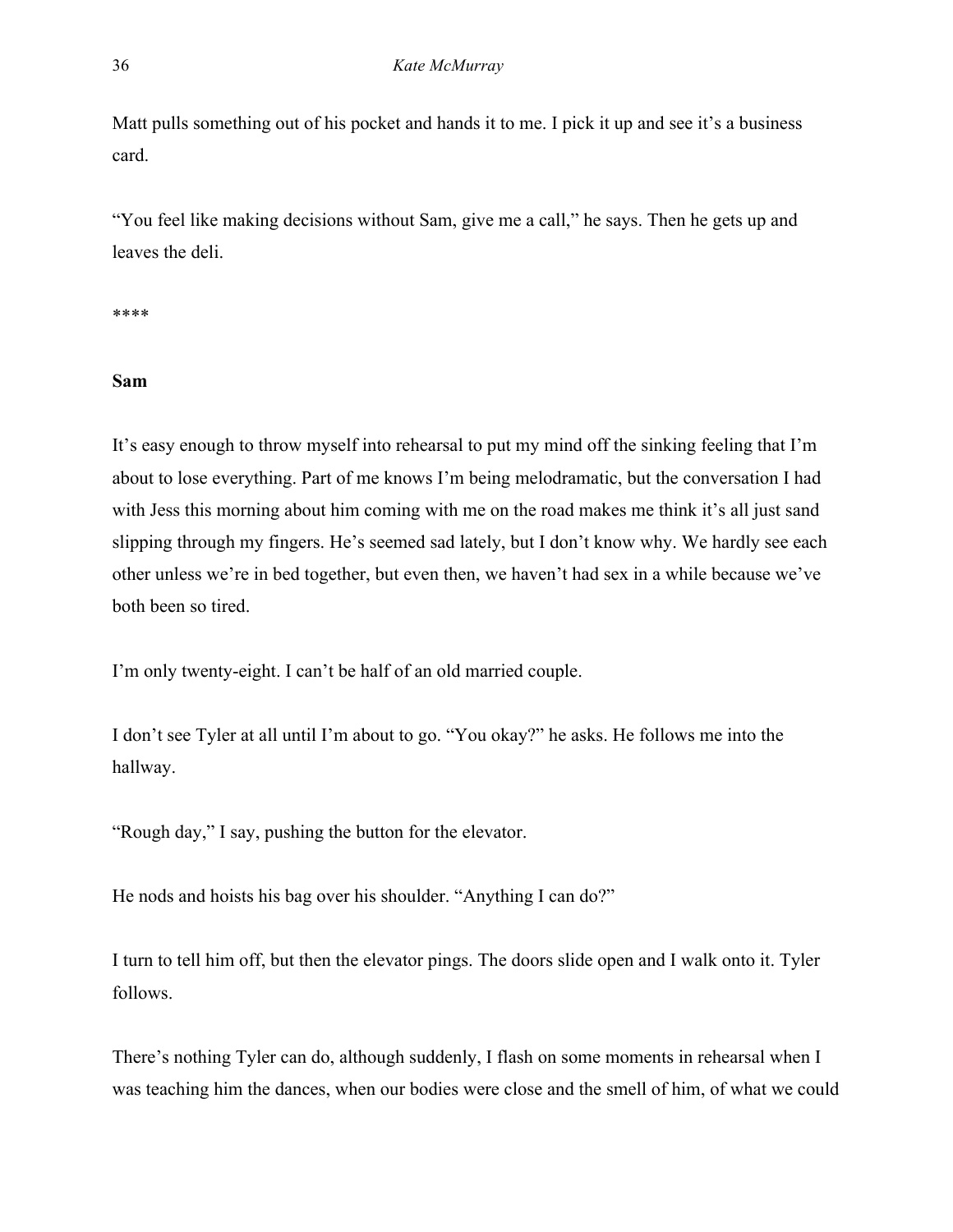be together, was all around us. Without wanting to, I think about him naked, about fucking him. He just stands there and smiles at me.

The elevator pings again and the doors open to the building's lobby. I walk through it and wave at the doorman. Tyler trails after me, following me out onto the sidewalk.

I think about everything he represents. He's a successful actor. He's done lots of Broadway. He's going to be in a movie. He knows a casting director. He wants me. He wants to help me succeed. He wants me sexually. He's not Jess. *He's not Jess*. He wants me.

I start to panic. I should turn away and walk toward the subway or, even better, just walk downtown to my apartment and blow off this steam. What I should do is call Jess, have him meet me at the bar—no, wait, too many other gay guys there, too many distractions. What I should do is grab takeout, take it home, eat with Jess, make love to him like the world is ending, and fix my fucking life so I'm not so unhappy, because I have everything and yet I'm miserable suddenly.

But what I do instead is stand on that sidewalk, look at Tyler, and say, "I don't know."

"What don't you know?" he asks, taking a step forward.

"Anything. What I'm doing. If I need help."

"Are you asking for help? Because you've helped me so much that it's only fair for me to return the favor."

"Maybe."

He reaches over and dusts something off my shoulder. He smiles.

"I should go," I say, gathering my wits finally.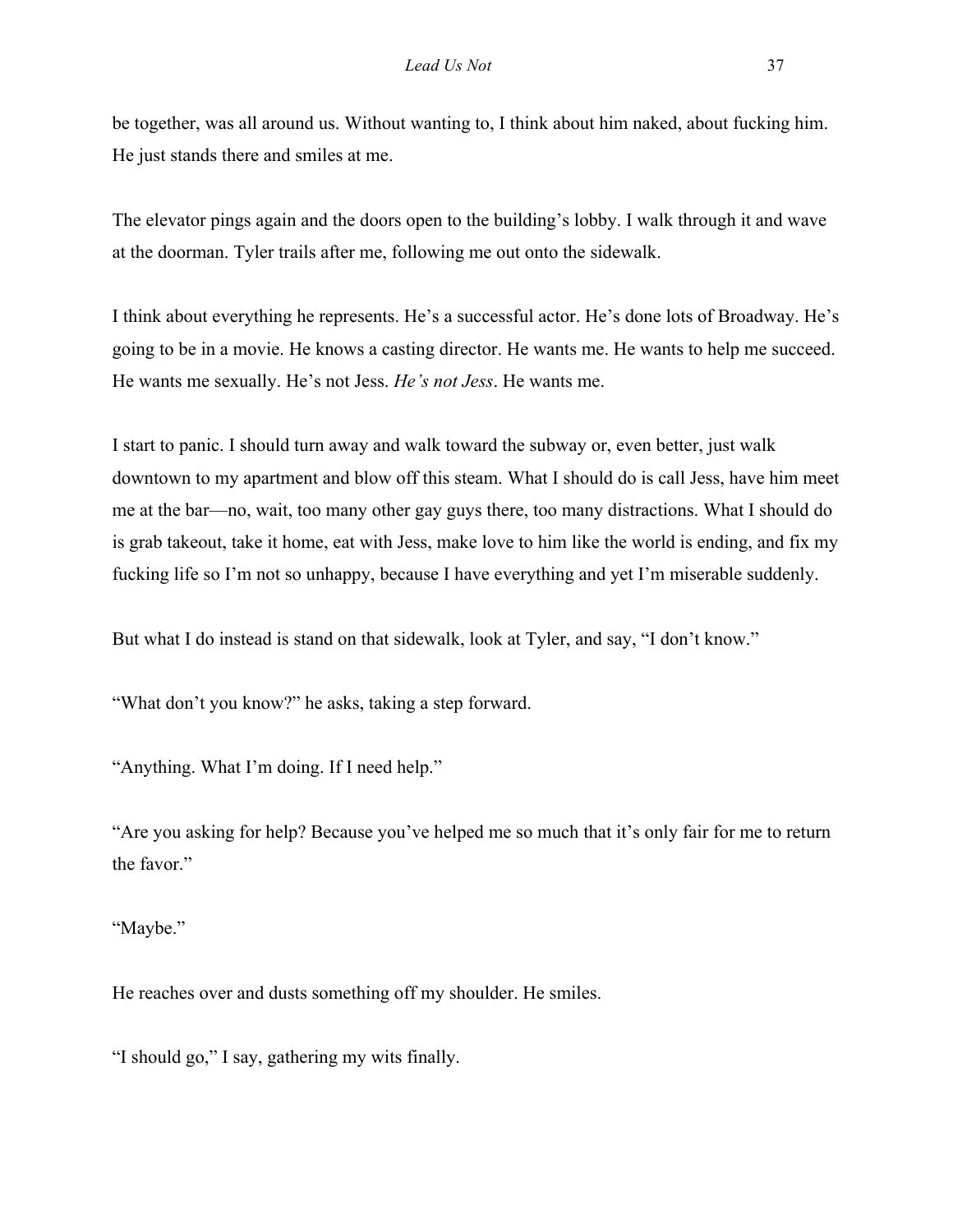"Okay. I'll see you tomorrow." Then he steps forward again.

I know he's going to hug me before he moves to do it, then I let him hug me, then I let him kiss my cheek, then I turn my face, then he's about to kiss me.

I hop away.

*He's not Jess*.

That's what's wrong with my life. That's the problem. I have everything except Jess. He'll be there at home, he'll come running if I call him, but I don't really have *him* because of this weird distance between us, like the creaks of a house settling at night. I have this great job and these opportunities, but the love of my life is drifting away from me. I'd give up all of it and move back to Ohio in a heartbeat if it meant I got to keep Jess. Because he's what really matters to me, he's why I do all these things, he's why I wake up in the morning and come home at night. I have to fix this, I have to fix us. Then I will truly have everything I've ever wanted.

"Sorry, Tyler," I say. "Go... I have to go. See you tomorrow."

Then I do turn and run down the sidewalk.

#### \*\*\*\*

## **Jess**

Orchard Street makes me think of pushcarts and immigrants and huddled masses yearning to breathe free, even though these days it's all posh shops and cafes. I read a book about Ellis Island a few years ago that said that most immigrants to New York City settled in this neighborhood, whole families crammed into apartments even smaller than the one I share with Sam. I think it was a natural place for me and Sam to land when we got to New York. But now—I'm sitting on a bench in front of an ice cream shop and look up at the row of red-brick tenements on the other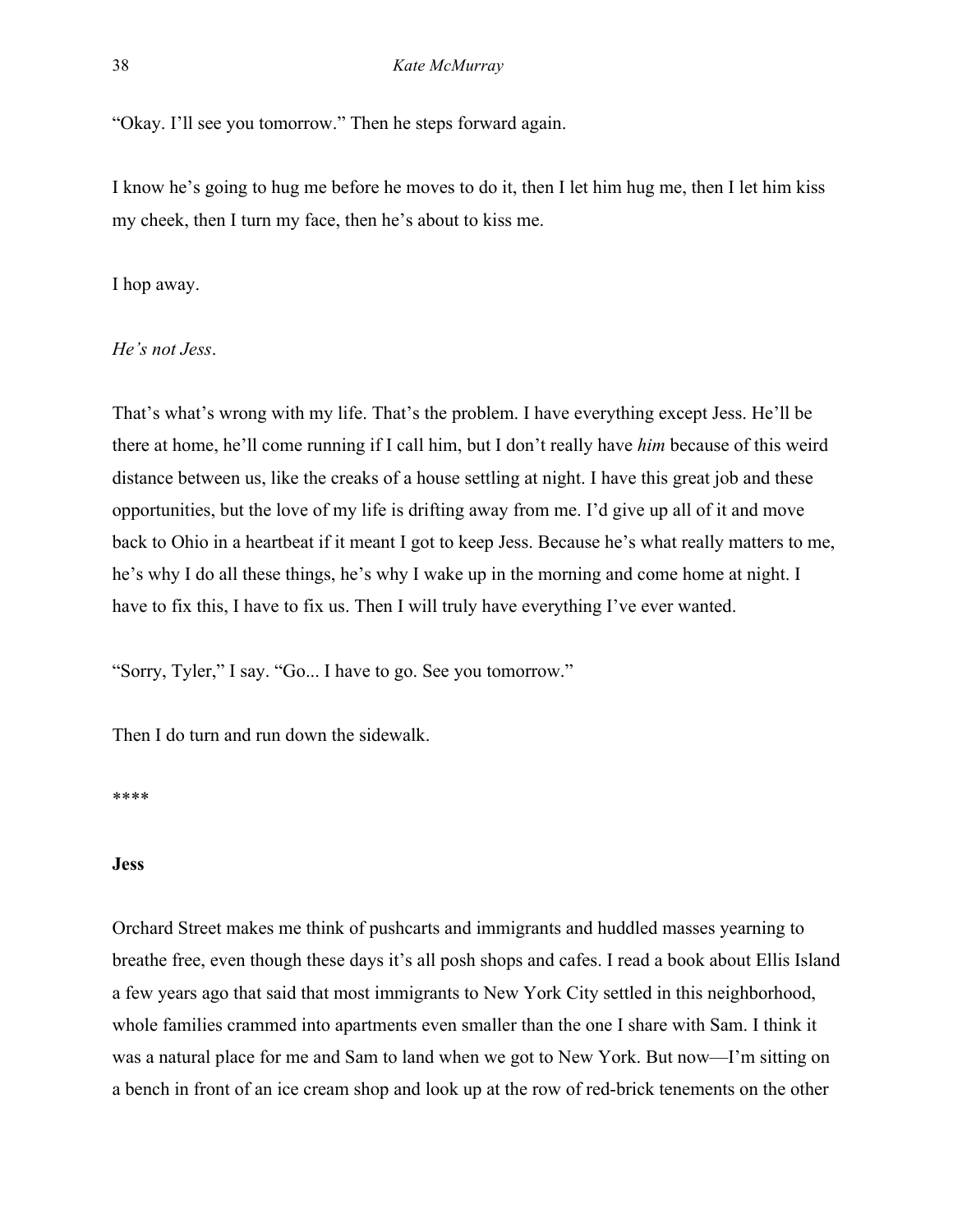side of the street, all of them with fire escapes painted dark schoolyard green, and there's something weird and festive about that, Christmas colors like a memory against the late winter sun.

Sam walks down the street. He waves, so I know he sees me. He's wearing his leather jacket over a pair of warm-up pants, and there's a duffel thrown over his shoulder, so he's coming from rehearsal. When he gets to me, he sits on the bench and throws his arm over the back, not touching me but close.

"Hi," I say.

He nods. He says, "I miss you."

My first instinct is to make a joke about how I haven't gone anywhere, but I feel what he's saying deep in my gut. "Yeah," I say.

He looks at the buildings across the street, the weird crosshatch of green fire escapes and red brick, and he says, "Tyler, the actor playing Enoch, he's been driving me nuts. I think he feigned incompetence to get close to me. He also offered to put me in touch with a casting director who got him a small part in a movie. And I started thinking that maybe I should be trying to get more parts, maybe I should be trying to do more, maybe there's more out there for me than a part in a Broadway revival. But there isn't. It's... I'm playing the lead in a Broadway musical! That's it, that's the dream! I've got it! But it's nothing, because I feel you pulling away from me, and I feel a strain between us lately, and it has me looking to fill the void with other things, but at the end of the day, all I really want is you. And I'm worried that I'm not what you want anymore."

And there it was.

"Sam. How can you...?" But I trail off because I know what he's talking about. I know how he can say that. I take a deep breath. If we're confessing things, I suppose it's time for mine. "I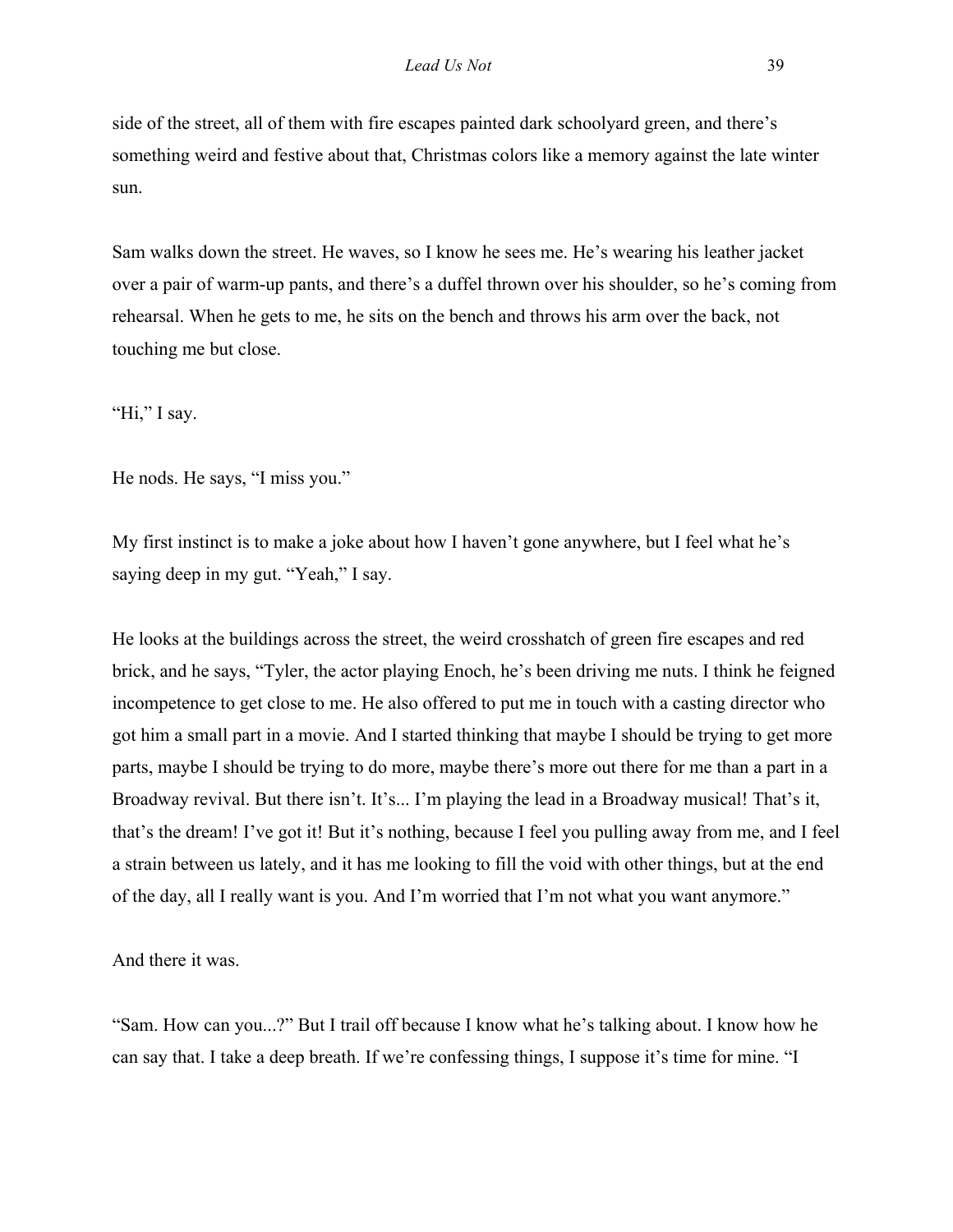knew something was wrong, but I couldn't figure out what. For I while, I thought you were cheating on me."

"Jess. How can *you*…?" He shakes his head and laughs ruefully.

I keep going. "I know you would never do it. I *know* that. But I'm worried. I'm worried I won't be able to work much longer because everyone will want someone younger and hotter. I'm worried I'm not good enough. I'm worried I'm not worthy of you, of New York, of this life that we've chosen. I'm worried about everything and I feel so totally lost all the time lately."

"You're good enough," he says.

"You're what I want. Always. You're my first and only."

"Let's go home."

I read somewhere that our building had once housed six different families, crammed onto four floors. The building is now divided into eight apartments, one of which is our cozy one bedroom. Just the two of us share a still-crowded space, and I sometimes try to imagine what it would be like if I had extended family and kids living here, too. I can't picture it. Probably because when Sam is there, he fills the space.

We're both in the living room, looking at each other. Just sort of standing there. We're on the edge of something.

"It's harder than I thought it would be," he says.

"What is?"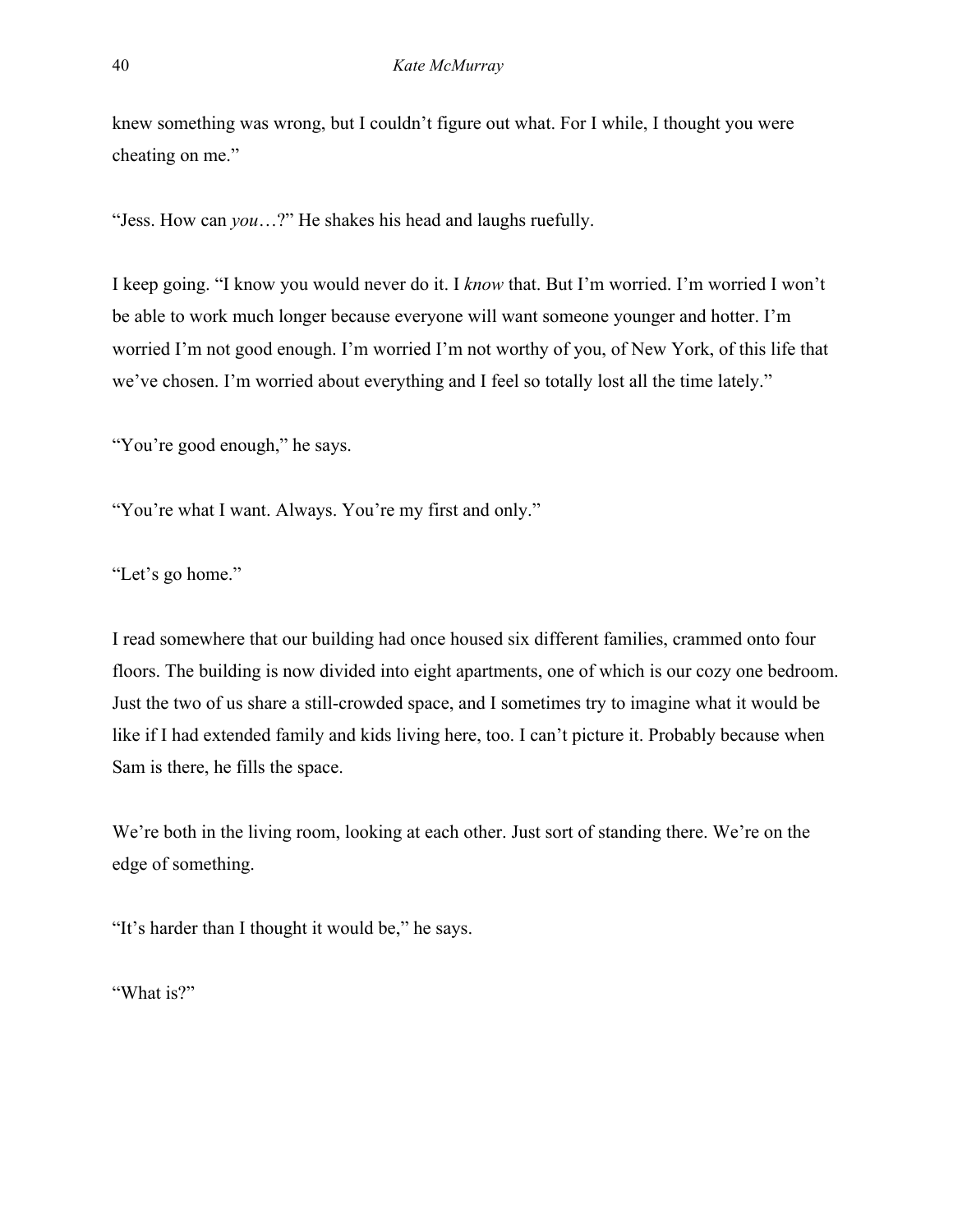"This." He gestures around the room. "Remember how it was supposed to be so easy. How we'd sit in my room in Ohio and plan out what would happen when we came here. We were sure to succeed and live in the glamorous penthouse and have all the fame and fortune we desired."

"I remember"

"But even when we didn't get that, it was okay, because we had each other. We faced the world with our heads high, and we held hands, and everything was okay because we knew it would get better. And it did. Our dreams are coming true. But this success, it feels hollow, because this thing with us is not as strong as it used to be. I want to fix it."

He's right. I feel guilty suddenly for doubting him, for briefly letting myself be tempted by Matt's friendship, for thinking that my relationship with Sam is failing somehow. Maybe it is, but it will only really fail if we let it. "I want that, too," I say.

Suddenly, I'm in his arms. It strikes me that this is safe and familiar, everything from the way he smells to the way his body feels under my hands when I hug him back to the softness of his wellworn tee-shirt. I wonder how I could have been letting this go, how I could have been holding onto some resentment toward Sam, how I could have thought for even a second that he was capable of cheating. This is *Sam*.

"I don't think I want to be a model anymore," I say. "I'm thinking about getting a real job. Not because I need to but because I want to."

"What will you do?" Sam asks near my ear.

He doesn't tell me not to work, so I say, "Not sure yet. I could go back to the bar—" He tightens his grip on me. "Or I could get an office job or wait tables or sell clothes or a thousand other things. I like modeling, but I won't be able to do it forever."

He sighs. "I know."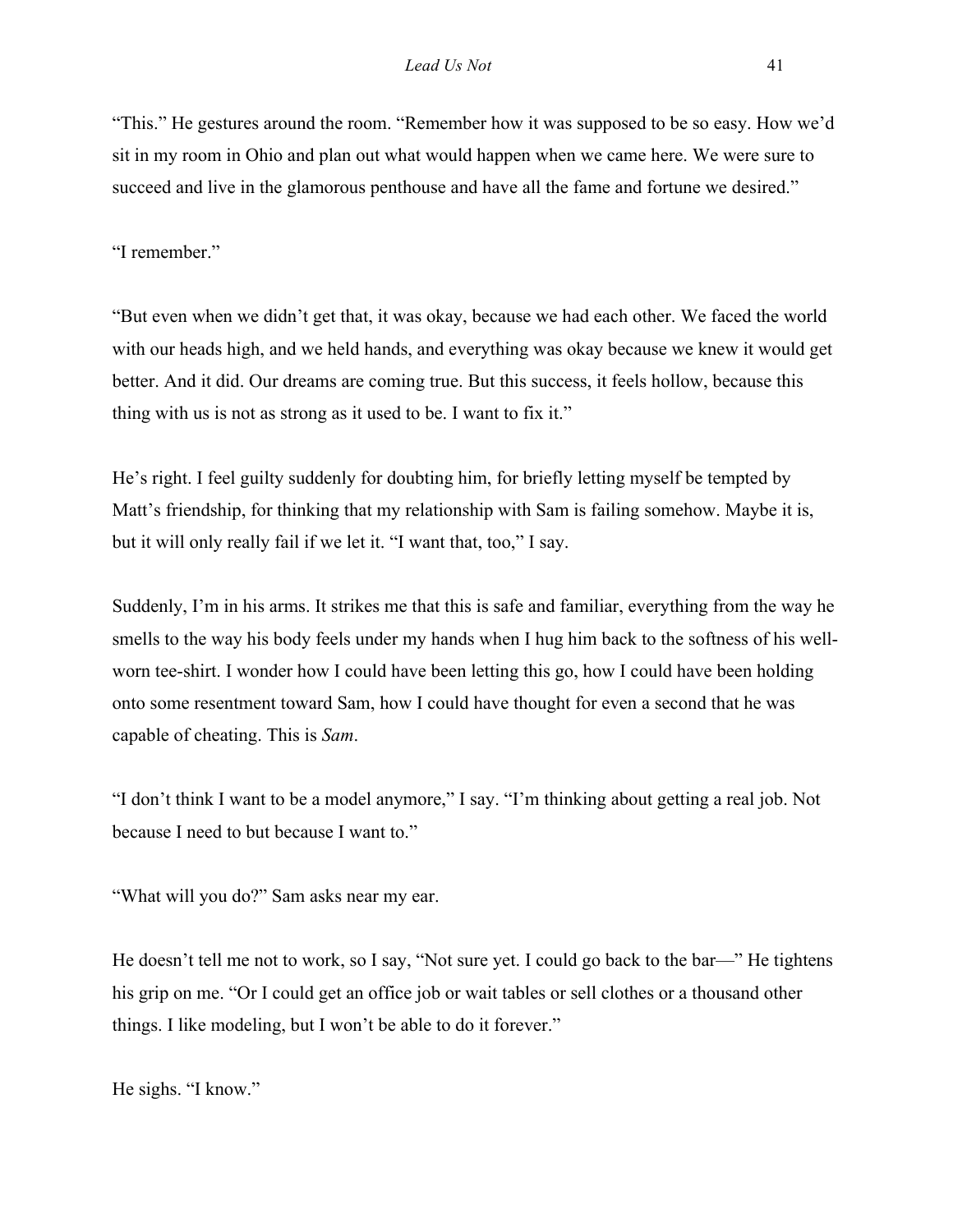"So maybe I go with you on your road trip, but then when we get back, I try to get a job. I try to do something new."

"Yeah?"

"Yeah. I've always wanted to see San Francisco, and a month without you would be unbearable."

He doesn't really react at first. I worry maybe I've said the wrong thing. But then his lips are on my jaw, my neck, his teeth scrape against my earlobe, his hands are in my hair. Then we're kissing like we haven't kissed in a long time, mouths open, tongues tangled, sweet and slow and sensual. Against my lips, he murmurs, "I love you so much. Did you really think I was cheating on you?"

"I… yeah, maybe, sort of. I didn't really believe it, but I was trying to figure out why things between us had gotten weird."

"I just lost track of what was really important."

"I love you, too, you know." And I'm reminded of that trip he took upstate when we were still in college, right after we said "I love you" for the first time, when we couldn't stop saying it, when every phone call was just, "I love you! It's awesome!"

We still have that in us somewhere, still have the power to surprise and delight each other, still have all this love and hope and fear bottled up inside just waiting for the other to hold it or set it free.

I'm glad it's not lost. I don't know what I would do without Sam.

"Tyler wants me," Sam says.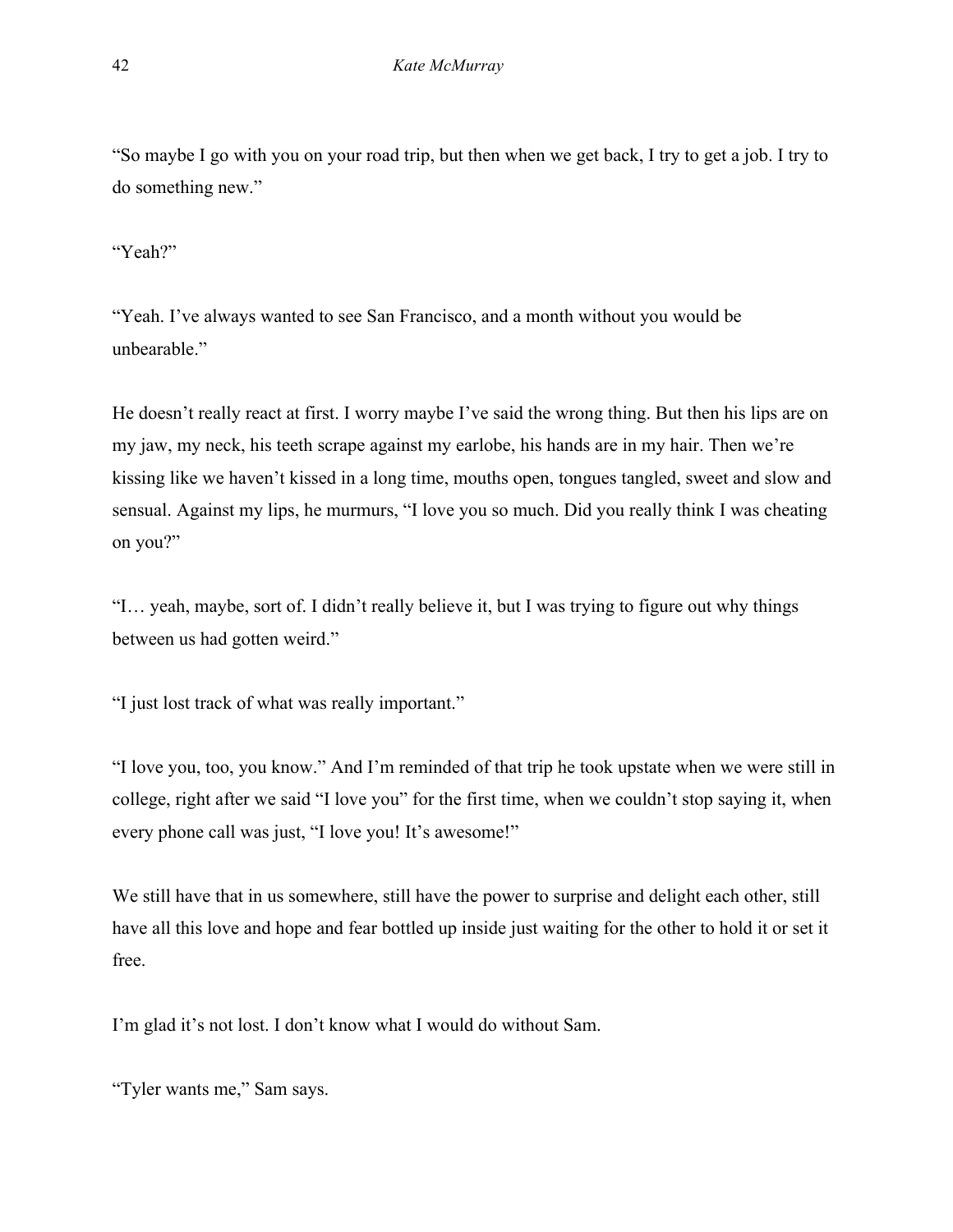"Your costar?"

"Uh, huh. He's been pursuing me, but I never did anything with him. I keep turning him down."

I believe him. I also tell him the whole truth. "That guy Matt? I thought he was stalking you, but today he hit on me."

Sam kisses me again. "We have to stay honest. We have to talk through our issues without making assumptions. And we have to come back to each other. Sometimes it's not easy to say no."

"But sometimes it is."

He smiles. "Yeah. You're still beautiful, you know that? My beautiful boy. Don't let anyone ever tell you otherwise. Designers, casting agents, none of them know shit."

I shrug. "I don't care what they think as long as you think I'm beautiful."

"I do. I know it. I will always come home to you."

"I know." I kiss him. "I think you're beautiful, too. And smart and talented. And the best guy I know."

He smiles. "Come to bed with me. I have to have you right now."

"Yes." Because there is no other answer.

\*\*\*\*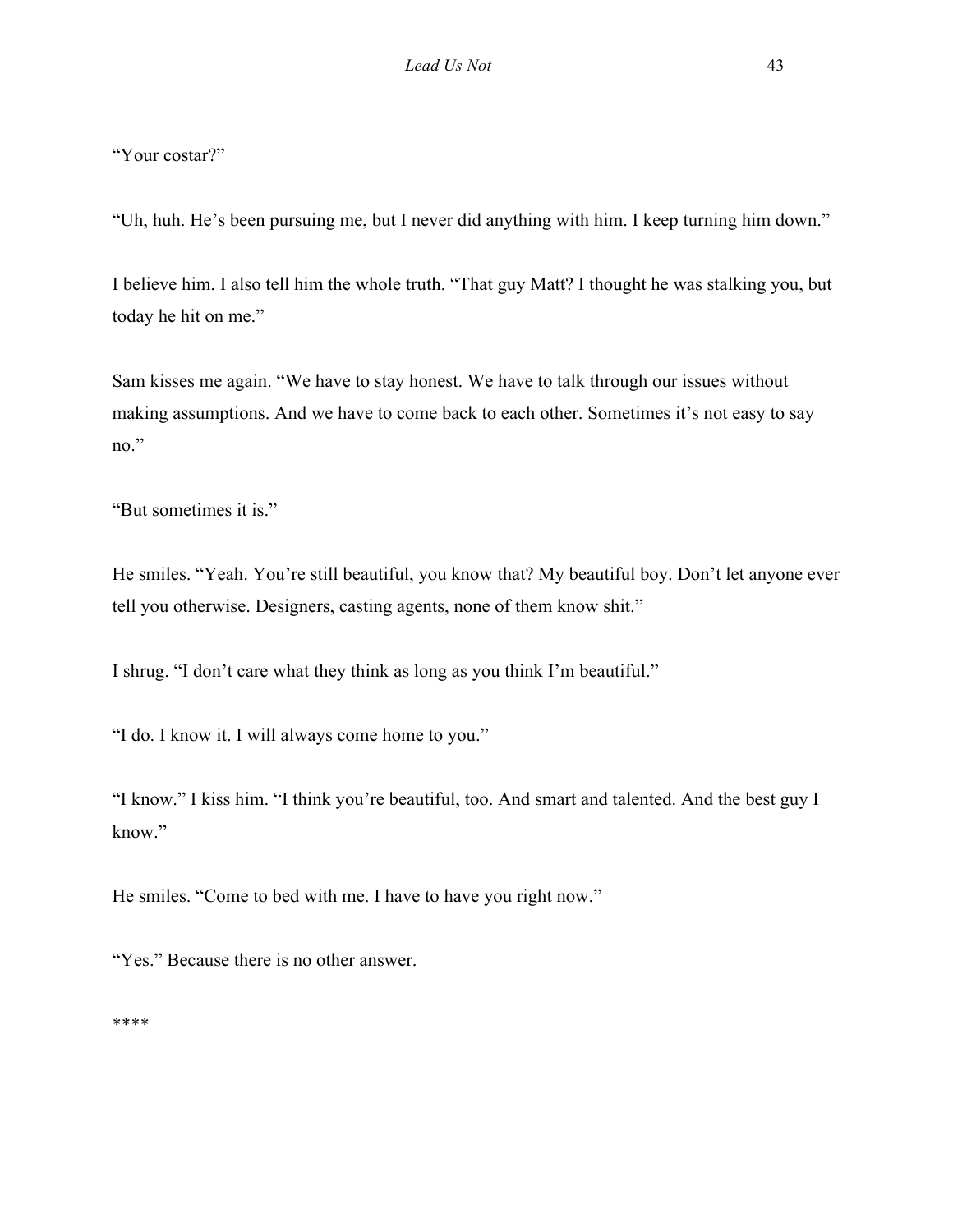### **Sam**

In this lighting, I can see the lighter roots of his dyed-dark hair, and I can see the eyeliner and the manicured nails. But these are affectations. He's got my name tattooed on his hip, but that's just ink. These things are gorgeous, but they don't matter; they're a part of him but they're changeable—well, maybe not the tattoo—and they're not his essence. They are not the long lines of his nose, his arms, his chest, not his laugh, his brain, his heart, not all the parts that make up this man that I'm so deeply in love with.

He's splayed on the bed, on his back, naked. I climb onto the mattress. I hover over him. I'm naked, too. He smiles and it's like a thousand smiles and yet like none because such a smile is so rare these days. But it's real and I love him and he loves me and everything is fine. I dip my head to kiss him and he puts his arms around my neck, holding me close, forcing my body to line up with his.

How could I have ever overlooked this? When did sex become perfunctory, just this thing we did to get our needs met. My need for Jess is deeper. I need him close to me, I need him to love me, I need to love him, I need for us to be together.

We kiss languidly, like we've got all the time in the world. And maybe we do.

We make love with the rising moonlight bouncing off the walls of our bedroom—mingled as it is with the streetlights outside, with the sounds of backfiring motorcycles and car horns and people shouting, reminders of our urban existence—and he's everything and everywhere and so fucking beautiful it *still* hurts to look at him sometimes and it's perfect.

Afterward, we lay together, sweaty and panting but happy and satisfied, our fingers and legs tangled.

"We still have a future to look forward to," he says. "Life is always changing. We age, we have money, we lose money, we change jobs, we succeed, we fail."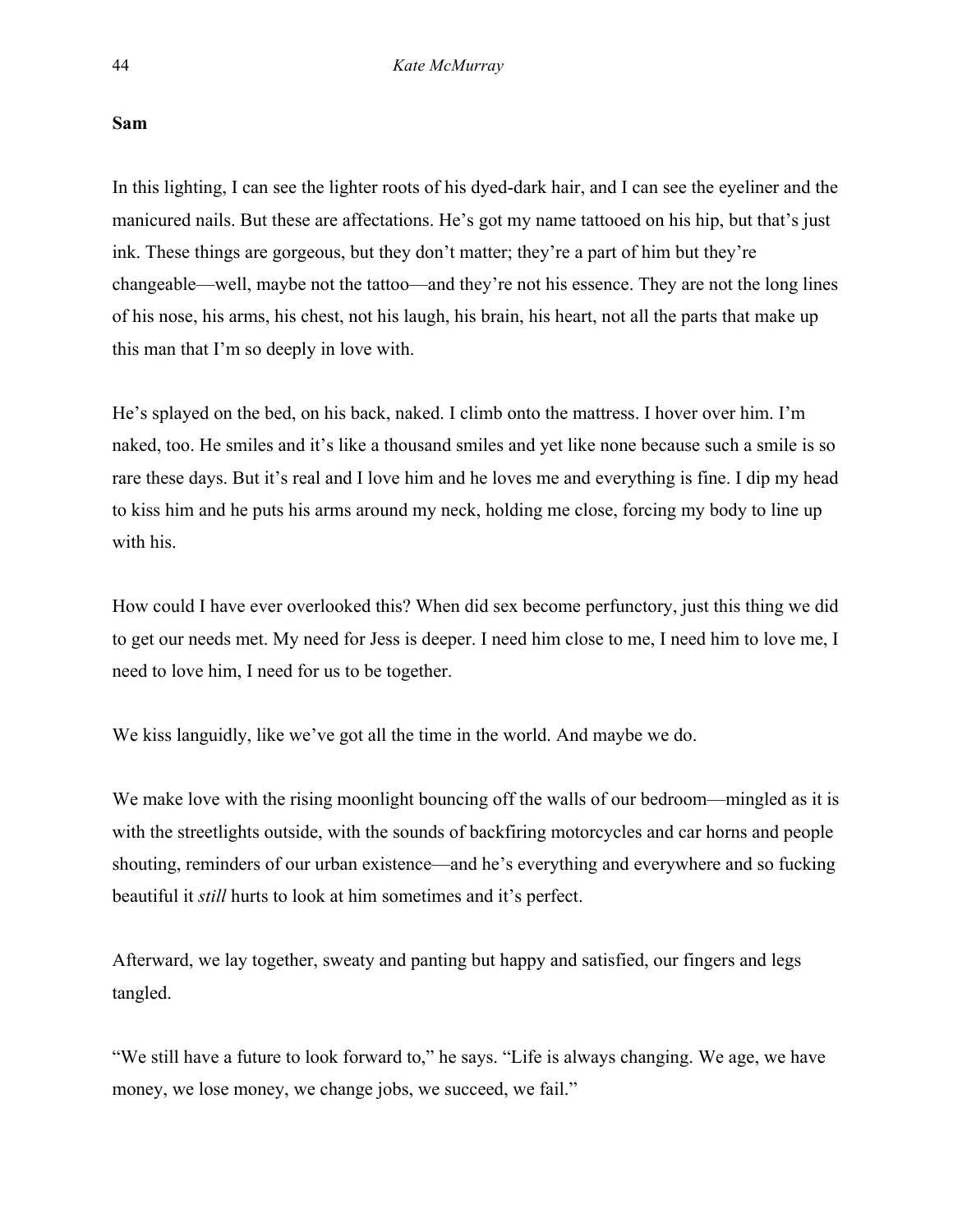"Yeah." He's right. "And we can face anything together."

He turns his head and kisses my cheek. "We can do anything." He laughs. "That's such a cliché."

"Sure, but it's true."

"And that's how I know we're just fine."